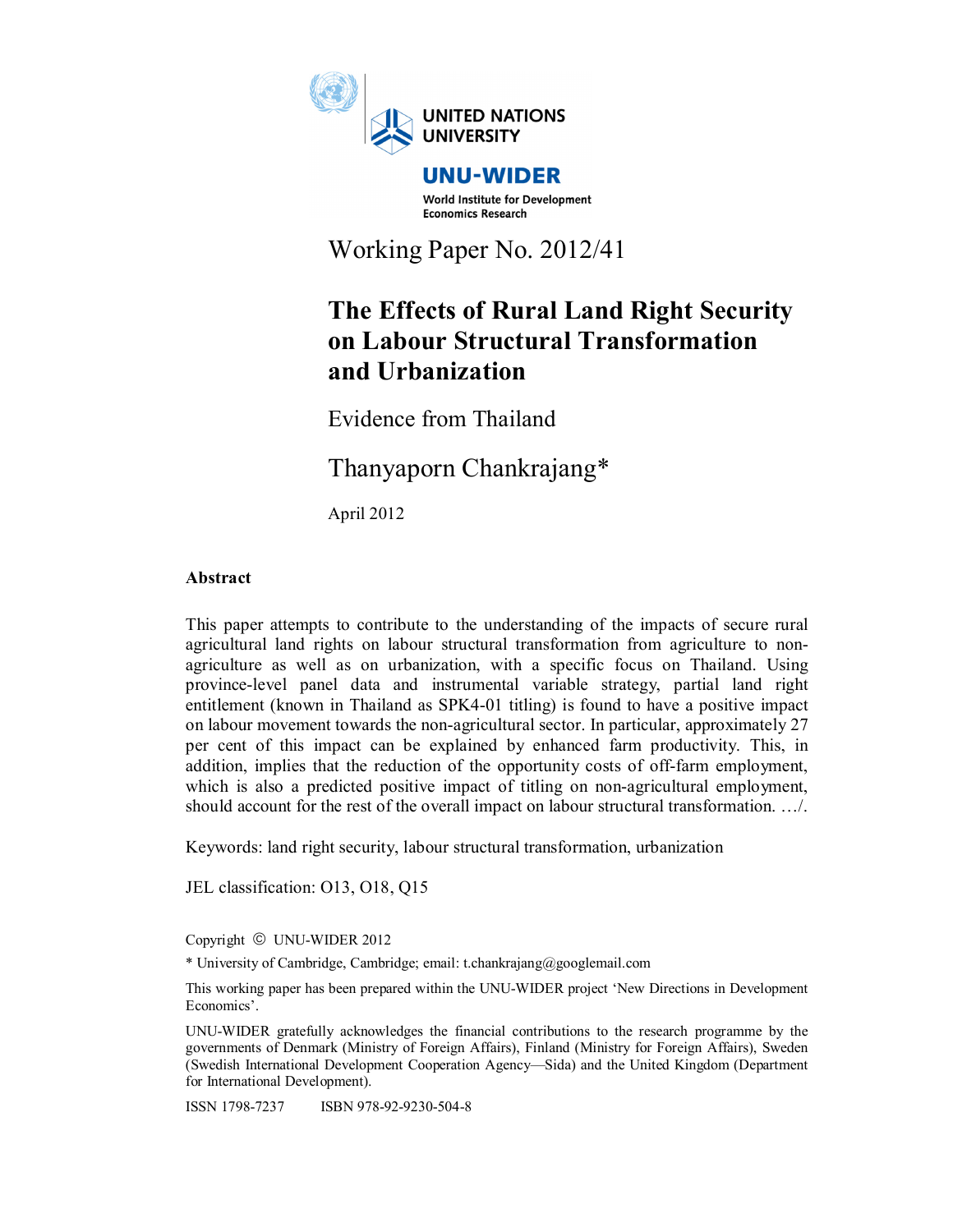Although SPK4-01 titling alone is found to have no significant effect on urbanization, its impact depends significantly on within-province transport infrastructure. More specifically, rural land right security increases urbanization more in provinces with poorer road networks. In other words, secure land rights lead to urban concentration and urban non-farm diversification only when it is relatively costly to commute within the province.

#### **Acknowledgements**

I would like to thank the officials at the Office of Agricultural Economics Thailand for assisting me with the data collection, and the officials at the Royal Forest Department for the clarification and information related to the transfer of the degraded forests from the Department to the Agricultural Land Reform Office. I also owe my gratitude to Kwok Tong Soo, Pataporn Sukontamarn and Supachoke Thawornkaiwong for their comments and incessant support. I would also like to thank the participants at Land Economy, Cambridge, PhD conference and UNU-WIDER seminar, in particular, Imed Drine, Conor O'Toole and James Thurlow, for their helpful comments and suggestions. My biggest gratitude is to my supervisor, Mark Roberts, whose detailed comments and suggestions have been invaluable for this paper.

*The World Institute for Development Economics Research (WIDER) was established by the United Nations University (UNU) as its first research and training centre and started work in Helsinki*, *Finland in 1985. The Institute undertakes applied research and policy analysis on structural changes affecting the developing and transitional economies*, *provides a forum for the advocacy of policies leading to robust*, *equitable and environmentally sustainable growth*, *and promotes capacity strengthening and training in the field of economic and social policy making. Work is carried out by staff researchers and visiting scholars in Helsinki and through networks of collaborating scholars and institutions around the world. www.wider.unu.edu publications@wider.unu.edu* 

UNU World Institute for Development Economics Research (UNU-WIDER) Katajanokanlaituri 6 B, 00160 Helsinki, Finland

Typescript prepared by Liisa Roponen at UNU-WIDER

The views expressed in this publication are those of the author(s). Publication does not imply endorsement by the Institute or the United Nations University, nor by the programme/project sponsors, of any of the views expressed.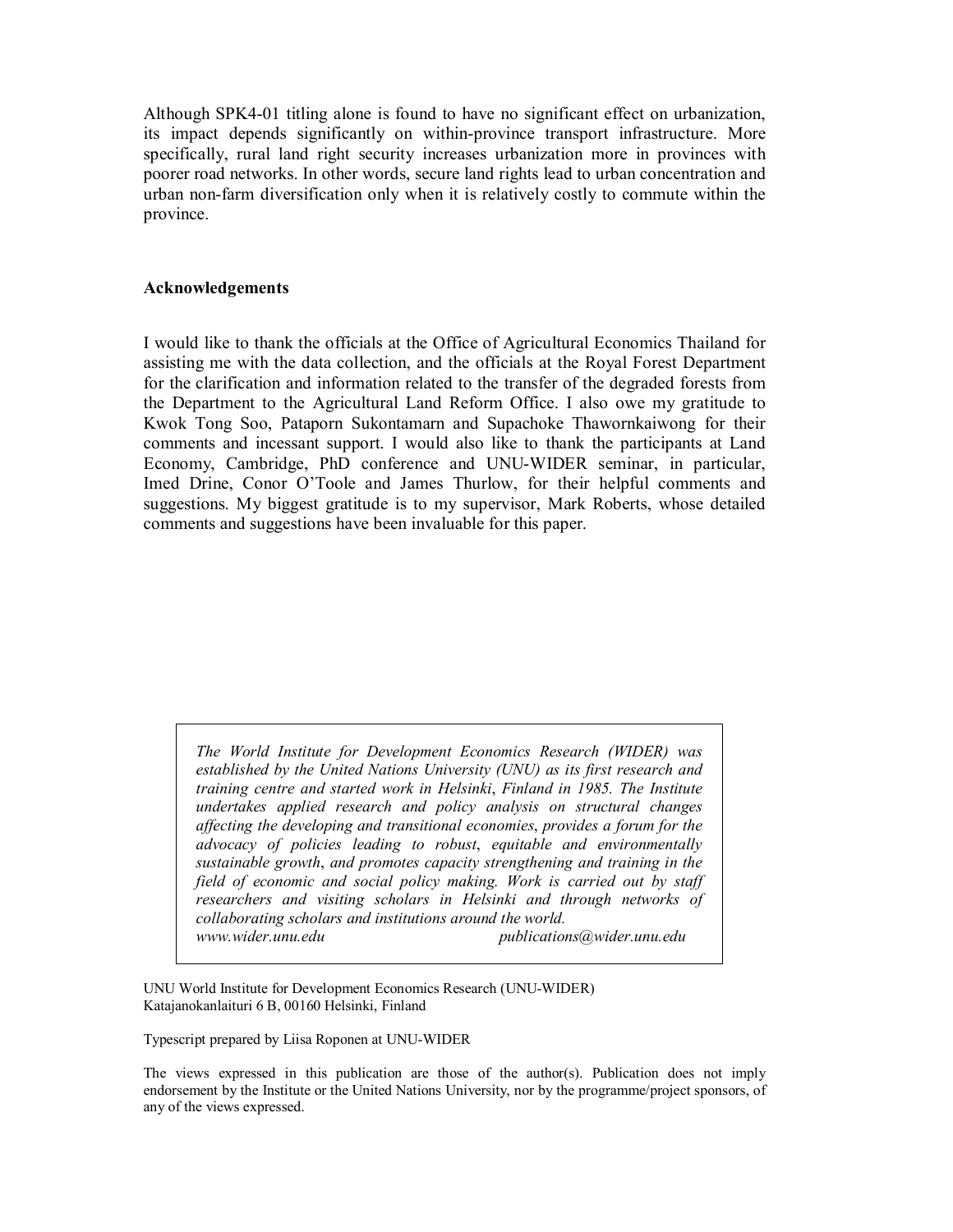## **1 Introduction**

An empirical regularity, which is common to all economies that have evolved to highincome status, is that as income growth has occurred, the structure of the economy has shifted from one that relies on agriculture to one that is increasingly based on manufacturing and service sectors, both in terms of output and employment. Older literature (for a review, see Syrquin 1988) and recent studies, such as Temple and Wöβmann (2006), and Vollrath (2009), suggest that structural transformation plays an important role in accounting for international differences in output and growth. Hayashi and Prescott (2008) show that the major cause of the pre-war Japanese stagnation was the absence of a release of farm workers to non-farm activities. Structural transformation is, therefore, crucially linked to the development process. Nonetheless, for some countries, there is still lag in such a process (for example, see Duarte and Restuccia 2010). Poorer economies differ from richer ones not only in terms of income level, but also in terms of the composition of economic activities or employment allocation across different sectors. For example, Figure 1 shows that whereas a large share of the labour force in poorer countries is engaged in agriculture, this share for developed economies is almost negligible.

Motivated by the above, this paper aims to investigate one of the potential sources that prevents the allocation of labour from agriculture towards non-agriculture. More specifically, it proposes that the rural institutions that govern agricultural activities rural land rights in particular––can act as a force affecting the reallocation of labour away from agriculture through different channels that also work in different directions. For this investigation, I introduce four mechanisms through which an improvement in the security of rural land rights can have an impact on the allocation of labour between farm and non-farm jobs. First, based on the assumption that the demand for agricultural products is relatively inelastic, better land tenure security, through productivity enhancement, means that there is less need for farm labour to meet the demand for farm



Figure 1 Cross-country correlations between the share of agricultural labour and per capital income



Source: Computed by the author based on the data from World Bank (2008, 2009).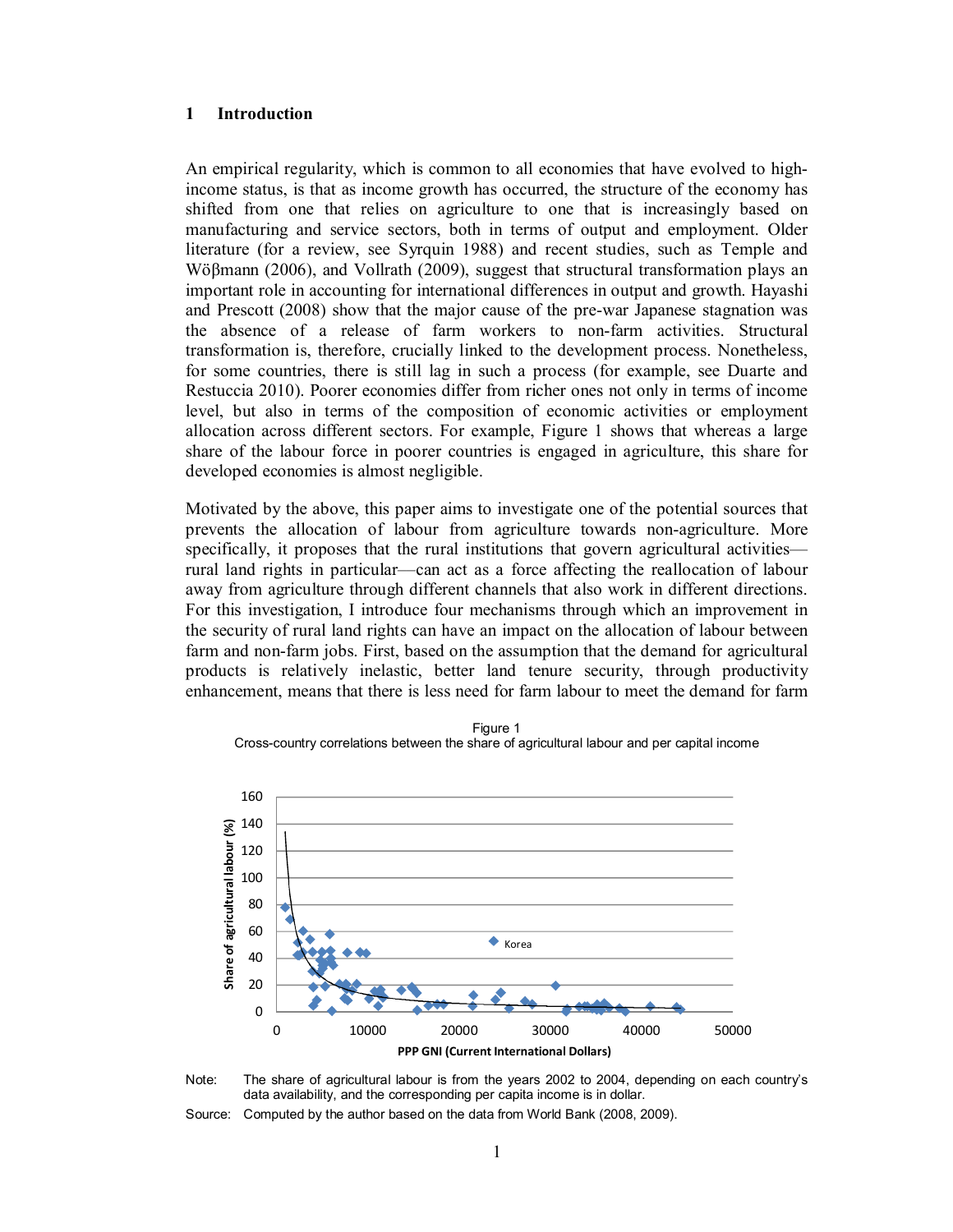products. This, in turns, facilitates the movement of labour to the non-agricultural sector. Second, rural land right security reduces the risk of income shocks to farmers. As a result, this may reduce the need for income portfolio diversification and hence discourage the shift of labour from agriculture to other economic activities in nonagricultural sectors. Third, tenure security may raise outmigration from the farm sector since it potentially reduces the loss of opportunity cost of land resulting from such outmigration. And last, specifically in the context considered in the subsequent empirical investigation, as partial land right entitlement in Thailand restricts transfer rights and land inheritance to family members not employed in agriculture, it increases the tie of workers to land and agricultural jobs and, as a result, may depress labour structural transformation. The brief introduction to the conceptual mechanisms above clearly illustrates that the overall direction of the impact of rural land right security on structural transformation is nonetheless theoretically ambiguous. Hence, the question of the overall direction of impact becomes an empirical one.

On another level, the empirical results<sup>1</sup> show that based on the within-country evidence from Thailand, land right insecurity acts as a 'tax' on land. Such a distortion has an adverse effect not only on farm outcomes (Chankrajang 2011) but also on structural transformation. Based on an instrumental variables strategy, I find that a one standard deviation (i.e., 9.67 per cent) increase in the share of land under the partial land right entitlement (which encompasses only tenure security but not tradability or full pledgeability) is associated with an average provincial reallocation of 54,452 farmers to non-farm activities. This is as much as 21 per cent of the average provincial agricultural population during the years of study. In addition, I quantify that based on the first theoretical conjecture, the productivity–improvement channel can account for approximately 27 per cent of the overall rural land right security effect.

By addressing the effect on structural transformation, this paper is also linked to the determinants of urbanization. Although structural transformation and urbanization are not explicitly used as interchangeable terms, the literature on urbanization has acknowledged and emphasized that the two concepts are closely linked and overlap in several key areas. It is also common that productivity in agriculture and non-agriculture is used to proxy wages and productivity in rural and urban areas, respectively.2 In particular, by using cross-country panel data, Davis and Henderson (2003) estimate that a decline of one standard deviation (0.163) in the agricultural share increases urbanization by 10 per cent. The strong negative correlation between the share of agricultural labour and the share of urban population in Figure 2 is also consistent with the theory that urbanization occurs as a country shifts from an economy based on ruralagricultural activity to urban-industrial activity. In other words, the choice of location is potentially tied to economic sectors of the economy. Structural transformation can, to some extent, be thought of as urbanization in occupational space. Migration can be regarded as the adjustment mechanism by which workers allocate themselves between different labour markets, some of which are located in urban areas and some in rural areas, i.e., in an attempt to maximize expected utility. Although there are jobs in rural areas that are non-agricultural in nature, virtually all jobs in the city, whether formal or

-

<sup>1</sup> Discussed in detail in section 6.

<sup>2</sup> See, for example, Fields (1975); Fay and Opal (2000); Davis and Henderson (2003); Deng et al.- (2008); Michaels, Rauch and Redding (2008); and Poelhekke (2011).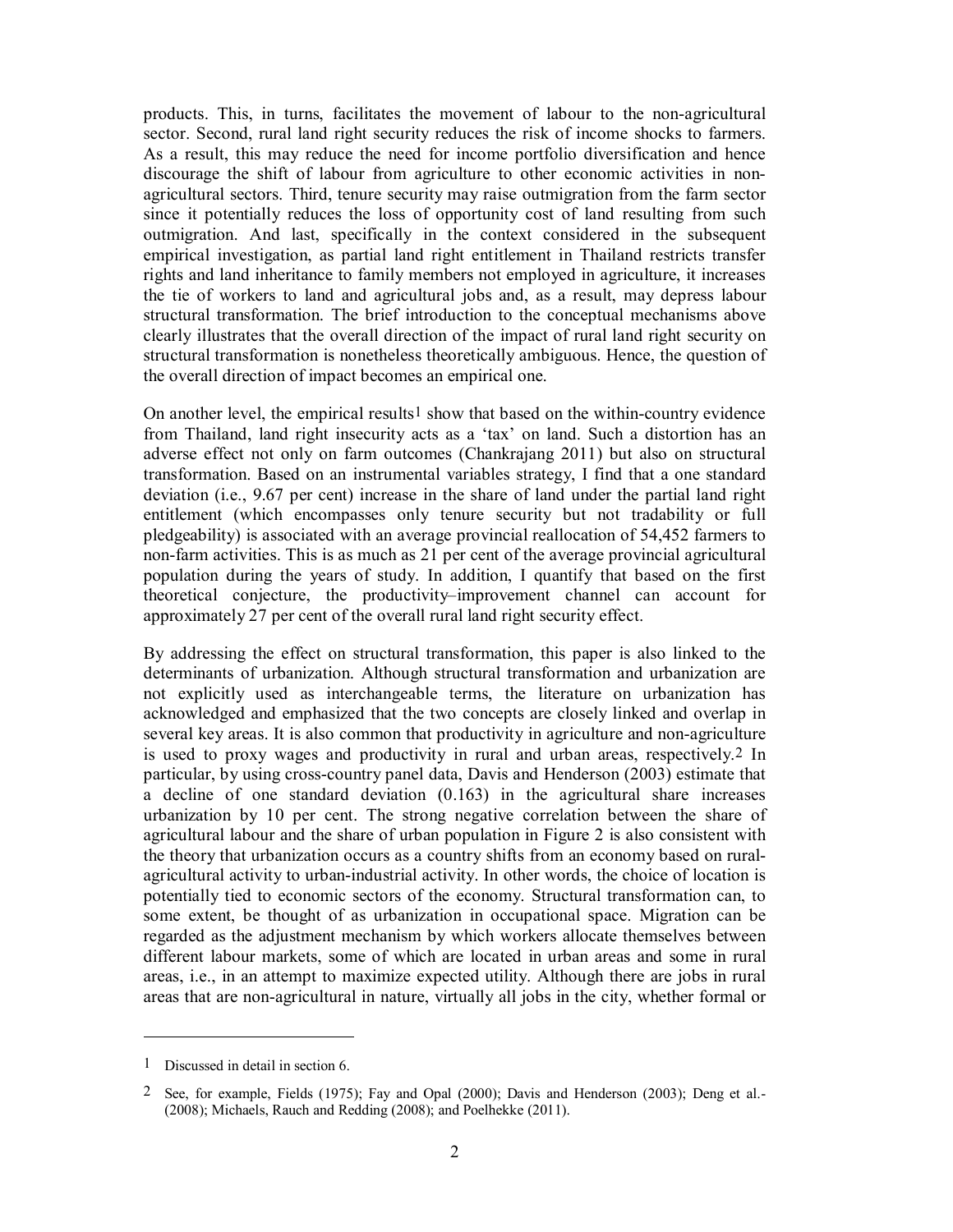informal, are non-agricultural based. Thus, it is possible to treat structural transformation as an approximate upper bound for urbanization. As such, the knowledge of how countries transform economically can also be important for understanding the urbanization process.

Nevertheless, the evidence from the Thai dataset used here shows (i) a weak correlation between the share of labour in agriculture and the share of urban population, and (ii) a divergence between the effects of stronger rural property rights on job diversification (structural transformation) and the diversification of area of residence (urbanization). In other words, once the panel data with the fixed effect is considered instead, there is a breakdown of the correlation usually found in the cross-sectional setup. Despite the caveats that could generate such results,3 this evidently calls for a more careful use and interpretation of the substitution of these two types of variables, i.e., between those of agricultural and non-agricultural nature and those of the rural and urban sphere.

While the literature on structural transformation and rural-urban migration is in general voluminous,4 the relationship between rural land institutions and structural transformation has been scarcely studied. The only two investigations of which the author is aware (Rozelle et al. 1999; Mullan, Grosjean and Kontoleon 2010) explore this relationship, using evidence from China. Rozelle et al. (1999) surmise that land tenure insecurity acts as a tax on rural outmigration. As households fear losing 'their' lands, weak security may keep more members in the village in order to protect their holdings.



Figure 2 Cross-country correlations between the shares of agricultural labour and of urban population



Source: Computed by the author based on the data from World Bank (2008, 2009).

 $\overline{a}$ 

<sup>3</sup> The details are discussed in section 8.

<sup>4</sup> The review is given in the literature section.

<sup>5</sup> The difference in the years of the share of urban population and the share of agricultural labour reflects the limitation of data availability from the World Development Reports.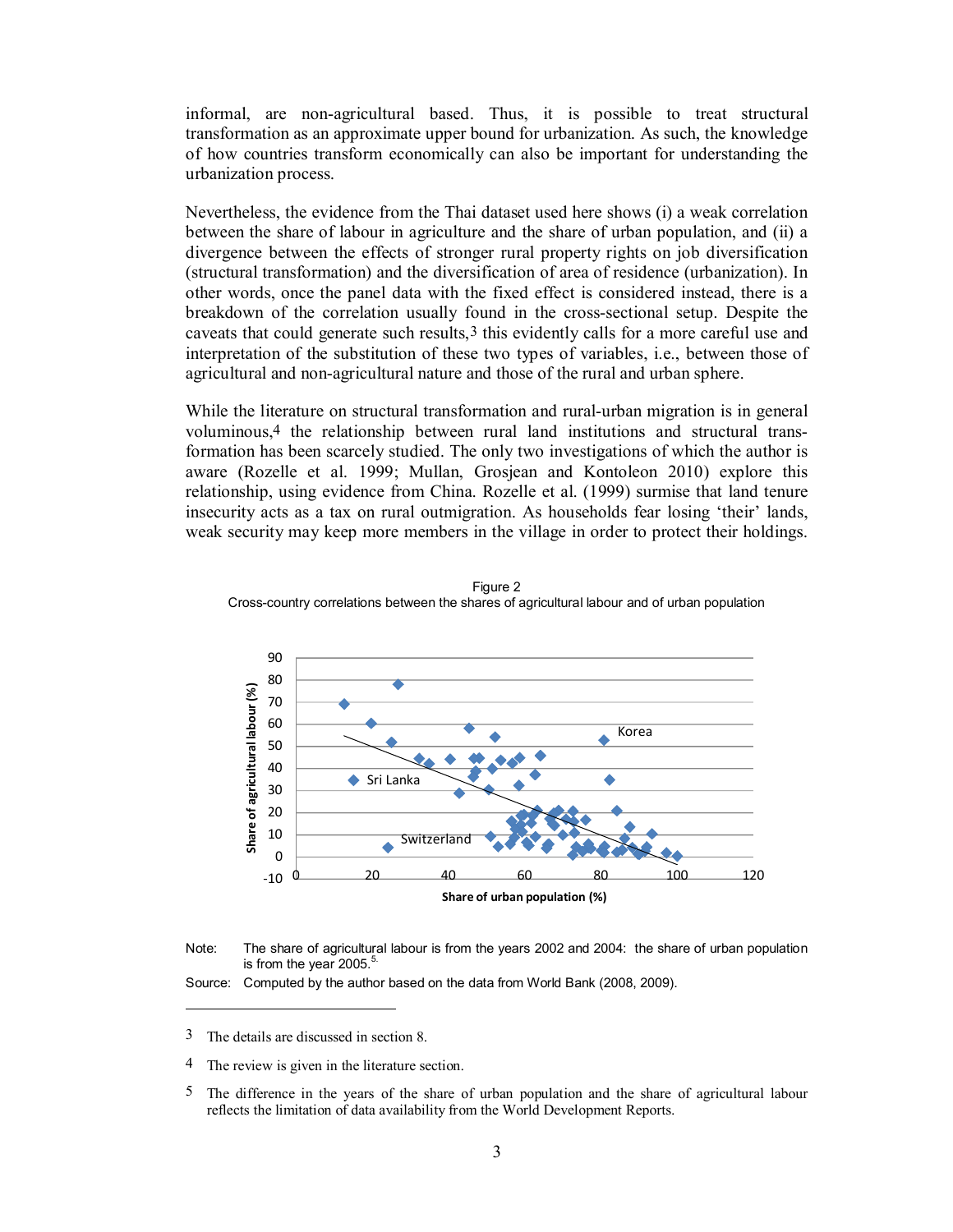Nonetheless, based on village data, these authors find no statistically significant relationship between the Chinese rural land institution and the diversification of labour away from farming activities. However, using household data, Mullan, Grosjean and Kontoleon (2010) find that for non-forest land, an improvement in tenure security without rental rights depresses the likelihood of rural out-migration, thanks to the complementarity between land and labour. Nonetheless, both studies are based on crosssectional data. Although an attempt is made (for example, in Mullan, Grosjean and Kontoleon 2010) to control for various household characteristics such as assets, number of children and education, the results can still be biased owing to the existence of unobserved heterogeneity either at the household or village level. In addition, as mentioned in Rozelle et al. (1999), in the absence of information on past migration, cross-sectional data may obscure the relationship. For example, remittances from past migrants could increase income and the likelihood of farmers in their villages of origin to out-migrate, due to better information and low transaction costs.

Consequently, this paper complements these two existing studies by proposing additional channels through which land tenure security can affect structural transformation. Studying the situation in an alternative setup, Thailand, this paper applies (i) a panel data that also helps to control for any unobserved time-invariant characteristics. In addition, (ii) the construction of other independent variables based on past information and the application of IV on the independent variable of interest (land tenure security) should help to overcome problems of endogeneity as well as identification. In addition, by using province-level data instead of household or villagelevel data, it is possible to robustly control for and investigate other macroeconomiclevel determinants of urbanization and structural transformation such as economy-wide income, growth, relative wage, and relative output volatility between the two sectors that have been put forward in the literature.

Thus, this paper contributes not only to the structural transformation and urbanization literature, but also to the rural land rights literature in general. Whilst the evolution of rural land rights and its effects on farm productivity, investment and the pattern of land use have been a central issue in development research, its impacts on and the channels through which it can influence a wider set of economic variables that are also crucial to development has been understudied. This paper complements and contributes to the existing literature by illustrating that strengthening rural land ownership can have effects that extend beyond the agricultural sector; in this case, significant macroeconomic effects on the economy-wide labour allocation.

The rest of the paper is organized as follows. The next section reviews the literature on factors determining structural transformation and urbanization. Section 3 outlines the background of the partial land rights entitlement in Thailand. Section 4 illustrates the theoretical mechanisms through which rural land right security can influence the allocation of labour between the agricultural and non-agricultural sectors. Section 5 explains the data, and section 6 outlines the empirical strategy used to investigate the effects of rural land right security on structural transformation and urbanization. Section 7 presents the empirical results of rural land right security on labour diversification away from agriculture, while section 8 illustrates the empirical results on urbanization. Section 9 concludes.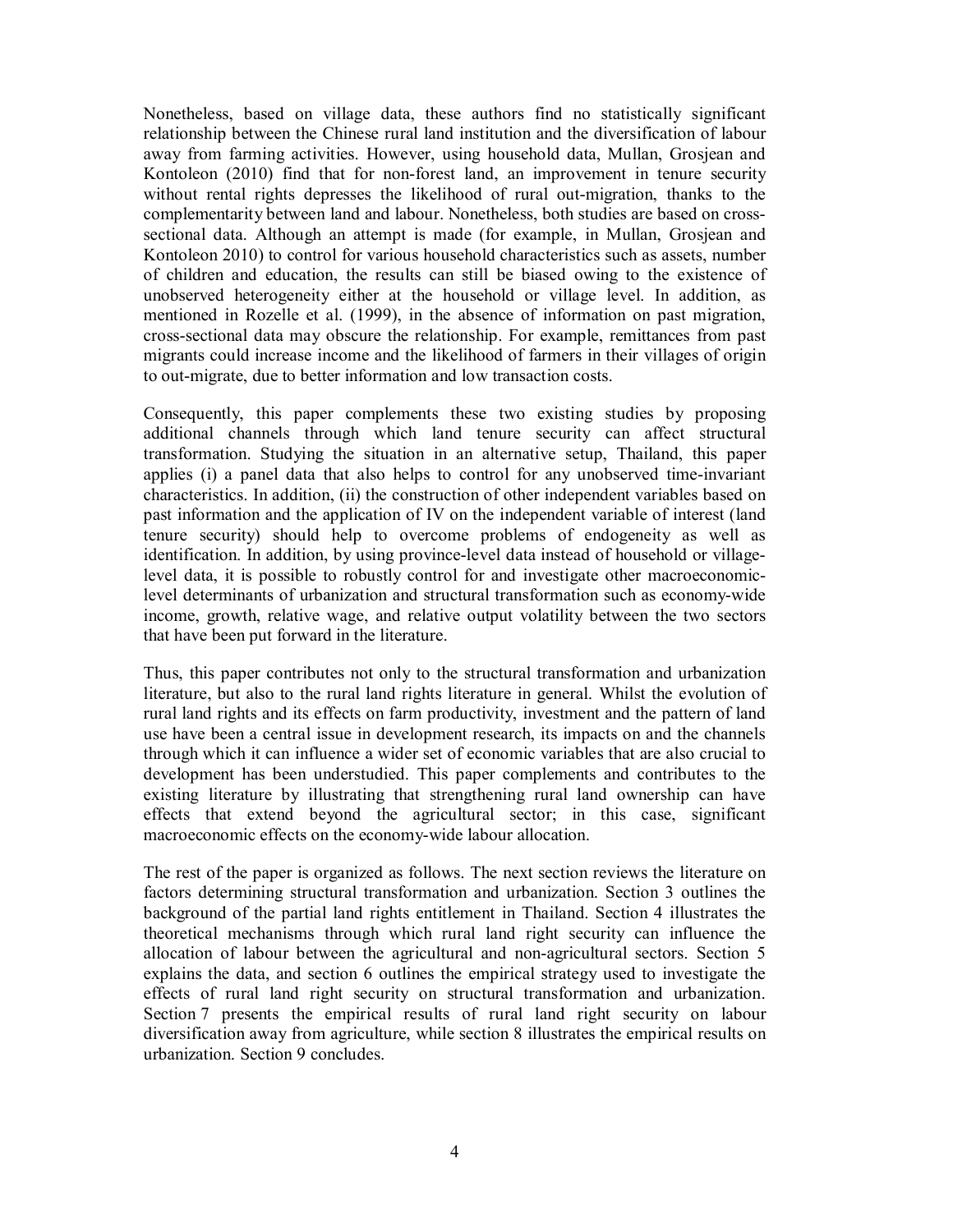# **2 Factors determining the employment diversification away from agriculture and urbanization**

Two broad strands of explanations for the allocation of labour across farm and non-farm sectors, as well as across rural and urban locations have been presented and substantially studied. Whilst the first strand involves *pull* factors from non-agricultural sectors and cities, the second set of explanations is based on the *push* factors from within agriculture.

# **2.1 Structural transformation and urbanization: the pull factors**

The first *pull* factor explanation is based on the classical demand-pull two-sector model proposed by Lewis (1954). This model suggests that as capital accumulation and savings expand, the modern sector grows and attracts labour from the traditional agricultural sector, which is assumed to have a surplus supply of labour and to make no use of capital. Due to the 'unlimited' labour supply in the traditional sector, such demand-pull structural transformation does not impose any change in agricultural production.

Another pull factor analysis (for an excellent review, see Syrquin 1988) emphasizes the role of Engel effects––as an economy's income grows, the share of food in consumption declines and the share of resources allocated to investment rises. As the agricultural sector produces mainly food and as the share of food in consumption declines, the need for farm workers also declines when countries grow richer.

The importance of the pull factors, generated by an economy-wide economic improvement depicted by these two main theories, is empirically investigated in a number of studies. For instance, using cross-country panel data to examine the macroeconomic and social conditions that determine a country's urbanization process, Fay and Opal (2000) find a strong and positive correlation between the level of income and urbanization, if not between income growth and urbanization. Davis and Henderson (2003: 116), also based on panel data and using an IV strategy, show that a one-standard deviation increase in log income leads to a 19 per cent increase in urbanization, a reasonably substantial effect. In addition, da Mata et al. (2007), in examining the determinants of city growth in Brazil between 1997 and 2000, find a positive correlation between the elasticity of population supply in cities and income per capita.

Arguably, the most frequently cited and studied pull factor explanation is based on Todaro (1969) and Harris and Todaro (1970). The Harris-Todaro model attempts to explain the puzzle of persistent rural-urban migration despite high unemployment rates in developing country cities. In particular, the literature highlights the difference in the expected income (a composition of wages and the probability of getting jobs) between the two locations as a driving force for rural-urban migration. It suggests that job growth in the cities need not reduce urban unemployment rates, contrary what intuition might suggest. This is because due to an initial drop in the unemployment rate, the probability of getting urban jobs increases, which, in turn, raises the expected urban wage. This subsequently induces more migration from rural areas. Equilibrium is restored only when the urban population has grown enough to raise the unemployment rate back to its original level.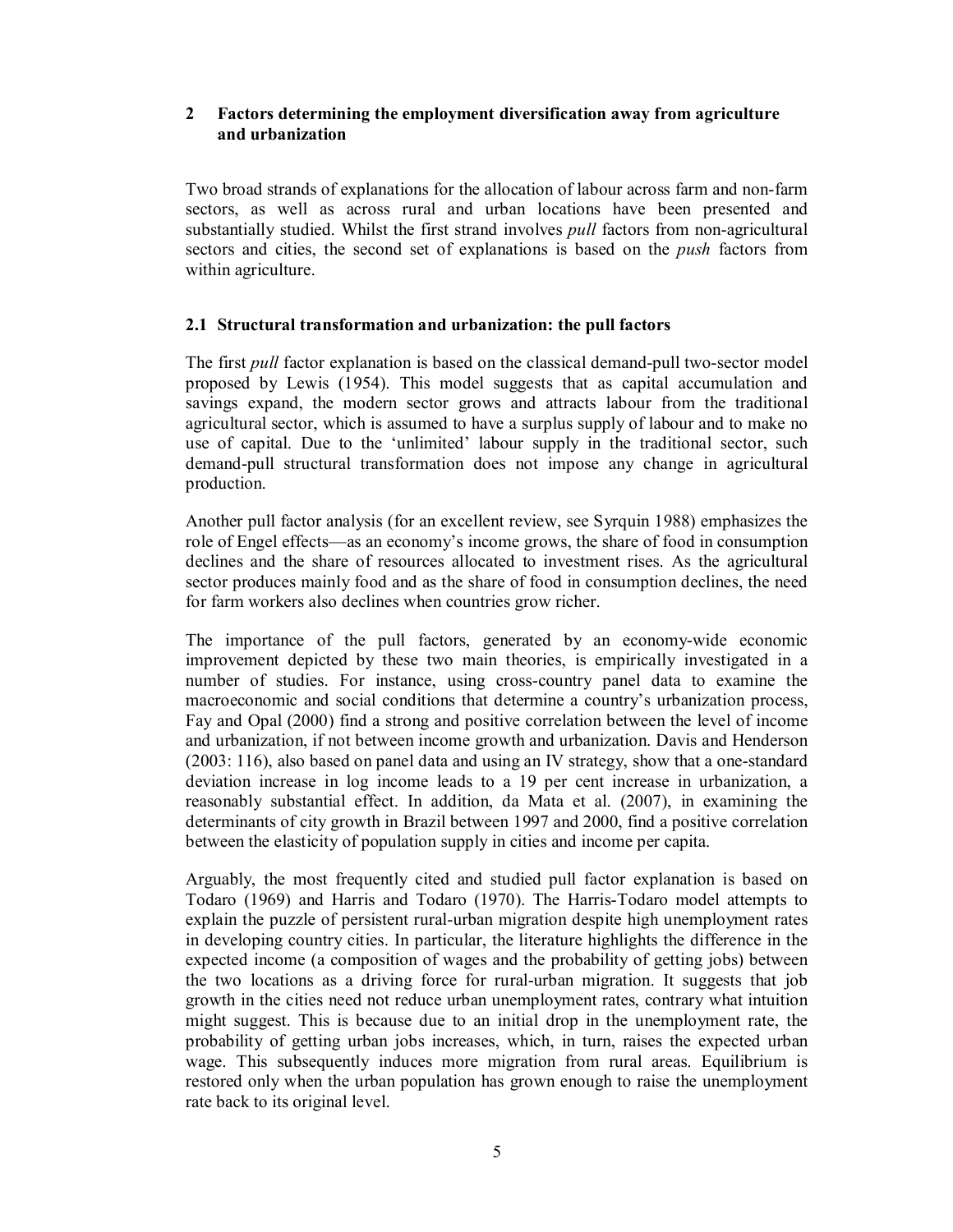A number of studies have elaborated and expanded the original Harris-Todaro model. For example, Fields (1975) extends the mechanism by introducing a more generalized model of job searching behaviour as well as the urban informal sector. Workers not only choose between staying or returning to agriculture and being either employed or unemployed in the cities, but they can also voluntarily decide to be underemployed in the urban informal sector while searching for formal sector jobs. As a result, the model implies a lower urban unemployment rate and higher national income than the original Harris-Todaro model, as some urban migrants work for very low wages in the informal sector in order to have a better chance of being hired for formal jobs. In addition, Brueckner and Zenou (1999) incorporate the land market into the mechanism. It emphasizes the fact that larger urban populations tend to raise the cost of living, including the land prices, in cities. In turn, this can lower the utility levels of all urban residents, helping to close the gap between rural utility and expected utility of residing in urban area, and thus providing an additional force to restore migration equilibrium.

Empirical studies based on the Harris-Todaro model include Fay and Opal (2000), for example. They show that lower rural wage relative to urban wage, proxied by the relative average productivity of agricultural and non-agricultural sectors, is associated with stronger incentives for rural-urban migration. Based on data on emigrant stocks in OECD destinations according to schooling level and country of origin, Grogger and Hanson (2011) suggest that differences in wages between origin and destination countries are the most important determinant of both the direction and volume of international migrant flows. Nevertheless, Becker and Morrison (1988), focusing on sub-Saharan African (SSA) countries, estimate that only 8 per cent of the variation in African urban population growth rates can be accounted for by employment growth rates in the non-agricultural sector. Although this pull factor from the modern urban sector contributes to urbanization, the magnitude of the effect in SSA is small.

The finding in Becker and Morrison (1988) is not uncommon as far as developing countries (in particular SSA) are concerned. Elements other than the pull factors also play an important role in determining structural transformation and rural-urban migration. More specifically, it is the *push* factors––the economic conditions and development within agriculture and rural areas itself––that are potentially co-responsible for such phenomenon.

# **2.2 Structural transformation and urbanization: the push factors**

The *push* factors can be categorized into two main groups: (i) favourable farm-condition push factors, and (ii) adverse farm-condition push factors.

# *Favourable farm-condition push factors*

-

The first strand of literature recognizes elements in agriculture itself as a push force for transferring labour to the rest of the economy. Based on the assumption that the demand for farm products is inelastic, the literature  $6$  suggests that an increase in aggregate agricultural productivity allows a movement of labour out of the sector. Productivity improvement in agriculture at the aggregate level implies that less labour is needed to produce the same amount of agricultural output and this facilitates the release of

<sup>6</sup> Recently revived by Gollin, Parente and Rogerson (2002).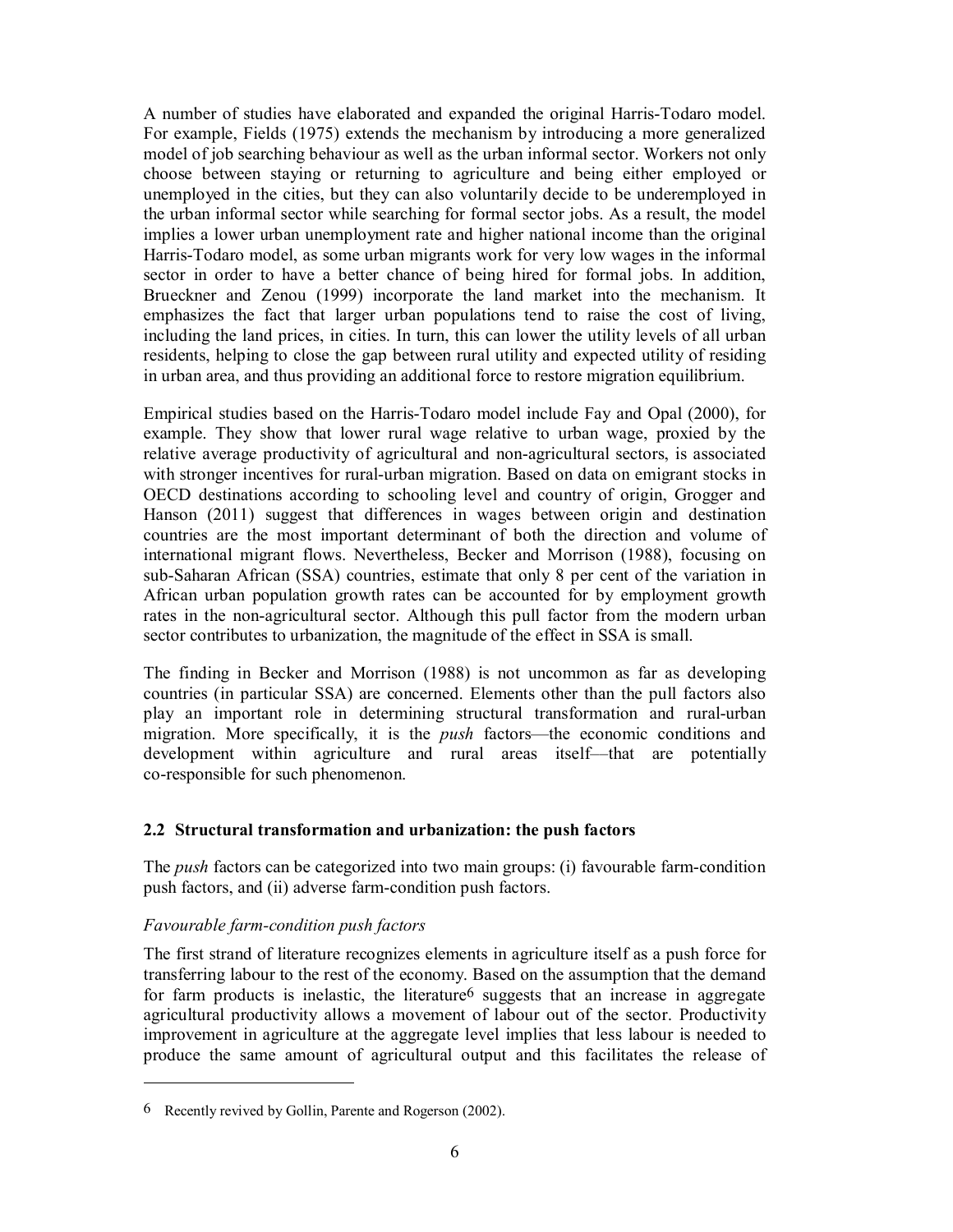workers into other sectors. In other words, productivity growth in agriculture leads to labour-saving in the sector itself. Figure 3 also illustrates simple correlations consistent with the above theoretical supposition, highlighting the negative correlations between the share of workers in agriculture and agricultural productivity.

In addition, older development literature, exemplified by Nurkse (1953) and Rostow (1960), report other favourable links between agricultural productivity and industrialization. Higher income generated in agriculture provides greater domestic demand for industrial products, and increases the supply of domestic savings available to finance industrialization.



Figure 3 Cross-country correlations between share of agricultural labour and agricultural worker productivity



Source: Computed by the author based on data from World Bank (2008, 2009).

#### *Adverse farm-condition push factors*

In the second strand of the push factor literature, adverse conditions in agriculture have been highlighted as one of the causes of labour structural transformation and urbanization. An increasing number of studies, including Fay and Opal (2000), observe that recent experiences from developing countries, in particular in SSA, show that urbanization continues even during low or negative growth periods at both economywide and farm sector levels. Barrios, Bertinelli and Strobl (2006) point out that movement towards cities may not be a result of an income gap between rural and urban areas, or improvements in farming, but a survival strategy in response to climate change or water shortages. Agricultural jobs in rural areas, especially in SSA where farm technological progress is relatively low, are dependent on climatic conditions. By using cross-country data, Barrios, Bertinelli and Strobl find that climatic change as proxied by rainfall is associated with acceleration in urbanization in SSA, but not elsewhere in the developing world. Rose (2001), based on household panel data and district-level rainfall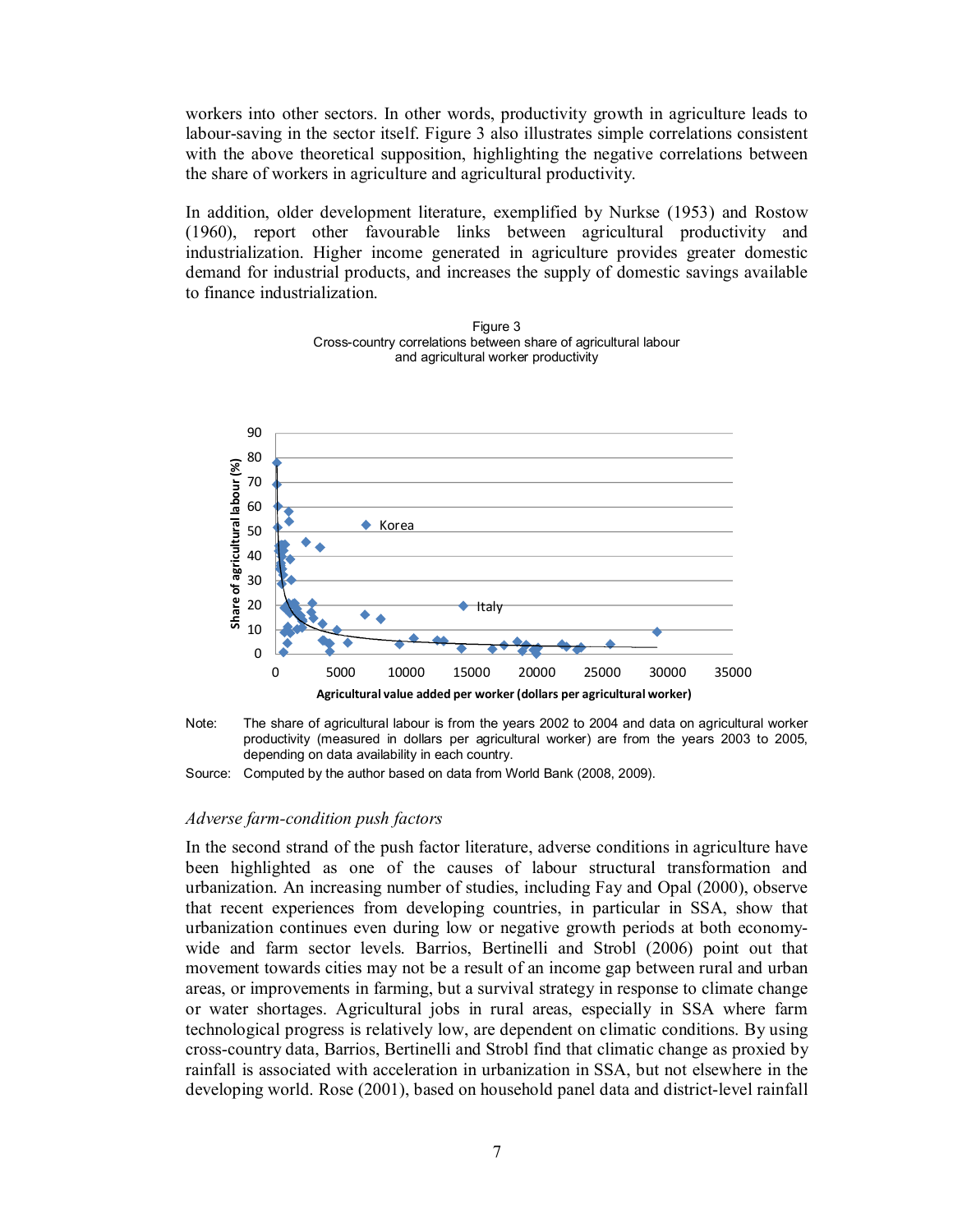data, shows that Indian households are more likely to participate in the labour markets of regions more at risk from lack of rainfall.

More specifically, general uninsured agricultural risks––climate-related or not––can act as a push factor, inducing rural-urban migration. Economic activity in rural areas is dominated by agriculture and other natural resource production, which are risky due to their dependence on nature (such as rainfall) and on the demand for––and price shocks to––natural products (for example, see Poelhekke 2011). Furthermore, the rural area is commonly a single sector economy with little scope for diversification. A wider range of economic activities exists in cities, including jobs in formal manufacturing, service, and informal sector. There is also a greater possibility for workers to obtain government jobs or receive subsidies as well as having greater access to credit and financial institutions (see Fay and Opal 2000: 8). If households are unable to save or insure against risk effectively, they are forced to migrate to cities to avoid being hit by large negative shocks; the ex ante response to risk. Migrants shift to urban areas not only for maximizing their incomes but also for diversifying household income portfolio and insuring against rural risks.

For example, based on data for the period 1986-97, Giles (2006) finds that rural households in China have used off-farm labour markets to reduce exposure to ex ante risks since the legalization of temporary migration to urban areas in 1988. Fay and Opal (2000) show that shocks to agriculture, measured by the deviation of actual crop yields from anticipated yields estimated from the regression of actual yields over time, are positively associated with urbanization. Using cross-country panel data spanning from 1970 to 2000, Poelhekke (2011) measures rural and urban sector risks as five-year volatility of agricultural and non-agricultural value added, dealing with endogeneity by instrumenting present changes in risks with past risk levels. He finds that higher aggregate agricultural risk induces rural-urban migration. In particular, the effect is more pronounced when the credit market is limited. Moreover, he finds that risks are more likely to result from higher price fluctuation in agriculture compared to manufacturing, and not to poor rainfall. Paulson (2003), utilizing household crosssectional data from Thailand, demonstrates that remitters are significantly less likely to move to Bangkok if the covariance between income shocks and the provinces to which they send remittances is higher. Such an effect is also found to be particularly important to remitters who support rural households that are generally poorer with more limited access to financial institutions. The findings suggest that families not only seek to maximize their income streams but also to diversify income across locations, which are not perfectly correlated.

# **2.3 Structural transformation and urbanization: government policies**

In addition to these pull and push factors, government initiatives that directly restrict mobility, such as the Chinese Hukou system, can significantly depress rural-urban migration. The Hukou system, restricting migration between rural and urban areas, within the rural areas, across cities, over regions or even within the rural sector, has resulted in a surplus of farm labour. Furthermore, Au and Henderson (2006) also find that Chinese cities are undersized because of this restriction.

Government policies favouring or biased against a particular location or sector are also known to affect rural-urban migration, even though these may not be directly aimed at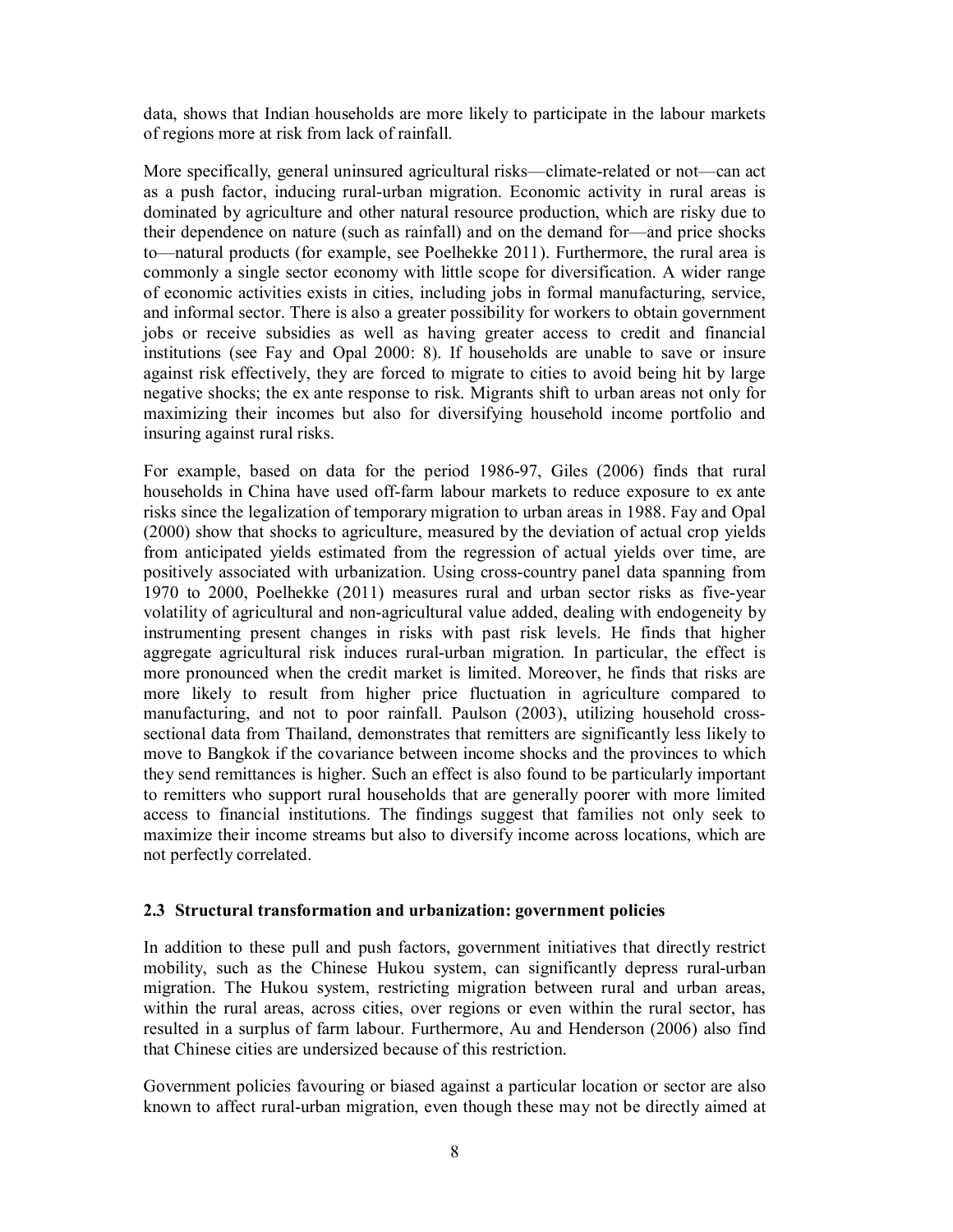restricting labour mobility. For example, Gugler and Flanagan (1978) point out that education in west Africa may have an aspect of urban bias, as students in rural areas are not necessarily taught agricultural skills. Fafchamps and Shilpi (2009) show that even after controlling for income differentials between locations, amenities such as paved roads and better housing premium, if not financial institutions, are important determinants of destination choice. Becker and Morrison (1988) find that rural policies, which result in an increase in minimum calorie intake, depress urban growth rates by reducing the adverse rural push force. Based on an IV strategy, Emran and Shilpi (2010) show that restrictions on rural land markets in Sri Lanka significantly depress rural wages. This indirectly suggests a weaker employment diversification away from the agricultural sector, although the effects gradually fade as the distance to an urban centre increases.

## **3 Background of partial land right entitlement (SPK4-01 titling)**

Land titles in Thailand can be categorized into three main types: (i) titles with full security and alienated rights, (ii) partial titles (SPK4-01), and (iii) others, such as land tax receipts, which can be used as a counter-claim against other private claims, offer no formal rights that would be universally recognized by all state authorities.

Prior to 1975, all titles were either types (i) and (iii). It was not until the mid-1990s that partial titles were distributed on a wider scale to farmers with category (iii) titles working on state forested land. The partial land rights entitlement, carried out by the Agricultural Land Reform Office (ALRO), is central to rural farmers' security of land ownership. Introduction of the Western Land Code in 1901 not only undermined traditional usufructuary rights,7 its slow implementation also implied that most rural land holdings were not formally recognized and were thus subject to government challenge. In 1970, with the exception of the central plain, less than 5 per cent of the areas had been surveyed, and by 1985, only 15 per cent of private land was held with full title deeds (Vandergeest and Peluso 1995). Ignoring customary holdings, a sweeping declaration of areas to be designated as national forest reserves exposed local farmers, who had long expanded into the frontiers, to the risk of state expropriation. By 1985 the Royal Forest Department (RFD) had declared approximately 45 per cent of the country's area as forest reserves (Vandergeest and Peluso 1995).

But a significant portion of Thailand's 'forest reserves' were treeless (Hirsch 1990; Vandergeest and Peluso 1995), and it has been estimated that one-third of all farmland was situated within the forest reserves. At least 1.2 million families, or approximately 20 per cent of Thai farmers, lived in these areas and relied on them for their livelihood. The impact of the Western Land Code of surveyed title deeds affected not only the pioneer farmers who had expanded into the frontier territories, but their informal land possession was challenged under the Forest Reserves Act by the RFD, despite the fact that these were recognized by another government agency, the Ministry of Interior. Receipts for land taxes collected by the Ministry of Interior and the certificates of land

 $\overline{a}$ 

<sup>7</sup> Usufructuary rights refer to specific rights granted and secured as long as the cultivators remained on the land. This deviated from the western land code then common in Europe, North America and colonial states, where rights are based on title deeds or ownership certificates issued by the state.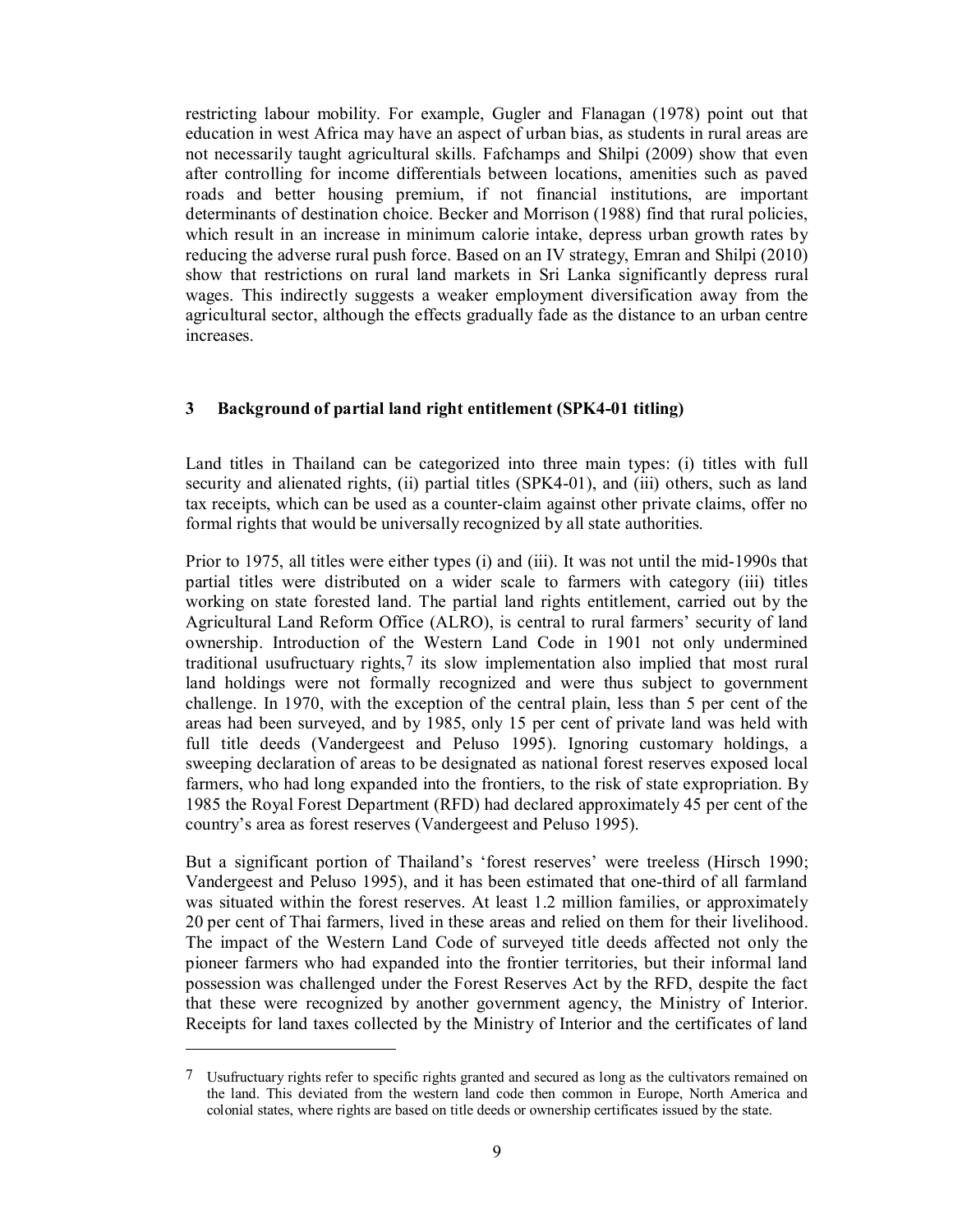use have become important documentation of local land occupancy. Under the Civil and Commercial Code of 1936, possession is sufficient testimony for establishing cultivating rights and defending rival, non-state claims to the same rights. However, the Land Code overlooks this ruling, and to establish either the right to sell land or to continue to hold rights on the land against possible counter-claims by the state, the land must be surveyed and registered. Land tax receipts, therefore, merely guarantee 'squatter's right' against private rivals. Government agencies such as the RFD can easily confiscate these lands at any time as state territory.

According to Chirapanda (2006), agricultural extension officials were, on the one hand, helping farmers to grow new crops, while on the other hand, forestry officials could arrest them on the grounds that their landholdings were illegal. Kemp (1981) emphasizes that local peasants, particularly the hill tribes, lived in constant danger of tenure restrictions or outright dispossession of their landholdings.8 According to Sato (2003), the land allotment project under the National Rural Scheme in 1991 which was targeted to poor farmers living in forest reserves sought to evict these by compensating them with a small piece of land elsewhere.9 More than 250,000 households covering about one million people were to be relocated by the end of 1996. Strong protests by the affected farmers during the early stages of the plan led to its cancellation, but the example illustrates the sheer magnitude of the eviction threat, which could be avoided only with some opportunity costs<sup>10</sup> to the agriculturalists themselves. In addition, in the early 1990s, lured by the prospects of potential profits from eucalyptus plantations, the RFD aligned itself with paper pulp companies and many farmers in the northeast were displaced to make way for the eucalyptus (Phongpaichit 1995). Without formal or legal status, landholders are subject to expropriation of land and arrests for opposing various government schemes, such as in the case of resistance to resettlement schemes by the oustees of dam sites. In March 1997, an NGO supporting the 'Assembly of the Poor' demonstration, identified 121 sites where potentially violent conflicts between the government and farmers were taking place (Sato 2003). Among these sites, dam construction was involved in 12 per cent of the incidents and about 75 per cent were related to the use and the ownership of land and forests. Moreover, villagers in Phattalung province who were concerned by outsider activities turned to the RFD for help, only to find out that their landholdings within the local forest had, in fact, been declared a national park (Ridmontri 1997) and they were subsequently expelled.

Partial land right titles (SPK4-01) have been issued since 1975 to farmers squatting on public land and having some proof of their informal possession, such as issuance land tax numbers. The deeds within this formal partial ownership provide rights that are recognized by law, even though the land cannot be sold, transferred, mortgaged or passed onto heirs who work outside agriculture. The titles can also be inherited by heirs

-

<sup>8</sup> During an interview with farmers who are currently SPK4-01 holders living in Nong Panchan District in Ratchaburi province, it became apparent that prior to 1996 (the year SPK4-01 certificates were granted) they were chased off the lands by RFD officials at least once a year.

<sup>9</sup> Although the size of the compensation might reflect the productivity of the farmer, eviction potentially posed transaction costs, and hence the threat of eviction could be a disincentive to any productive investment.

<sup>10</sup> Participation in protests meant that farmers were foregoing the potential income from any productive farm activities during that period, on top of which they also had costs for transport and the organization of the protest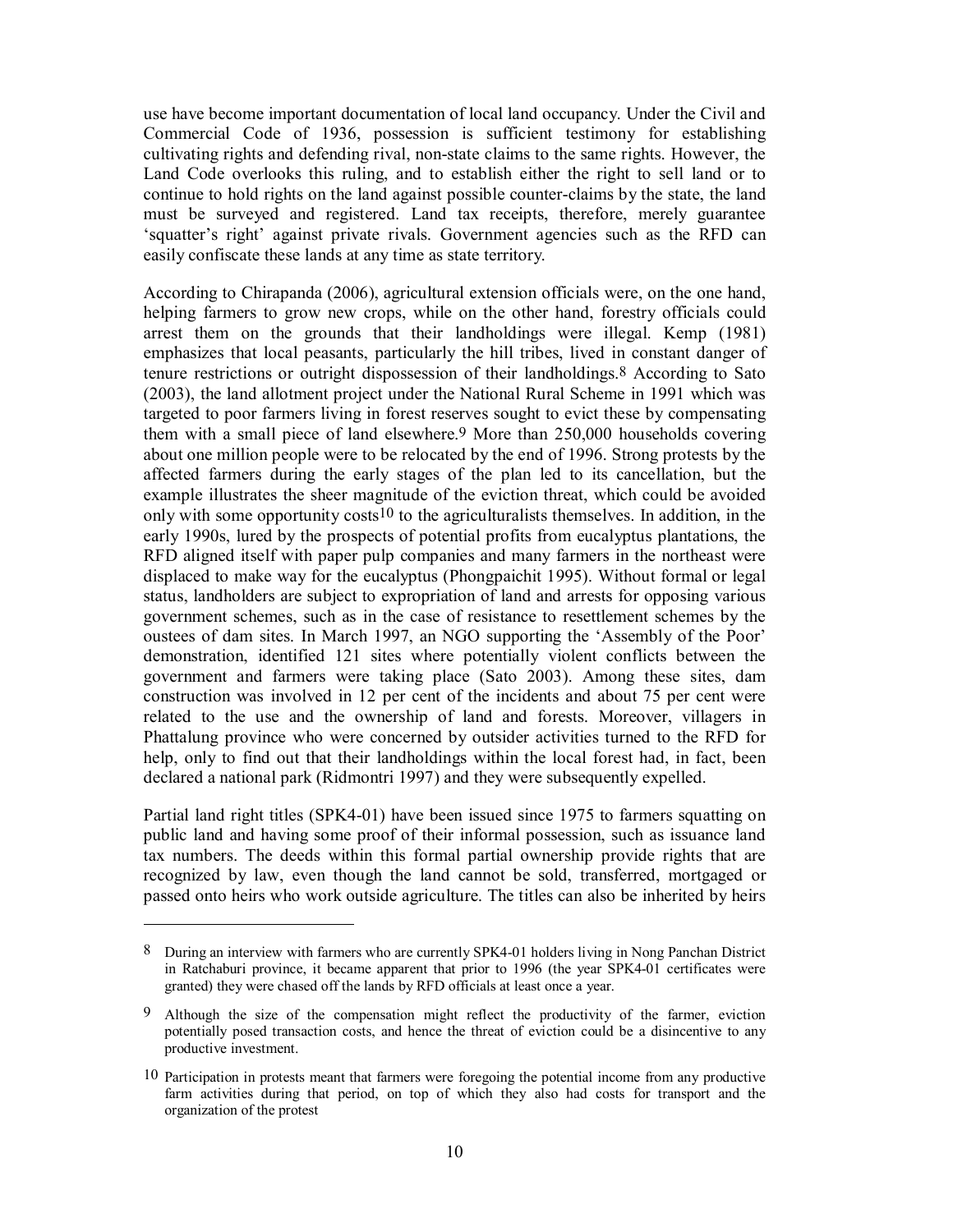working in agriculture and can be used as evidence of ownership in disputes with private or public parties. In effect, government agencies such as the RFD are forced to recognize the land ownership of holders of SPK4-01 certificates. SPK4-01 titles, as with issuance tax numbers, are not accepted as collateral by formal commercial banks, except by the state-owned Bank of Agricultural Cooperatives, which does not, however, recognize issuance tax numbers as collateral. Although the SPK4-01 titles are conditional, with a restriction on transferability, they do offer permanent land right security that cannot be challenged by the state. According to Hirsch (1990), the consensus is that the certificate, despite its shortcomings, is seen by landholders as better than having no legal title at all.

Nonetheless, prior to the mid-1990s, SPK4-01 certificates were infrequently issued. For example, from 1975 to 1992, only 170,000 SPK4-01 certificates were awarded, covering an area of a mere three million *rais*. This is a stark contrast to the 52 million *rais* of land covered by SPK4-01 titles in 2005.11 Titling became commonly implemented after the massive transfer of degraded forests from the RFD to the ALRO, which was completed in 1994.12 Nevertheless, based on pre-feasibility studies, the National Agricultural Land Reform Executive Committee still selects and approves suitable sites within the transferred areas for designation as land reform locations. These land reform areas are then jointly re-evaluated by the RFD and the Ministry of Sciences to make certain that they are indeed depleted forests. Only then can the SPK4-01 titles be distributed; this on-going process is partly supervised by the Provincial Land Reform Committee. This suggests that such careful titling is most likely linked to those sections of forests that have designed as national reserves but are in fact depleted and inhabited. This fact is used to construct and establish the validity of a proxy for prior degraded forests as instrumental variables, the discussion of which is covered below.

In addition, due to the evaluation process outlined above, there was a lag13 between 1994 and the accelerated distribution of entitlement certifications. This confirms that the time-period (1996-2005) studied in this paper is relevant, and that it covers the period of the most noticeable changes in the entitlement process.

# **4 Mechanisms through which partial land right security in Thailand can affect structural transformation**

This section elaborates several theoretical mechanisms on how strengthened rural land rights can influence the allocation of labour between sectors and the subsequent structural transformation. Although it is clear that an improvement in land property

 $\overline{\phantom{a}}$ 

<sup>11</sup> Land in Thailand is measured in the unit of *rai*, with 2.5 *rais* equivalent to one acre.

<sup>12</sup> Forest zones for economic use covering 52 million *rais* and forest sectors suitable for agriculture covering seven million *rais* were transferred from the RFD to the ALRO for distributing SPK 4-01 titles . These targeted forest zones were defined as already being devastated and occupied by many farmers and villagers.

<sup>13</sup> Despite the lag, it was difficult for the farmers to anticipate which parcels of land would be entitled. This mitigates a concern that the farmers might have increased investment or changed the land use patterns in anticipation of titling by 1996.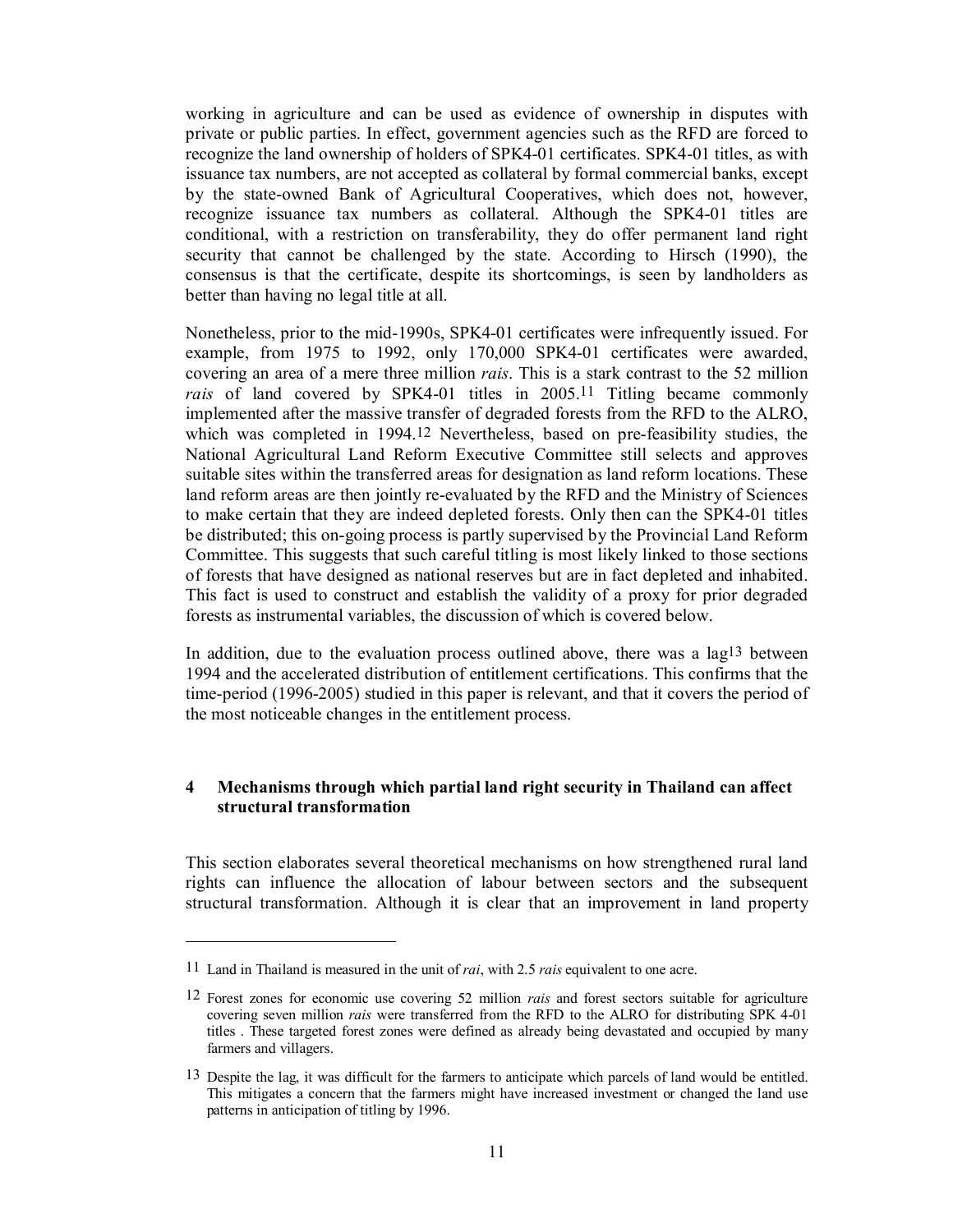rights in agriculture is seen as a push factor, as it comes from within the farm sector, the direction of the overall impact is harder to determine given that the various mechanisms considered act in opposite directions.

# **4.1 SPK4-01 entitlement as a favourable push factor through farm productivity improvement**

First, the SPK4-01 can act as a favourable farm-condition push factor. Chankrajang (2011) notes that better security of rural land rights (i) encourages farm investment and (ii) improves rice productivity. In a similar vein to Gollin, Parente and Rogerson (2002) and based on the assumption that the demand for agricultural products is inelastic, it is suggested that such a development within agriculture should help diversify labour resources to other sectors of the economy. To illustrate this mechanism, a simple framework is developed below.

Assume that the economy consists of *N* representative consumers who are also workers. The representative worker's utility is defined over the non-agricultural product (*c*) and the agricultural good (*a*) as follows:

$$
U(c,a) = \begin{cases} \log(c) + \bar{a} & \text{if } a \ge \bar{a} \\ a & \text{if } a < \bar{a} \end{cases}
$$

As in Gollin, Parente and Rogerson (2002), the utility function embodies a simplified version of the importance of the role of demand for agricultural products for structural transformation. When farm production is low, lower in particular than an exogenous constant  $\bar{a}$ , agents care only about agricultural or food consumption. In other words, the economy is in a subsistence stage. However, as agricultural output increases, households become satiated with agricultural consumption at  $a = \bar{a}$  and devote remaining expenditure to non-agricultural consumption. This implies that if agricultural production is below  $\bar{a}$ , the economy devotes all its labour to agricultural production. However, once agricultural output reaches  $\bar{a}$ , all remaining labour will move out of the sector to non-agricultural activities, regardless of the state of that sector.

The agricultural sector is populated with  $N_a$  workers. Each worker (indexed by *i*) produces agricultural output14 of:

$$
y_a^i = el_a A_a
$$

where  $l_a$  is the land held by each farmer, which, for simplicity, is assumed to be fixed and *e* is the effort exerted by the worker ( $e > 0$ ). Effort can be perceived as an input from the worker to increase productivity that is over and above the productivity due to existing technology  $A_a$ . This can also be the effort to cultivate land more intensively. The optimal choice of effort chosen by the farmer satisfies:

$$
\max_{e} \pi e l_a A_a - \frac{1}{2} e^2,
$$

-

<sup>14</sup> This is the same production function as used in Chankrajang (2011).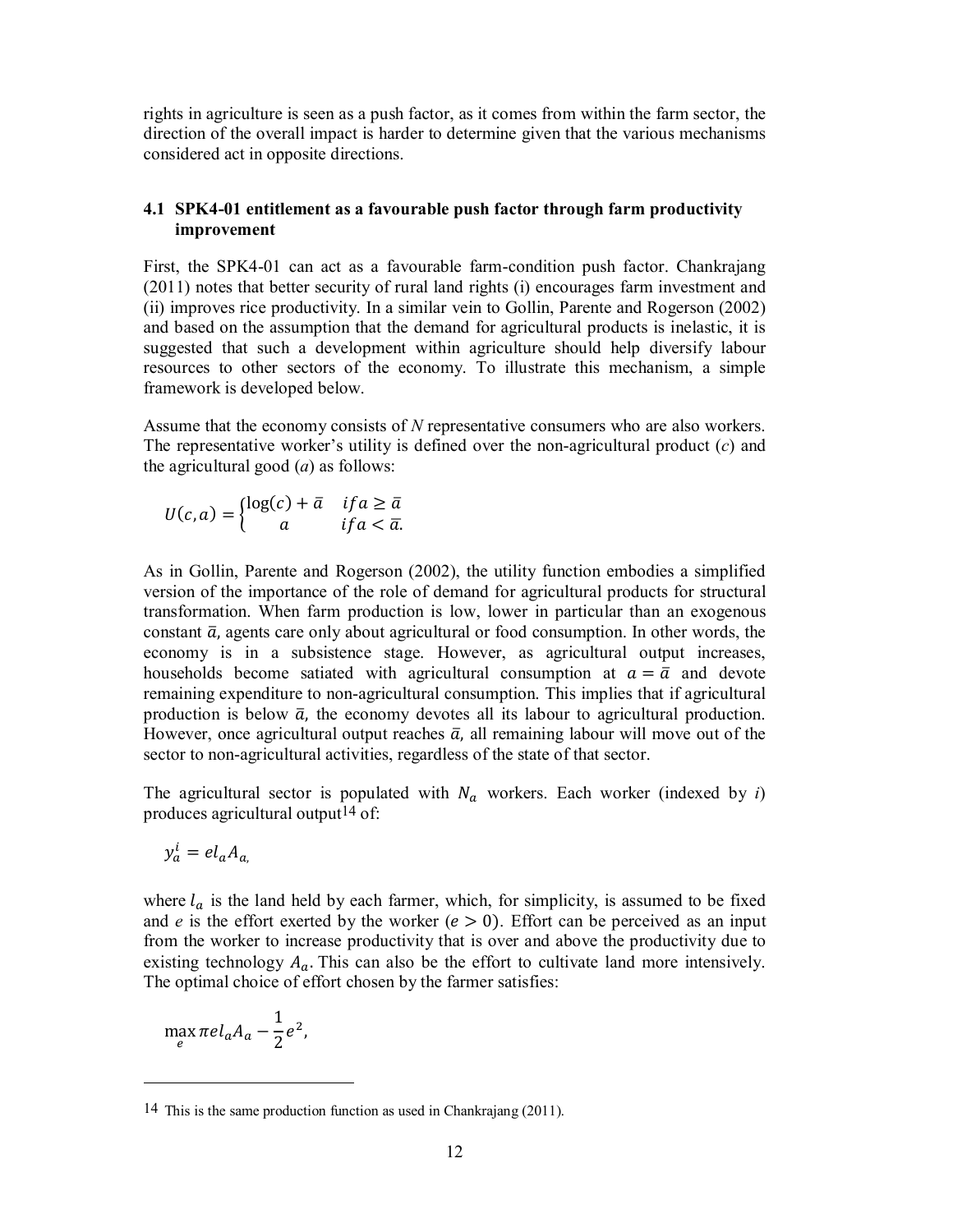where  $0 < \pi < 1$  represents the security of land rights, or the probability of keeping  $y_a^i$ . Identical to the previous section, the optimal effort  $e^* = \pi l_a A_a$  increases with land right security.

Optimal output of each worker is therefore  $y_a^{i*} = \pi l_a^2 A_a^2$ . Total agricultural output in the economy, by aggregation across farmers, is  $Y_a^* = \pi l_a^2 A_a^2 N_a$  and agricultural output per capita for the aggregate economy is  $y_a^* = \pi l_a^2 A_a^2 n_a$ , where  $n_a$  is the share of workers in the agricultural sector and  $y_a^* = \frac{Y_a^*}{N}$ .

Preferences imply that labour will be allocated entirely to the agricultural sector until  $\pi l_a^2 A_a^2 n_a \ge \bar{a}$ . Once this equality is satisfied, some fraction of labour will move from agriculture. In particular,

$$
n_a = min\left\{\frac{\bar{a}}{\pi l_a^2 A_a^2},1\right\}
$$

and  $n_m = 1 - n_a$ , where  $n_m$  is the share of labour outside agriculture. Thus, an improvement in security of land rights (an increase in the value of  $\pi$ ) is shown in this framework to be associated with a fall in the share of labour working in agriculture. In other words, according to the above relationship,  $\frac{\partial n_a}{\partial \pi} < 0$ .

#### **4.2 SPK4-01 entitlements and a reduction in risks within the agricultural sector**

Second, greater rural land right security can be perceived as rural development that reduces the adverse push factor. As reviewed in section 2, off-farm employment or rural-urban migration for rural households is a means of coping with negative shocks to income arising within the agricultural sector. Insecure land property rights imply that households face risks of both land and output expropriation from the government. To avoid or mitigate such income shocks, households may decide to diversify outside the agricultural sector. More secure rural land rights introduced by the partial land titling programme in Thailand should reduce the negative income shocks associated with farming by eliminating an aspect of agricultural risks that is attached to land and output expropriation. As a result, in contrast to the first effect, secure land rights can potentially depress the reallocation process.

## **4.3 SPK4-01 entitlements and a reduction in the opportunity cost of off-farm employment**

On the other hand, by reducing the adverse farm condition through the elimination of land and output expropriation risks, secure rural land rights may accelerate the diversification of labour away from the farm sector. This is because stronger rural land ownership potentially decreases the opportunity cost of working outside rural areas or agriculture. Without secure formal titles, households generally have to expend their time and human resources maintaining tenure security through informal means. For example, they may spend more time on the land site to deter expropriation from other private parties (Field 2007), or they may lavish more human resource on visible agricultural investment such as tree cultivation, which could support their claim to the land. Prior to the issuance of partial land right ownerships, a number of farmers in Thailand had to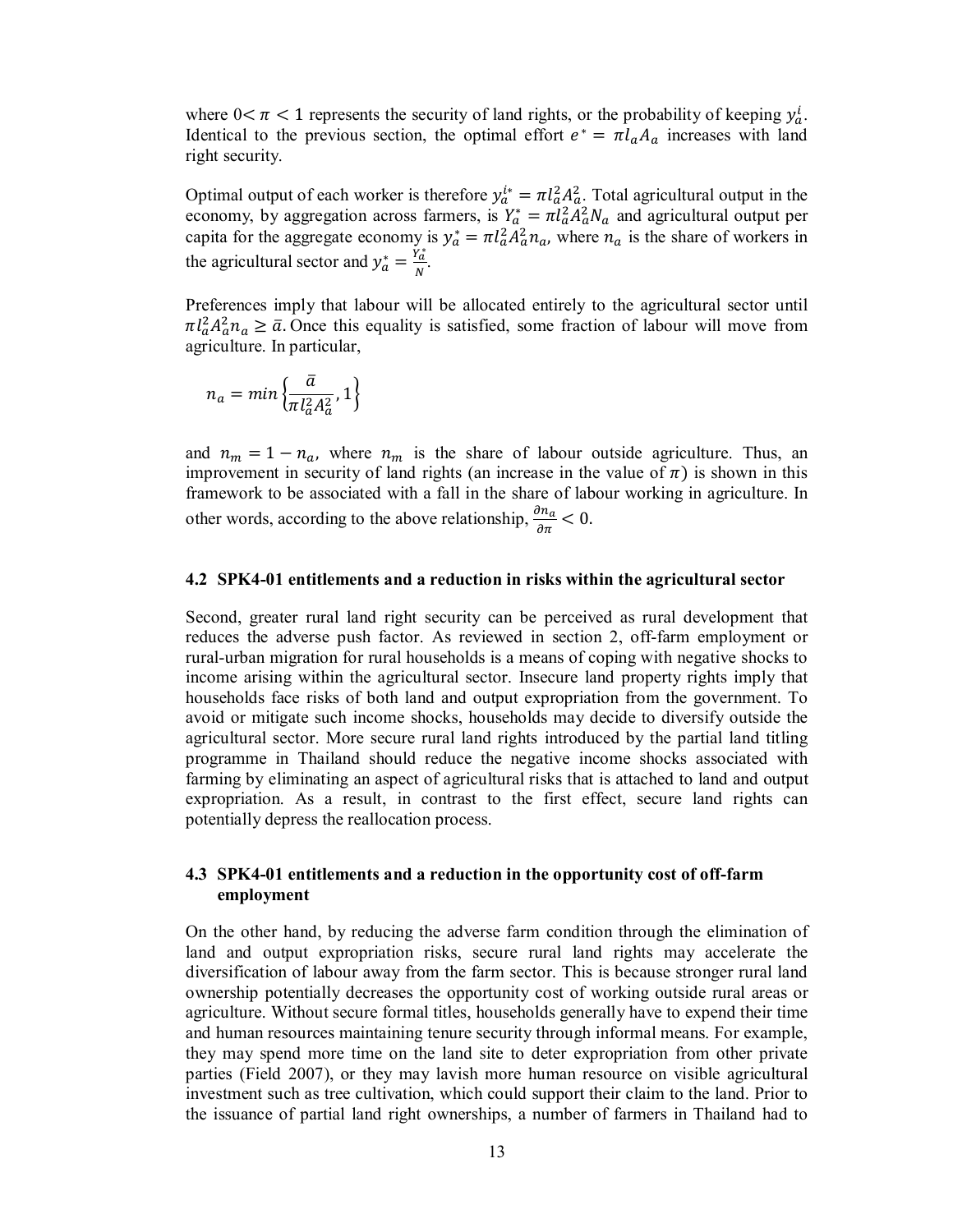spend both time and human resources in lobbying and demonstrating against particular government projects that could result in the expropriation of their lands. Consequently, formal land ownership shifts the burden of property right protection from individuals and frees up the time and the resources initially devoted to supporting informal claim. For example, Field (2007) finds that a titling programme aimed at urban squatters in Peru led to a labour supply shift away from local employment to work the outside urban market. Iyer, Meng and Qian (2009) look at the Chinese housing privatization reforms in cities that transferred property rights from the state to the individual and opened access to urban housing for those working in state sector jobs. These authors note that such reforms lowered the opportunity cost of working in private sectors and resulted in increased labour in these sectors. In this particular context, greater rural land security via by partial property titling can potentially reduce the opportunity cost of off-farm employment in Thailand and enable rural households to make unconstrained decisions on labour allocation across different sectors. In contrast to the second effect, this can enhance structural transformation..

## **4.4 SPK4-01 entitlement and land market restriction**

Nonetheless, partial land right titling in Thailand, in addition to granting secure ownership, places certain restrictions on the land with regard mortgage, sale, inheritance to family members working outside agriculture, and its off-farm usage. Such restrictions can potentially impede structural transformation, as they increase the tie of the workers to the land and agricultural jobs through greater emigration cost. In particular, off-farm employment diversification can result in a loss of land ownership. Emran and Shilpi (2010) study similar land restriction in Sri Lanka, where public lands previously abandoned by private parties during a malaria epidemic were given to landless Sinhalese with certain restrictions on land sale, leasing and mortgage. Such land market restrictions are found to be associated with low labour market wage, supposedly the result of the area's high labour supply due to land market restrictions that increase the marginal cost of emigration.

As was seen above, there are four different channels and mechanisms through which partial rural land titling programmes can theoretically affect labour allocation between agriculture and non-agriculture, albeit some of these work in the opposite direction. Whether the overall impact will enhance or depress structural transformation is by and large an empirical question.

## **5 Data**

Thailand offers the ideal setup for studying the effects of land right structure on the allocation of labour across sectors. In recent decades, Thailand has undergone a relatively rapid 'industrialization', and the structure of the economy has changed from an agricultural-based economy to one that also relies on manufacturing and services. Thus while the agricultural sector accounted for 23 per cent of the national GDP in 1980, it accounted for only 9 per cent in 2005. Despite the transformation, some provinces within the country have undergone structural transformation and urbanization rapidly, while others still lag behind. Next, this paper exploits this divergence and explores its roots, in particular those related to rural land right institution.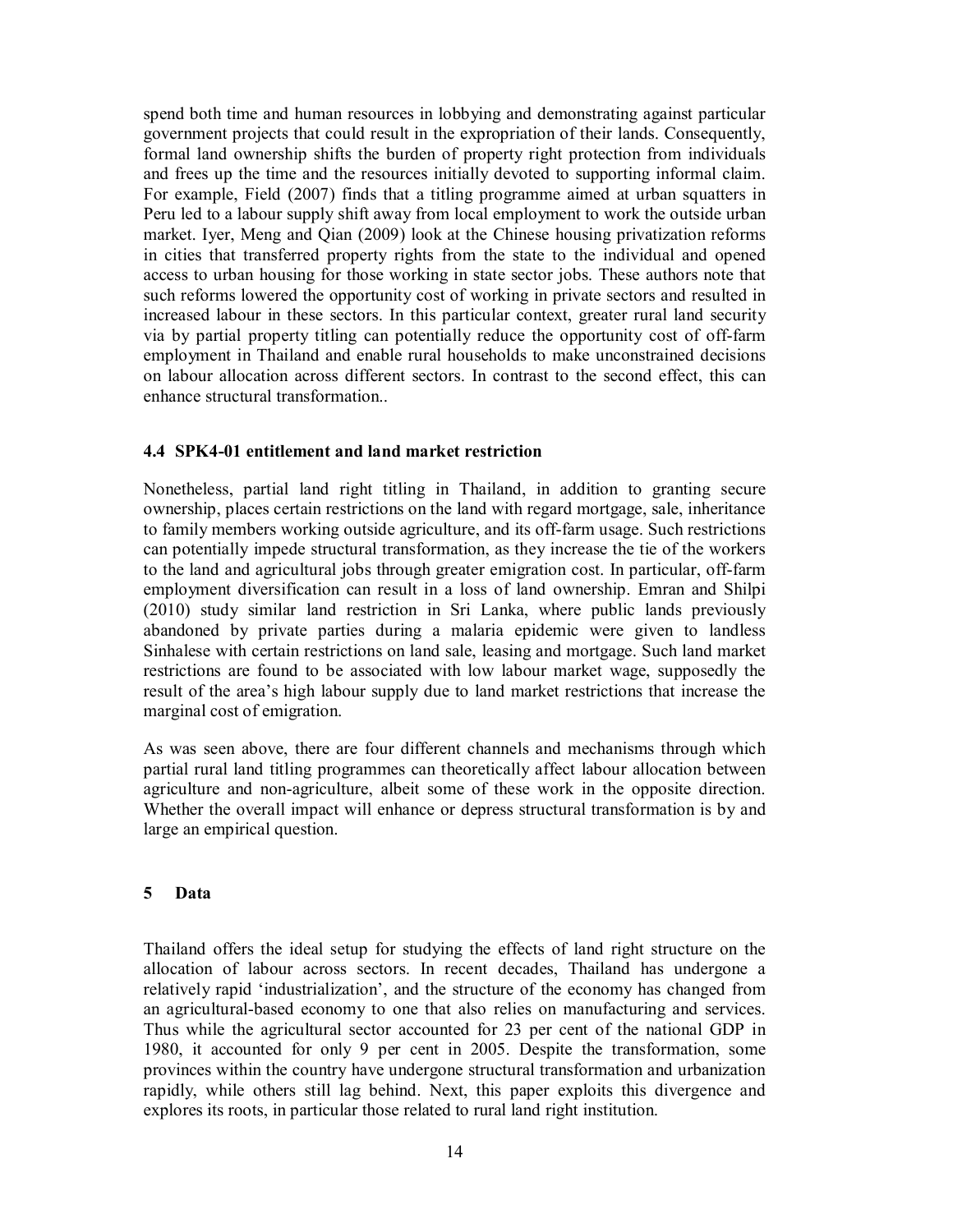## **5.1 Measures of structural transformation**

To measure the allocation of labour between agricultural and non-agricultural sectors, this section considers two main dependent variables representing (i) the size of agricultural workforce and (ii) the population residing in agricultural households. Both measures are relevant in examining the decline in the share of labour in agriculture. Although some of the population residing in agricultural households may be engaged in non-agricultural activities, child labour and parttime adult farm labour are also used in agriculture, and this can be captured to some extent in the number of people residing in agricultural households.15 Hence, in addition to the variable capturing agricultural workers, the variable representing those residing in agricultural households is also fairly accurate at capturing agricultural employment.

Tables 1 and 2 provide summary statistics for the two measurements. To facilitate the comparison across provinces and over time, both tables give these measurements in terms of percentage shares, constructed from the two main data sources. The data on province-level agricultural workers and population residing in agricultural households are from the National Agricultural Households and Workforce Surveys (Office of Agricultural Economics, 1996, 1999, 2002, and 2005), while the data on overall province population and workers are from the Labour Force Survey (National Office of Statistics, 1996, 1999, 2002, and 2005).

As Tables 1 and 2 indicate, there is a strong, statistically significant correlation between the share of agricultural workforce and the share of agricultural population. In particular, the correlation coefficient of the two shares is 0.709, and 0.776 when time and province dummies are taken into account. There is also considerable variation in the shares across provinces. For example, in Table 2, on average 71 per cent of the population of Kalasin are in agricultural households, but only 5 per cent of Nonthaburi's population constitute the agricultural sector. Although the shares had been rather stable across time in some provinces (Nakhon Phanom and Bangkok), in others there has been a significant shift of workforce and population from agriculture to non-agriculture. For instance, the share of agricultural population in Mukdahan dropped from approximately 71.0 per cent in 1996 to 58.2 per cent in 2005, and in Mae Hong Son from approximately 84.1 per cent in 1996 to 52.8 per cent in 2005. The years 1996 to 2005 cover a period during which some Thai provinces have undergone rapid employment diversification away from agriculture.

# **5.2 Measures of urbanization**

 $\overline{\phantom{a}}$ 

Most empirical analyses on urbanization utilize cross-country data. Urbanization (as in Ades and Glaeser 1995; Brueckner 1990) is measured as the population size of the largest city of each country.16 Alternatively, it is measured as the population share in cities in relation to a country's total population (for example, Barrios, Bertinelli and Strobl 2006). Such an empirical cross-country study on urbanization is, however, plagued by the problem that different countries define cities differently, and the

<sup>15</sup> In this dataset, agricultural workers include only those older than 13 years.

<sup>16</sup> This measure is, nonetheless, a measure of urban primacy rather than urbanization per se.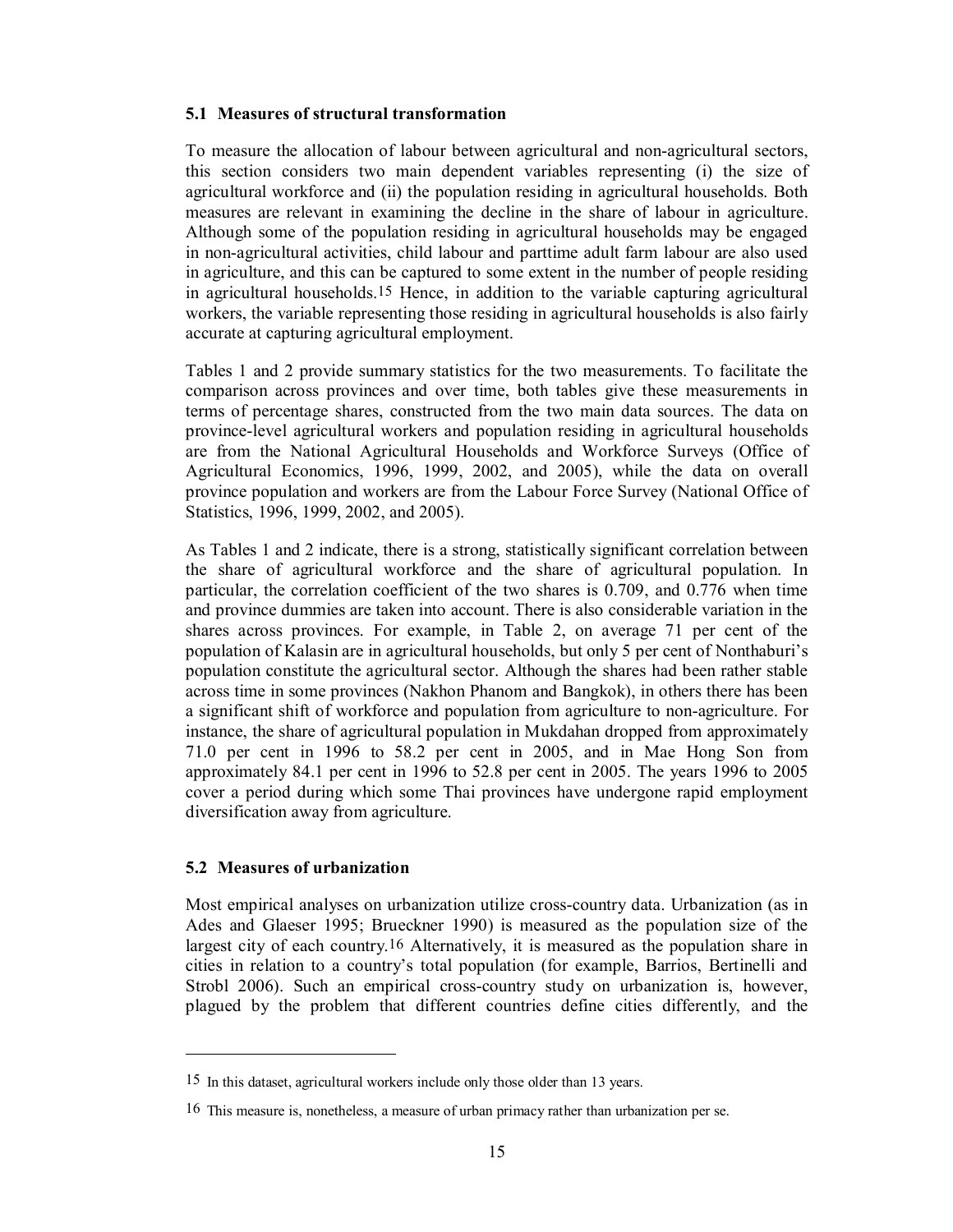| Province         | Share % |                          |               | Province            | Share % |                 |               |
|------------------|---------|--------------------------|---------------|---------------------|---------|-----------------|---------------|
|                  | Mean    | 1996<br>(Start)          | 2005<br>(End) |                     | Mean    | 1996<br>(Start) | 2005<br>(End) |
| Khon Kaen        | 40.909  | 40.459                   | 35.887        | Ranong              | 26.37   | 31.858          | 21.666        |
| Udon Thani       | 45.707  | 44.853                   | 36.36         | Phangnga            | 33.938  | 29.251          | 35.092        |
| Loei             | 45.425  | 45.098                   | 42.46         | Krabi               | 38.756  | 39.623          |               |
| Nong Khai        | 44.228  | 54.751                   | 28.947        | Chumphon            | 39.314  | 38.39           | 39.506        |
| Mukdahan         | 44.595  | 47.256                   | 40.914        | Nakhon Si Thammarat | 40.616  | 29.835          | 39.609        |
| Nakhon Phanom    | 46.271  | 44.941                   | 47.411        | Songkhla            | 27.726  | 32.54           | 24.251        |
| Sakon Nakhon     | 46.303  | 46.572                   | 37.832        | Satun               | 39.738  | 42.989          | 32.994        |
| Kalasin          | 51.235  | 51.09                    | 40.431        | Yala                | 29.892  | 28.452          |               |
| Nakhonratchasima | 33.877  | 35.579                   | 23.867        | Trang               | 30.224  | 27.45           | 32.337        |
| Chaiyaphum       | 49.06   | 43.846                   | 36.876        | Narathiwat          | 29.453  | 32.547          |               |
| Yasothon         | 46.168  | 45.752                   | 42.446        | Phatthalung         | 47.268  | 51.773          | 37.757        |
| Ubon Ratchathani | 42.135  | 35.148                   | 36.504        | Pattani             | 30.526  | 29.621          |               |
| Roi Et           | 57.114  | 64.605                   | 38.499        | Chon Buri           | 8.727   | 9.225           | 9.949         |
| <b>Buri Ram</b>  | 41.559  | 47.795                   | 30.93         | Chachoengsao        | 27.084  | 32.834          | 25.626        |
| Surin            | 42.079  | 43.017                   | 34.34         | Rayong              | 18.659  | 23.057          | 18.733        |
| Maha Sarakham    | 52.475  | 46.053                   | 47.73         | Trat                | 24.091  | 22.152          | 22.816        |
| Si Sa Ket        | 44.934  | 42.249                   | 40.388        | Chanthaburi         | 36.626  | 34.592          | 30.741        |
| Nong Bua Lam Phu | 47.234  | 51.868                   | 27.028        | Nakhon Nayok        | 22.477  | 32.092          | 22.364        |
| Am Nat Chareon   | 41.616  | $\overline{\phantom{a}}$ | 29.098        | Prachinburi         | 23.538  | 25.491          | 21.745        |
| Chiang Mai       | 30.233  | 32.959                   | 28.088        | Sa Kaeo             | 40.204  | 47.448          | 21.331        |
| Lampang          | 35.151  | 29.893                   | 34.361        | Ratchaburi          | 23.004  | 26.676          | 20.085        |
| Uttaradit        | 40.374  | 47.198                   | 47.648        | Kanchanaburi        | 26.256  | 31.573          | 19.897        |
| Mae Hong Son     | 45.478  | 54.196                   | 34.819        | Phachuap Khiri Khan | 26      | 30.787          | 22.213        |
| Chiang Rai       | 35.655  | 40.582                   | 31.508        | Phetchaburi         | 24.85   | 22.222          |               |
| Phrae            | 39.621  | 48.457                   | 36.367        | Suphan Buri         | 31.866  | 34.731          | 24.88         |
| Lamphun          | 38.548  | 28.203                   | 48.807        | Samut Songkhram     | 14.563  | 12.878          | 18.645        |
| Nan              | 53.372  | 53.481                   | 41.635        | Saraburi            | 16.102  | 34.731          | 12.352        |
| Phayao           | 41.491  | 49.466                   | 29.925        | Singburi            | 21.413  | 20.737          | 19.788        |
| Nakhon Sawan     | 27.284  | 24.561                   | 22.468        | Chai Nat            | 28.074  | 27.271          |               |
| Phitsanulok      | 31.403  | 28.74                    | 25.009        | Ang Thong           | 17.085  | 25.109          | 23.092        |
| Kam Phaeng Phet  | 32.438  | 28.825                   | 23.323        | Lop Buri            | 23.024  | 25.301          | 17.356        |
| Uthai Thani      | 40.049  | 40.89                    | 29.975        | Nonthaburi          | 3.636   | 2.306           |               |
| Sukothai         | 34.161  | 38.557                   | 28.006        | Ayuthaya            | 13.591  | 21.73           | 16.877        |
| Tak              | 36.055  | 43.013                   | 27.62         | Bangkok metropolis  | 0.502   | 0.429           | 0.424         |
| Phichit          | 31.822  | 25.58                    | 33.316        | Samut Prakan        | 3.996   | 6.004           |               |
| Phetchabun       | 30.312  | 33.836                   | 27.321        | Samut Sakhon        | 7.969   | 8.316           | 7.805         |
| Phuket           | 7.415   | 13.48                    |               | Pathum Thani        | 8.552   | 12.977          | 8.997         |
| Surat Thani      | 34.168  | 36.645                   | 28            |                     |         |                 |               |
|                  |         |                          |               | AVERAGE             | 33.74   | 34.329          | 28.944        |

Table 1 Summary statistics of agricultural labour force shares

Note: Data cover four periods: 1996, 1999, 2002 and 2005.

Source: Computed by the author based on data from the Office of Agricultural Economics, Thailand.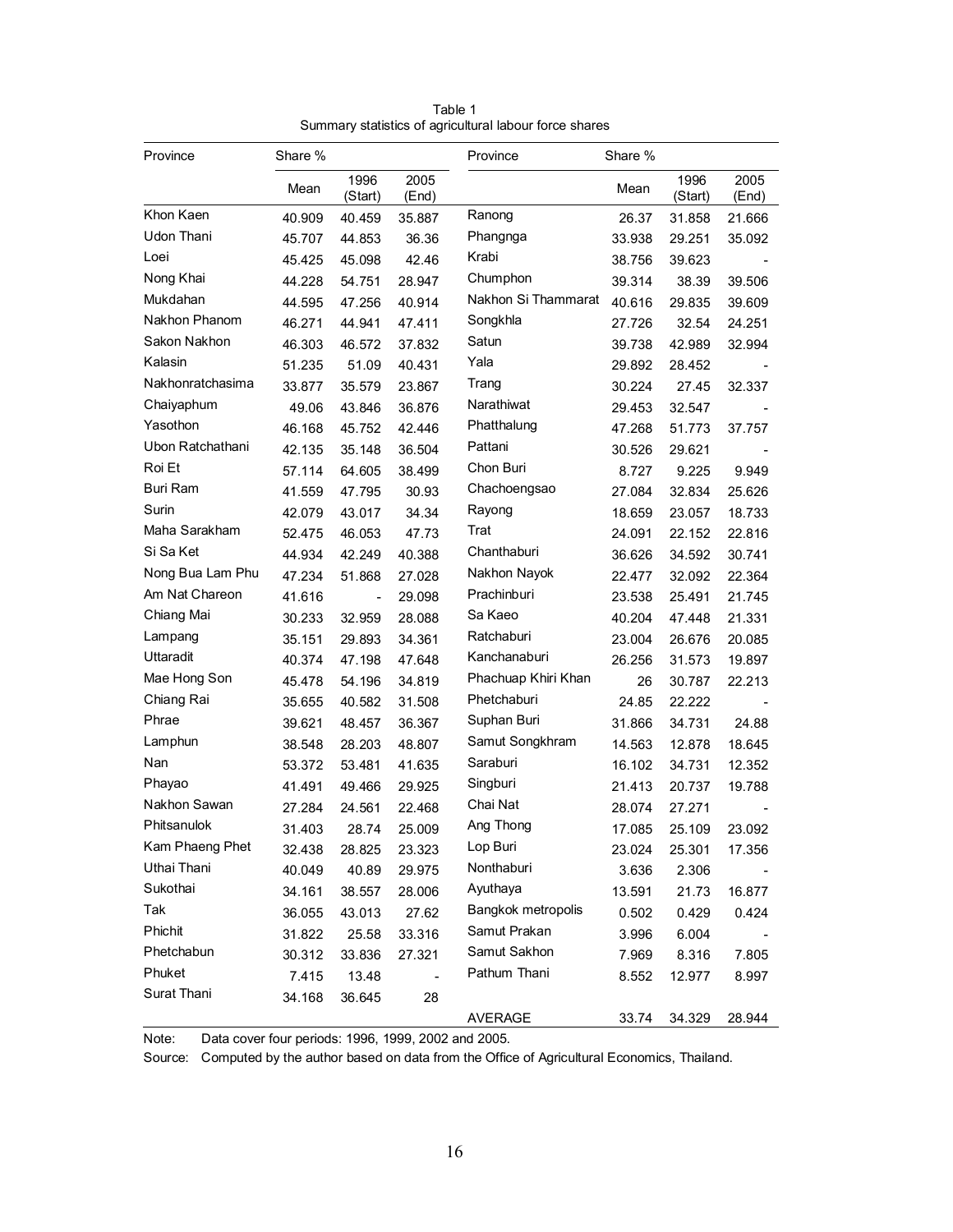| Province         | Share % |                 |               | Province                  | Share % |                 |               |
|------------------|---------|-----------------|---------------|---------------------------|---------|-----------------|---------------|
|                  | Mean    | 1996<br>(Start) | 2005<br>(End) |                           | Mean    | 1996<br>(Start) | 2005<br>(End) |
| Khon Kaen        | 56.613  | 56.047          | 52.768        | Ranong                    | 38.865  | 46.85           | 32.92         |
| Udon Thani       | 61.241  | 59.088          | 50.497        | Phangnga                  | 45.991  | 41.838          | 51.338        |
| Loei             | 62.746  | 64.407          | 61.827        | Krabi                     | 53.485  | 58.542          |               |
| Nong Khai        | 61.104  | 74.609          | 41.509        | Chumphon                  | 56.348  | 57.076          | 57.957        |
| Mukdahan         | 63.773  | 71.011          | 58.165        | Nakhon Si Thammarat       | 53.784  | 56.883          | 39.609        |
| Nakhon Phanom    | 64.262  | 65.493          | 65.727        | Songkhla                  | 38.688  | 47.164          | 31.933        |
| Sakon Nakhon     | 65.855  | 69.372          | 58.852        | Satun                     | 57.217  | 63.709          | 48.658        |
| Kalasin          | 71.187  | 71.526          | 59.399        | Yala                      | 45.138  | 45.421          |               |
| Nakhonratchasima | 47.084  | 51.298          | 36.144        | Trang                     | 42.874  | 37.937          | 45.526        |
| Chaiyaphum       | 69.712  | 62.556          | 55.183        | Narathiwat                | 45.061  | 49.263          |               |
| Yasothon         | 65.085  | 64.67           | 59.997        | Phatthalung               | 63.858  | 73.87           | 51.04         |
| Ubon Ratchathani | 59.94   | 49.548          | 53.755        | Pattani                   | 48.544  | 46.278          |               |
| Roi Et           | 69.65   | 90.167          | 54.651        | Chon Buri                 | 11.935  | 12.164          | 13.898        |
| <b>Buri Ram</b>  | 58.567  | 66.638          | 44.482        | Chachoengsao              | 37.718  | 46.316          | 34.951        |
| Surin            | 61.731  | 61.93           | 53.211        | Rayong                    | 25.252  | 30.68           | 26.149        |
| Maha Sarakham    | 70.54   | 62.353          | 66.135        | Trat                      | 34.437  | 30.752          | 33.108        |
| Si Sa Ket        | 64.236  | 60.205          | 59.53         | Chanthaburi               | 51.201  | 37.171          | 43.499        |
| Nong Bua Lam Phu | 64.626  | 69.115          | 41.926        | Nakhon Nayok              | 32.452  | 45.718          | 33.922        |
| Am Nat Chareon   | 58.178  | $\blacksquare$  | 40.424        | Prachinburi               | 34.05   | 37.171          | 31.231        |
| Chiang Mai       | 40.243  | 44.913          | 36.138        | Sa Kaeo                   | 56.473  | 65.801          | 31.592        |
| Lampang          | 47.85   | 39.27           | 49.145        | Ratchaburi                | 31.506  | 35.119          | 27.823        |
| Uttaradit        | 53.729  | 61.795          | 46.863        | Kanchanaburi              | 36.332  | 43.809          | 29.058        |
| Mae Hong Son     | 68.286  | 84.052          | 52.807        | Phachuap Khiri Khan       | 37.341  | 41.261          | 30.991        |
| Chiang Rai       | 47.678  | 54.913          | 43.938        | Phetchaburi               | 34.135  | 30.744          |               |
| Phrae            | 53.07   | 64.059          | 52.637        | Suphan Buri               | 44.288  | 53.473          | 35.038        |
| Lamphun          | 51.614  | 37.485          | 67.28         | Samut Songkhram           | 20.946  | 18.439          | 27.644        |
| Nan              | 70.623  | 70.419          | 58.407        | Saraburi                  | 22.281  | 25.695          | 16.999        |
| Phayao           | 54.672  | 65.538          | 37.604        | Singburi                  | 30.325  | 29.044          | 30.486        |
| Nakhon Sawan     | 39.727  | 35.184          | 35.914        | Chai Nat                  | 38.88   | 37.348          |               |
| Phitsanulok      | 42.124  | 39.675          | 34.347        | Ang Thong                 | 25.785  | 36.022          | 36.578        |
| Kam Phaeng Phet  | 44.791  | 40.529          | 33.681        | Lop Buri                  | 31.629  | 34.235          | 26.494        |
| Uthai Thani      | 55.728  | 58.632          | 43.43         | Nonthaburi                | 4.856   |                 |               |
| Sukothai         | 46.193  | 52.289          | 38.128        | Ayuthaya                  | 23.777  | 27.808          | 23.111        |
| Tak              | 46.787  | 56.547          | 41.674        | <b>Bangkok Metropolis</b> | 0.685   | 0.601           | 0.592         |
| Phichit          | 44.366  | 37.33           | 46.598        | Samut Prakan              | 5.481   | 7.884           |               |
| Phetchabun       | 42.456  | 47.269          | 37.845        | Samut Sakhon              | 10.722  | 11.511          | 10.077        |
| Phuket           | 10.228  | 17.117          |               | Pathum Thani              | 11.587  | 18.046          | 11.524        |
| Surat Thani      | 48.795  | 53.472          | 41.815        |                           |         |                 |               |
|                  |         |                 |               | <b>AVERAGE</b>            | 46.357  | 48.204          | 41.3          |

Table 2 Summary statistics of agricultural population shares

Note: Data cover four periods: 1996, 1999, 2002 and 2005.

Source: Computed by the author based on data from the Office of Agricultural Economics, Thailand.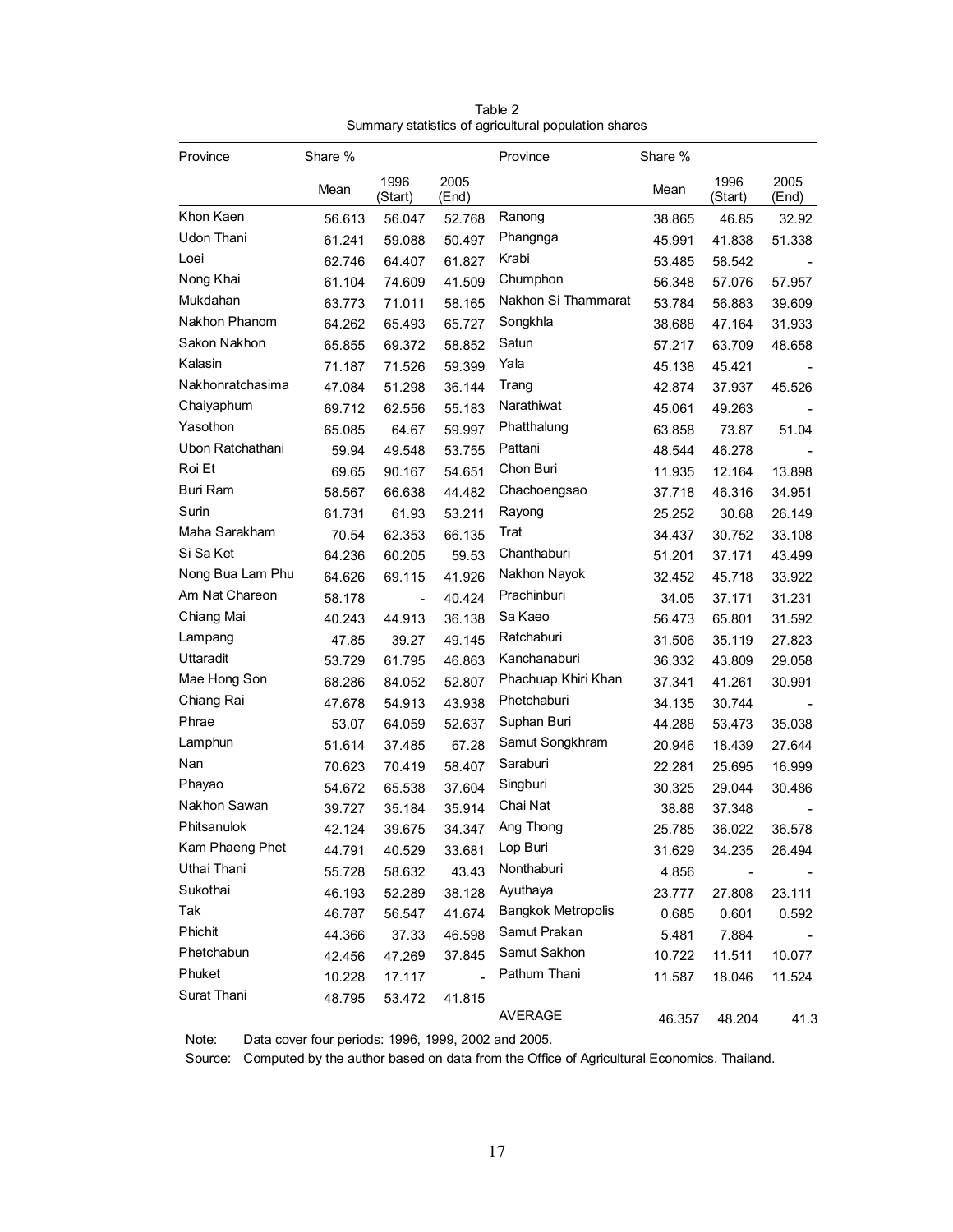| Province         | Share % |                          |                          | Province                   | Share % |                 |               |
|------------------|---------|--------------------------|--------------------------|----------------------------|---------|-----------------|---------------|
|                  | Mean    | 1996<br>(Start)          | 2005<br>(End)            |                            | Mean    | 1996<br>(Start) | 2005<br>(End) |
| Khon Kaen        | 11.38   | 10.23                    | 11.363                   | Ranong                     | 10.121  | 11.257          | 9.074         |
| Udon Thani       | 11.442  | 10.85                    | 12.759                   | Phangnga                   | 7.545   | 7.641           | 7.511         |
| Loei             | 3.74    | 3.803                    | 3.703                    | Krabi                      | 6.485   | 6.355           |               |
| Nong Khai        | 5.618   | 5.209                    | 7.549                    | Chumphon                   | 9.713   | 9.989           | 9.711         |
| Mukdahan         | 10.546  | 10.647                   | 10.264                   | Nakhon Si<br>Thammarat     | 8.956   | 8.344           | 10.357        |
| Nakhon Phanom    | 4.31    | 4.539                    | 3.995                    | Songkhla                   | 25.268  | 22.333          | 31.065        |
| Sakon Nakhon     | 10.112  | 4.817                    | 4.886                    | Satun                      | 8.2     | 8.417           | 7.737         |
| Kalasin          | 3.859   | 3.854                    | 3.896                    | Yala                       | 22.493  | 22.768          |               |
| Nakhonratchasima | 12.751  | 9.549                    | 8.719                    | Trang                      | 9.967   | 11.917          | 2.179         |
| Chaiyaphum       | 3.745   | 4.125                    | 3.358                    | Narathiwat                 | 11.947  | 11.872          |               |
| Yasothon         | 4.015   | 4.065                    | 3.905                    | Phatthalung                | 8.138   | 7.937           | 7.707         |
| Ubon Ratchathani | 8.752   | 8.989                    | 8.074                    | Pattani                    | 7.446   | 7.413           |               |
| Roi Et           | 2.729   | 2.776                    | 2.616                    | Chon Buri                  | 28.337  | 23.436          | 33.094        |
| Buri Ram         | 3.269   | 3.327                    | 3.217                    | Chachoengsao               | 6.713   | 7.07            | 6.129         |
| Surin            | 3.585   | 2.928                    | 5.306                    | Rayong                     | 18.459  | 16.568          | 20.53         |
| Maha Sarakham    | 4.787   | 4.798                    | 4.301                    | Trat                       | 6.621   | 6.986           | 5.363         |
| Si Sa Ket        | 3.553   | 2.884                    | 4.054                    | Chanthaburi                | 13.106  | 11.91           | 13.03         |
| Nong Bua Lam Phu | 4.59    | 4.487                    | 4.162                    | Nakhon Nayok               | 7.398   | 7.651           | 7.013         |
| Am Nat Chareon   | 7.499   | $\overline{\phantom{0}}$ | 7.138                    | <b>PRACHINBURI</b>         | 4.773   | 5.014           | 4.428         |
| Chiang Mai       | 12.074  | 10.88                    | 12.882                   | Sa Kaeo                    | 7.305   | 6.667           | 8.192         |
| Lampang          | 10.393  | 8.682                    | 15.741                   | Ratchaburi                 | 9.388   | 10.218          | 8.226         |
| Uttaradit        | 8.484   | 8.516                    | 7.736                    | Kanchanaburi               | 6.425   | 7.158           | 5.295         |
| Mae Hong Son     | 6.331   | 17.094                   | 2.375                    | Phachuap Khiri Khan 12.781 |         | 12.55           | 13.498        |
| Chiang Rai       | 5.176   | 4.112                    | 5.644                    | Phetchaburi                | 13.427  | 13.47           | 13.627        |
| Phrae            | 4.071   | 4.259                    | 3.812                    | Suphan Buri                | 4.866   | 5.058           | 4.61          |
| Lamphun          | 3.59    | 3.492                    | 3.476                    | Samut Songkhram            | 16.934  | 17.288          | 15.869        |
| Nan              | 4.484   | 4.525                    | 4.27                     | Saraburi                   | 20.642  | 19.689          | 20.214        |
| Phayao           | 8.884   | 4.201                    | 6.924                    | Singburi                   | 9.411   | 9.707           | 9.046         |
| Nakhon Sawan     | 12.52   | 12.934                   | 12.176                   | Chai Nat                   | 4.489   | 4.605           |               |
| Phitsanulok      | 9.979   | 10.415                   | 9.543                    | Ang Thong                  | 4.575   | 4.494           | 4.841         |
| Kam Phaeng Phet  | 4.025   | 3.816                    | 4.135                    | Lop Buri                   | 4.523   | 4.756           | 4.088         |
| Uthai Thani      | 5.686   | 5.975                    | 5.359                    | Nonthaburi                 | 59.192  | $\sim$          |               |
| Sukothai         | 6.087   | 6.303                    | 5.897                    | Ayuthaya                   | 10.413  | 11.552          | 11.516        |
| Tak              | 10.099  | 10.472                   | 10.244                   | <b>Bangkok Metropolis</b>  | 100     | 100             | 100           |
| Phichit          | 9.341   | 9.6                      | 8.886                    | Samut Prakan               | 16.095  | 16.536          |               |
| Phetchabun       | 5.11    | 3.958                    | 6.149                    | Samut Sakhon               | 24.651  | 27.157          | 21.909        |
| Phuket           | 34.783  | 32.53                    | $\overline{\phantom{0}}$ | Pathum Thani               | 20.007  | 14.398          | 29.745        |
| Surat Thani      | 19.457  | 16.573                   | 22.163                   |                            |         |                 |               |
|                  |         |                          |                          | AVERAGE                    | 10.984  | 10.69           | 10.495        |

Table 3 Summary statistics of urban population shares

Note: Data cover four periods: 1996, 1999, 2002 and 2005.

Source: Computed by the author based on data from the Office of Agricultural Economics, Thailand.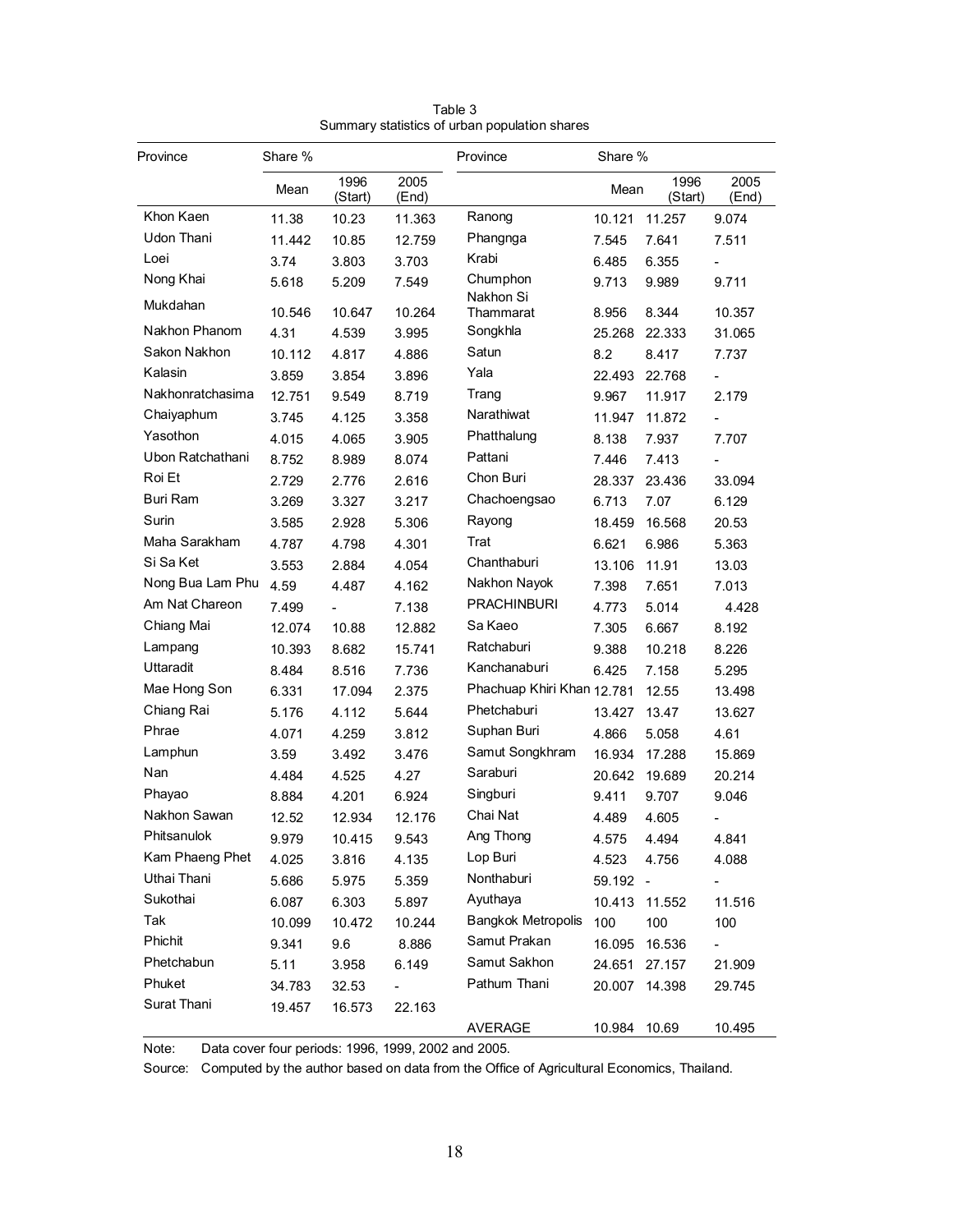definition of urbanization is not consistent across countries (Barrios, Bertinelli and Strobl 2006). Within-country investigations on urbanization have so far been carried out on relatively large countries such as China and Brazil. Da Mata et al. (2007), for instance, use 123 Brazilian agglomerations with population sizes ranging from 80,000 to more than five million.

Even though a relatively small country, Thailand has a number of large cities, and there is at least one well-populated urban centre in each province. According to the Department of Provincial Administration, Ministry of Interior Affairs, there are presently 28 cities in Thailand with populations in excess of 50,000, and 146 towns, either provincial capitals or urban areas, with more than 10,000 inhabitants. Both towns and cities have municipality status with their own elected boards and elected mayors, as well as sufficient tax revenues for the execution of administrative responsibilities.

In this paper, cities and towns are used as a proxy for urban centres, and the degree of urbanization is captured by the share of urban population within each particular province. This information, from the Department of Provincial Administration, Ministry of Interior Affairs, is provided annually at the sub-district level for approximately 22,100 sub-districts. In order to construct the dataset for urbanization and urban growth in Thailand, each sub-district was reviewed to determine whether it had been awarded city or town status. Those with city-town status were then selected, the data manually inputted and double checked against the official decrees for each city or town. Total urban populations as a share of each province's whole population over the four periods of study are given in Table 3. There is a substantial variation across provinces, although the variation across time within each province is relatively smaller. In addition, it is important to bear in mind that this dataset is based on official registrations overseen by the Ministry of Interior, and it is not unusual for a person's place of residence to differ from his or her place of registration. For example, a person may be registered as being born and raised in a rural area, but still be working in a city or town. In other words, the urbanization variable based on this dataset may not be an accurate reflection of urbanization. Nonetheless, it can potentially indicate a reasonable lower bound for provincial urbanization for the periods considered here.

#### **6 Empirical strategies**

#### **6.1 Baseline specifications: Fixed-effect specification**

To investigate the effects of strengthened rural land rights on structural transformation and urbanization, the first baseline empirical strategy is based on the following fixed effects specification:

$$
y_{it} = \alpha_i + \beta_t + \gamma r_{it} + \theta' x_{it} + u_{it}
$$

where  $y_{it}$  is the absolute size of the agricultural workforce, population in agricultural households or urban population in province *i* and time *t (t =* 1996, 1999, 2002, and 2005),  $\alpha_i$  is a province fixed effect,  $\beta_t$  is year dummy variable,  $r_{it}$  is the share of land holding under partial property right titles (SPK4-01 titles, the main variable of interest),  $x_{it}$  is a vector of exogenous control variables, and  $u_{it}$  is an error term representing the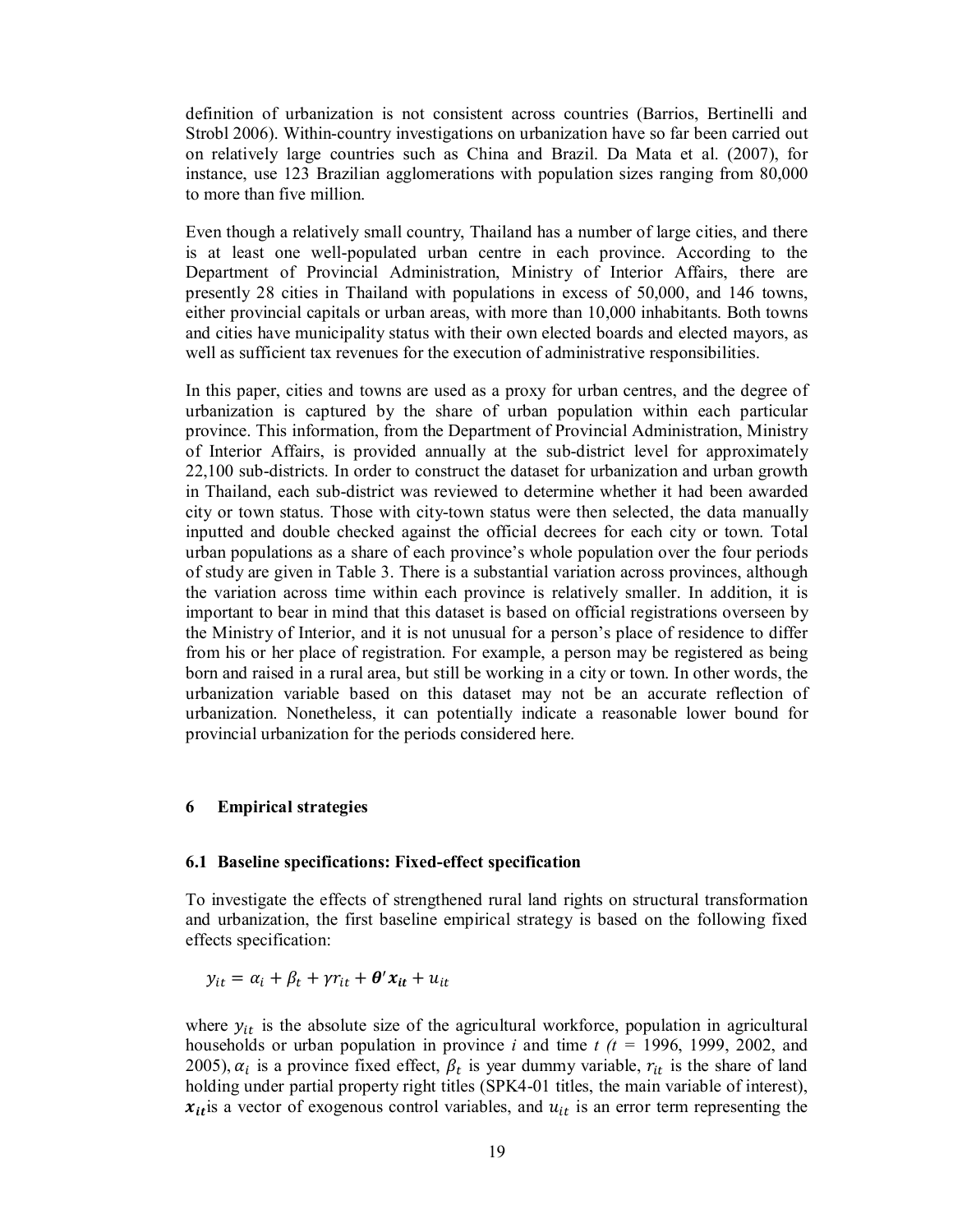effects of all remaining omitted variables, which are assumed to be uncorrelated with the explanatory variables.  $u_{it}$  is adjusted for within-province correlation, since the data consist of repeated observations over time in each province.

It is important to note that similarly to Davis and Henderson (2003), absolute numbers of workers and population are used, instead of percentage shares of the overall provincial population. This is to avoid the issue of truncation of the dependent variable, where the percentage shares are capped at 100. This means that to control for the effect of the absolute size of the population and labour force in each province and in each period, the absolute overall provincial population is added as one of the control variables.

The availability of the panel data enables us to control for any time-invariant provincelevel characteristics by including the province fixed effect. This is important for the analysis, as the allocation of labour between agricultural and non-agricultural activities could depend, for example, on geographical elements such as average weather conditions, precipitation, land elevation, coastal distance and natural resources. The year dummy variable,  $\beta_t$ , also helps to control for nation-wide changes in economic conditions and central government policies crucial to the industrialization and urbanization process (such as the 1997 financial crisis, the 1999 Foreign Business Act allowing 75-100 per cent ownership to foreign investors in a wide range of business activities, or the beginning of FTA negotiation participation in 2003).

Other control variables are discussed in the section where the empirical results are presented.

# **6.2 Instrumental variables strategy**

Similarly to empirical analyses that involve general property titling, there are concerns that the issuance of partial rural land rights potentially poses endogeneity problems. The first endogeneity concern is that of an omitted variable. For example, the poorer and less dynamic provinces may be characterized by (i) a smaller share of their labour working in the more 'modern' sectors that generally are non-agricultural, and (ii) greater attention from government bodies implementing development programmes including partial land right titling. Second, there could be endogeneity of a reverse causality type. The more agriculturally-intensive provinces may demand a greater level of rural and farm development, such as strengthening agricultural land rights, in comparison to provinces that are more reliant on industries and services. As a result, the existing structure of labour allocation itself may determine the type and intensity of government intervention, instead of the other way around.

One way to deal with potential endogeneity is to use an instrumental variables strategy. The preferred choice of instruments here is based on the observation that the areas awarded partial land right titles (SPK4-01 certificates) were regions which had been declared forest reserves, despite long occupancy by farmers who have moved into the frontier areas. Accordingly, provinces with larger sectors of degraded forests being transferred from the ALRO to the RFD for the distribution of entitlements, should have a greater ratio of lands being granted SPK4-01 titles. Lags of portion of degraded forests are thus potentially robust excluded instruments that should explain the variation in the share of lands under partial rights titles.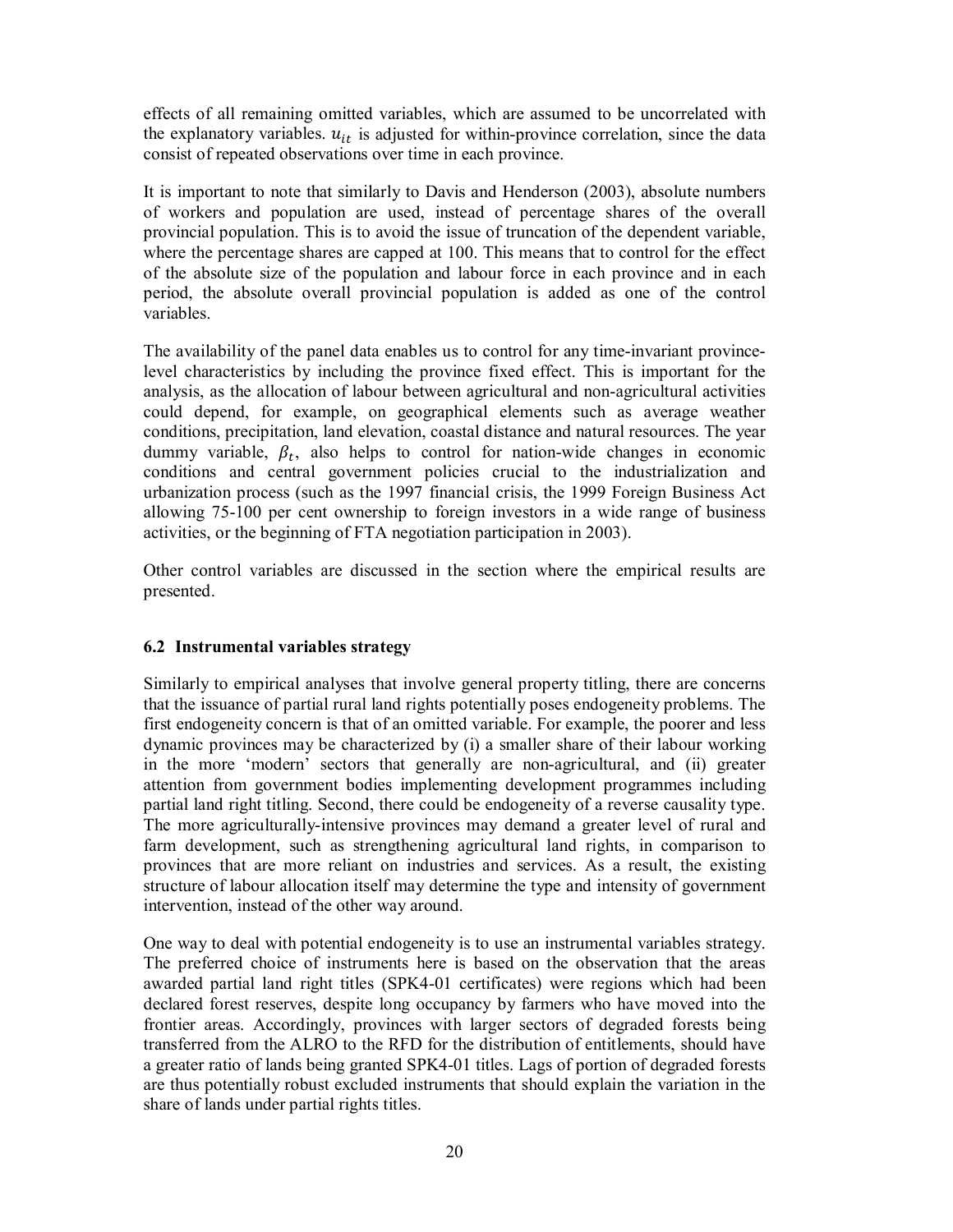In addition, the transferred degraded forests are intuitively exogenous to any process or shock that could drive the variation in structural transformation and urbanization. First, according to Chirapanda (2006) and Sato (2003), the RFD has no interest in agriculture and is continually in conflict with the farmers occupying frontier lands as well as with other government agencies working with the farmers such as the ALRO.17 Its sole objective is to protect and conserve forests, preventing their degradation. Its decision regarding the parcels of forest reserves to be declared as degraded and to be transferred to the ALRO was completely independent of factors related to the labour sector choice or location of economic activities. Furthermore, prior to being designated as land reform areas, the lands are re-evaluated jointly with the ALRO to ensure that they are indeed unsuitable for conservation. There is, however, concern that the lagged degraded forests may not be exogenous if farmers keep encroaching into the forests in the hope that these areas are eventually declared degraded, and that the lands in their possession might possibly be secured later. But the rapid expansion of agriculturalists into the hinterlands has slowed down since the 1950s. Furthermore, prior to 1989 most degraded forests were the result of legal logging operations; since logging was banned in 1989, most of Thailand's timber has been sourced from neighbouring countries18 (Hirsch 1995). Although local inhabitants may have moved into these lands after loggers had cleared the forests, the extent of forest damages is not related to their actions.

There is a paucity of data on lagged degraded forests. As a result the data on official forests and actual forests are used; in particular, the lagged differences between the official forest reserves as stipulated in the royal decree and actual forests identified from satellite pictures since 1961 are the excluded instruments. These lagged differences are proxies for the lags of degraded forest areas that should intuitively be related to the proportional change in current-day areas where partial property rights have been granted, but which alone have no direct influence on the diverging farm outcomes or contemporaneous shocks to outcomes. In addition, the declaration of national forest reserves in 1964 was carried out by the government without consultation with the local community. This implies their exogeneity to shocks to any provincial activity. Furthermore, forests are naturally endowed, and lagged forests should to a large extent be exogenous to any process driving the present diverging agricultural outcomes. Hence, the difference between the two exogenous variables should offer sound excluded **instruments** 

I adopt an instrumental variable technique of generalized method of moments (IV/GMM) that is robust to both heteroscedasticity and intra-group correlation to find an efficient and consistent estimate for γ.

In particular, I use a set of instruments that gives the corresponding set of moments:

$$
Z'_{is}(\ddot{y}_{it}-\ddot{\beta}_{it}-\hat{\gamma}\ddot{r}_{it}-\widehat{\theta}'\ddot{x}_{it}),
$$

where  $Z'_{is}$  is the excluded instruments that are based on lagged differences between the official and actual forests constructed from all available data from 1961 and *s=t-q*.

 $\overline{\phantom{a}}$ 

<sup>17</sup> Examples are given in section 3.

<sup>18</sup> Although illegal logging continues within Thailand, it is concentrated in border regions under the umbrella of cross-frontier operations.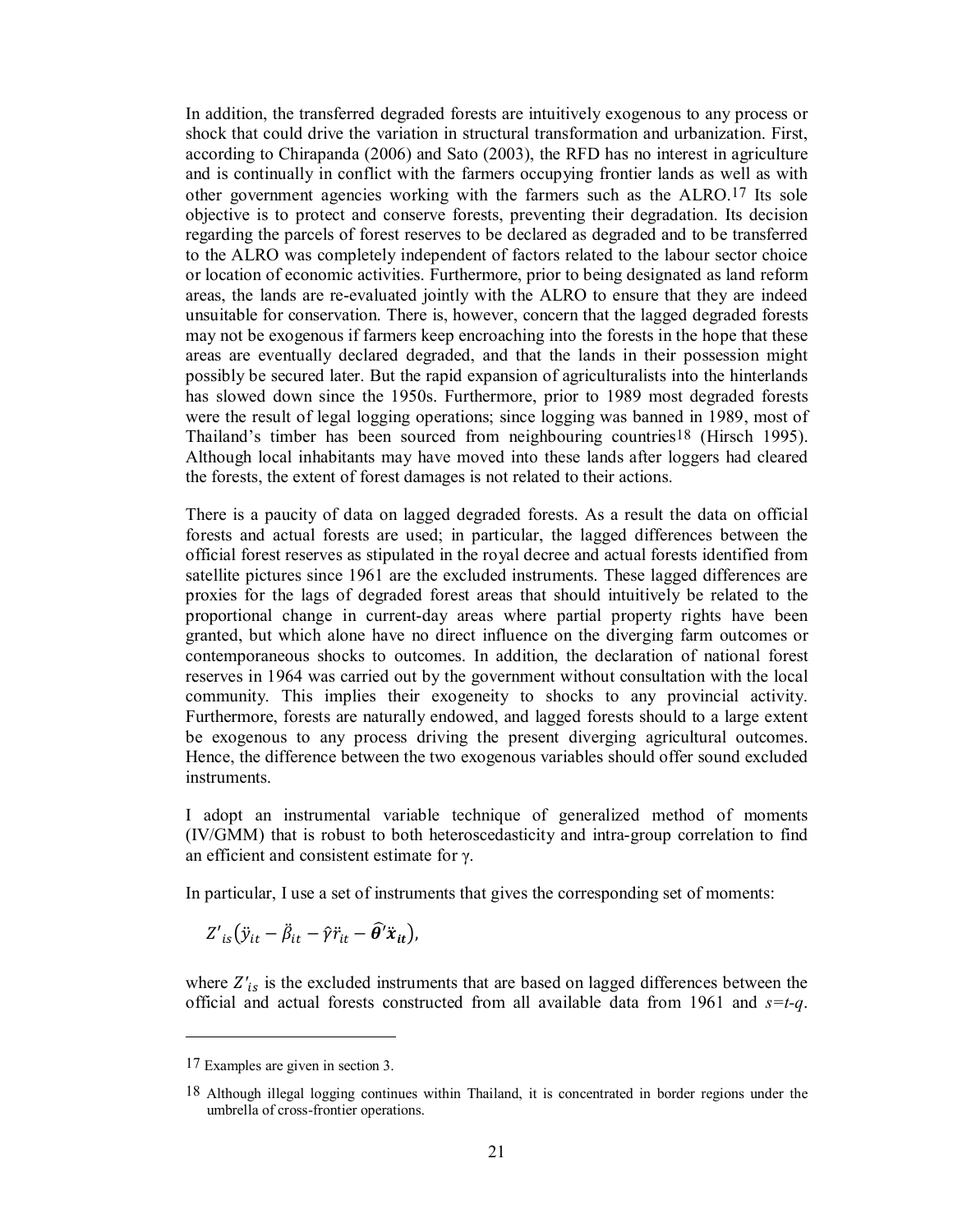$(\ddot{y}_{it} - \ddot{\beta}_{it} - \hat{\gamma}\ddot{r}_{it} - \hat{\theta}'\ddot{x}_{it})$  is the residual based on the transformation of the basic specification such that:

$$
y_{it} - \bar{y}_{it} = (\beta_t - \bar{\beta}) + \gamma (r_{it} - \bar{r}_i) + \theta'(x_{it} - \bar{x}_i) + (u_{it} - \bar{u}_i),
$$
  
or  

$$
\ddot{y}_{it} = \ddot{\beta}_{it} + \hat{\gamma} \ddot{r}_{it} + \theta' \ddot{x}_{it} + \ddot{u}_{it},
$$

where

$$
\ddot{y}_{it} = y_{it} - \bar{y}_{it}, \ddot{\beta}_{it} = (\beta_t - \bar{\beta}), \ddot{r}_{it} = (r_{it} - \bar{r}_i), \ddot{x}_{it} = (x_{it} - \bar{x}_i), \text{and } \ddot{u}_{it} = (u_{it} - \bar{u}_i).
$$

The transformation is taken for the following reason. Although lagged degraded forests are strongly exogenous to any process that drives the variation in economic activities or location of activities, there is a concern that it may be correlated with time-invariant provincial characteristics, captured by  $\alpha_i$ . For example, provinces with dense tropical forests like those in the south may have a smaller ratio of degraded forests due to poorer accessibility. Provinces endowed with more productive soil or better average land quality that is suitable for farming activities may have less deforestation, as the need to expand into the frontiers for increased food production is smaller. The state of the forests may also depend on exogenous geographical conditions like the course of a river. Thus,  $\alpha_i$  should be eliminated by differencing or demeaning, and only the coefficients of time-varying regressors will be identified. Demeaning is used instead of differencing to avoid losing data points.

The strong exogeneity of instruments means that there are corresponding moment, or orthogonality, conditions:

$$
E((\ddot{y}_{it} - \ddot{\beta}_{it} - \hat{\gamma}\ddot{r}_{it} - \hat{\theta}'\ddot{x}_{it})|Z_{is}) = 0,
$$

implying

$$
E\left((\ddot{y}_{it} - \ddot{\beta}_{it} - \hat{\gamma}\ddot{r}_{it} - \hat{\theta}'\ddot{x}_{it})Z_{is}\right) = 0
$$

which will be satisfied at the true value of the parameters. The above condition is then used to construct GMM estimator.

In addition, by using lagged degraded forests as instruments for the extent to which SPK4-01 titles have been distributed in each province also helps isolate unexpected factors that can arise as a result of the implementation of other rural development policies.

As mentioned in the introduction, the existing works on the relationship between tenure security and rural-urban or agricultural-non-agricultural migration are based on either cross-sectional village data (Rozelle et al. 1999) or cross-sectional household data (Mullan, Grosjean and Kontoleon 2010) with OLS empirical strategy and empirical strategies based on binary choice models such as logit and probit. As a result, this empirical strategy with panel data and IV strategy has an advantage over existing studies by (i) controlling for unobserved time-invariant characteristics with the use of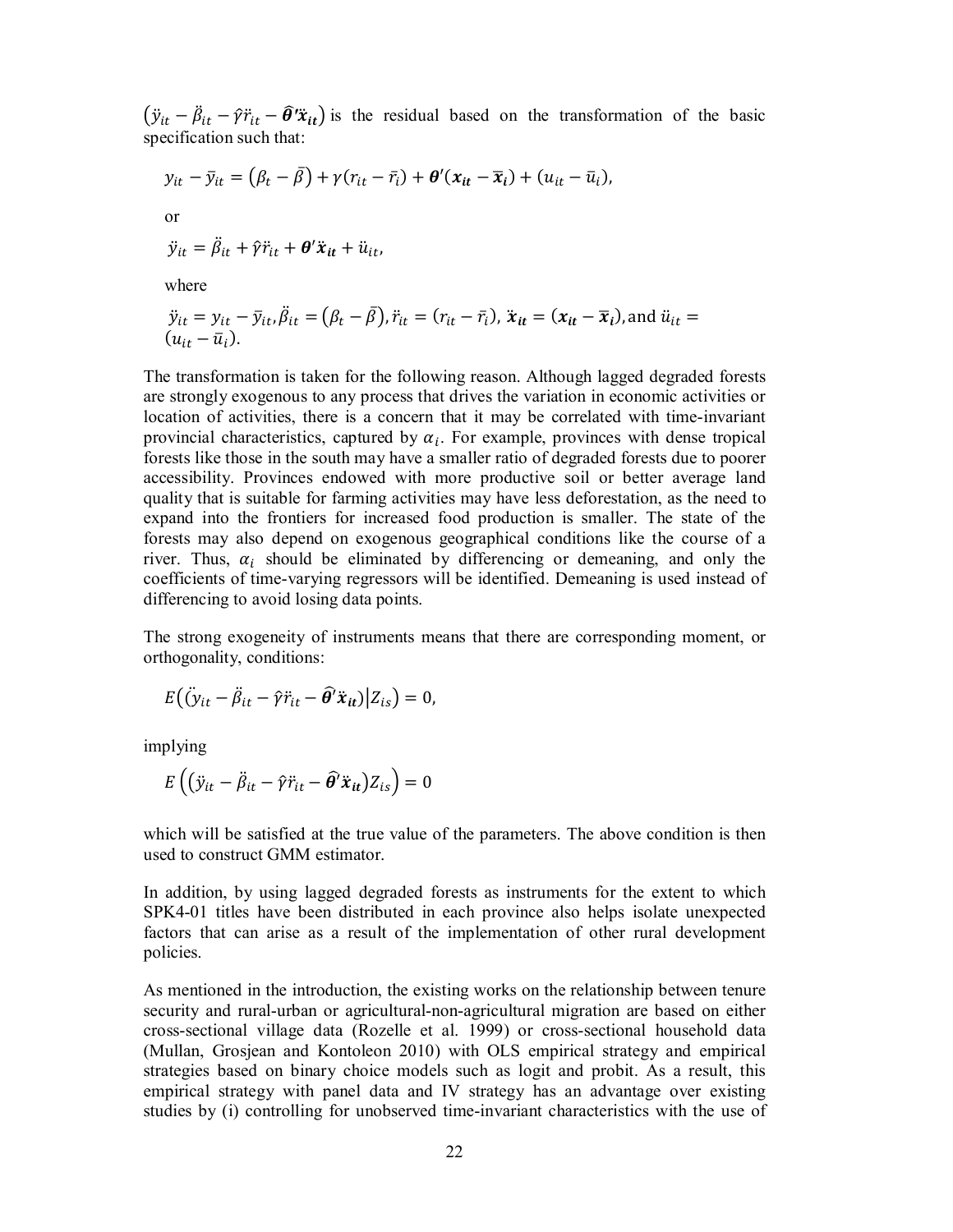the panel data instead of cross-sectional data and (ii) addressing and mitigating endogeneity problems with the use of instrumental variables.

# **7 Empirical results: rural land right security and structural transformation**

Under simple fixed effect specifications, columns (1) and (2) of Tables 4 and 5 show that although the coefficients of the share of land under SPK4-01 titles are negative, they do not exert any statistically significant relationship on either the agricultural workforce (Table 4) or agricultural population (Table 5).

To mitigate the endogeneity concerns mentioned in section 6.2, columns (3), (4) and (5) of Tables 4 and 5 present the results from the IV strategy with lagged degraded forests as the instrument. Column (3) of both tables illustrates that without control variables but with province and year dummies, statistically significant associations exist between the share of land under SPK4-01 titles and the diversification of labour from farm activities. In other words, this reduced-form result shows that the improved security in rural land rights brought about by SPK4-01 titles is related to the labour and population shift from the agricultural sector into non-agricultural sectors. In particular, the coefficient magnitudes, when compared to those in columns (1) and (2) of both tables, are substantially larger. This upwards bias (towards zero) reflects the endogeneity problem of the baseline fixed-effect specification mentioned in section 6.2. This bias is potentially the result of policy targeting in an area that is less developed and has a greater share of its workforce in farming, i.e., the less 'modern' sector.

In column (4), when the control variables that matter for structural transformation are added, we observe that the negative and statistically significant relationship in column (3) is still robust. More specifically, an increase of one standard deviation in the average provincial share of land under SPK4-01 titles (i.e., 9.67 per cent) reduces (i) the number of agricultural workers by approximately 54,454 persons, an effect that is statistically significant at the 1 per cent level (Table 4), and (ii) size of the agricultural population by approximately 45,877 persons, an effect that is statistically significant at the 5 per cent level (Table 5). This corresponds to approximately 21 per cent of the average provincial agricultural workers and approximately 13 per cent of the average provincial agricultural population during the period of study.

I also report test results for the over-identification restrictions for the IV regressions in both tables. This enables me to check the validity of the instruments, and provides a check of the model specification. When the relevant control variables are included (better model specifications), the high reported p-value for the tests implies that the degraded forests (the instruments) are statistically uncorrelated with the error process, and that the model specifications are reasonable. Note, however, that the p-value of the over-identification restriction for the model with agricultural labour is higher than that with agricultural population, which suggests a better model specification for the first case.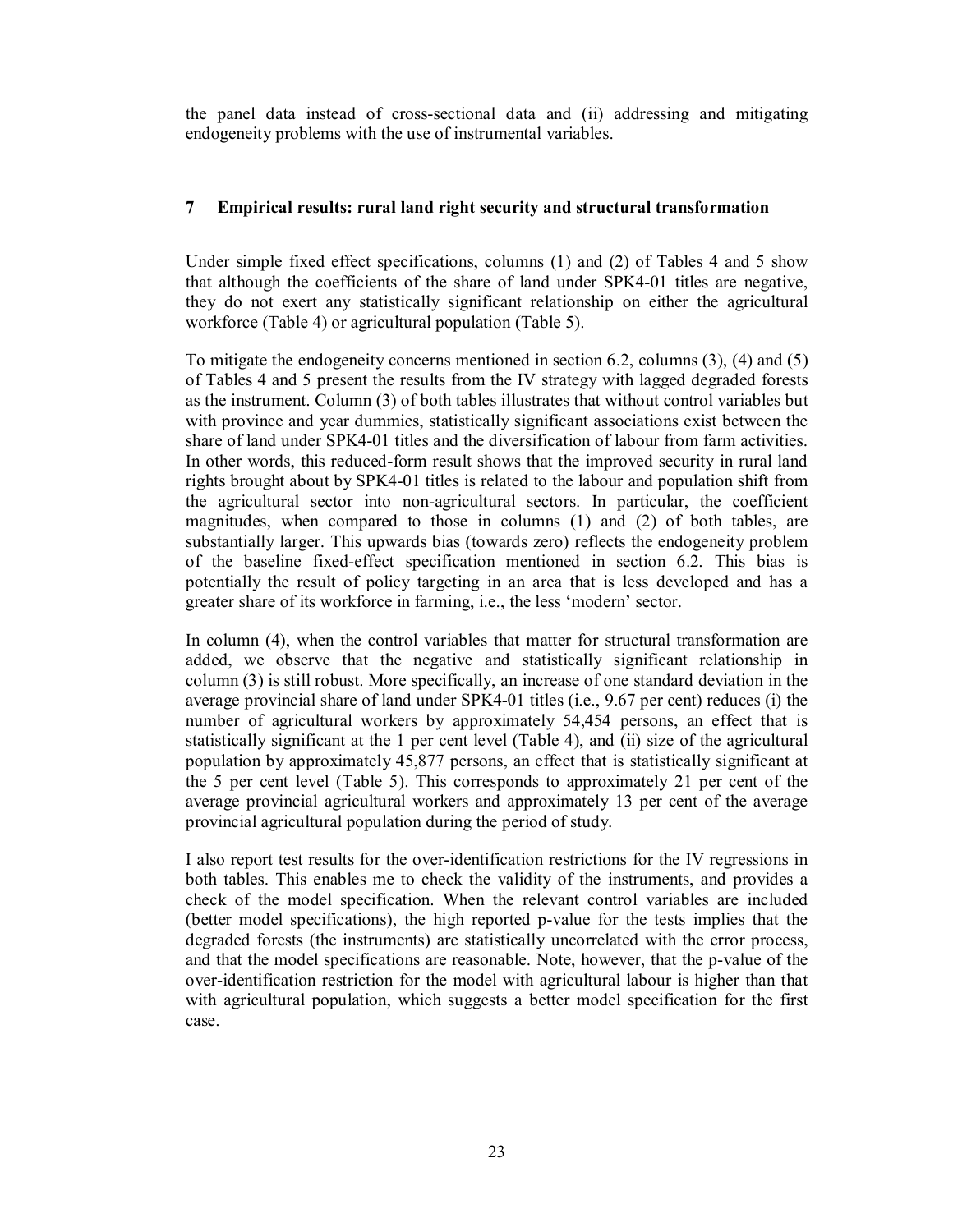|                                                      | <b>FE</b>            | <b>FE</b>                 | IV                           | IV                           | IV                           |
|------------------------------------------------------|----------------------|---------------------------|------------------------------|------------------------------|------------------------------|
|                                                      | $[1]$                | $[2]$                     | $[3]$                        | $[4]$                        | $[5]$                        |
| Share of land under SPK4-01 titles                   | $-26.1$<br>[835.004] | $-186.006$<br>[836.92]    | $-4745.385$<br>[1731.798]*** | $-5631.253$<br>[1594.016]*** | $-4097.827$<br>[1489.032]*** |
| Population or workforce                              | $-0.008$<br>[0.086]  | 0.053<br>[0.069]          | 0.06<br>[0.076]              | 0.106<br>$[0.058]$ *         | 0.168<br>$[0.073]^{**}$      |
| Share of land under full titles                      |                      | 165.333<br>[576.979]      |                              | $-324.82$<br>[415.566]       | $-158.303$<br>[381.326]      |
| Average GPP per capita over past 5 yrs               |                      | $-0.028$<br>[0.094]       |                              | $-0.026$<br>[0.088]          | $-0.082$<br>[0.109]          |
| Average growth of GPP per capita over past 5 yrs     |                      | $-101505.7$<br>[177429.6] |                              | $-64019.84$<br>[133357.2]    | 98012.76<br>[128526.5]       |
| Relative average productivity over past 5 yrs        |                      | 6492.614<br>[4443.138]    |                              | 9375.52<br>[2945.672]***     | 9820.342<br>[2832.731]***    |
| Relative average productivity growth over past 5 yrs |                      | $-36.113$<br>[184.435]    |                              | $-1.338$<br>[106.682]        | 10.675<br>[104.262]          |
| Volatility of farm productivity over past 5 yrs      |                      | 13.878<br>[15.68]         |                              | 15.271<br>[13.054]           | 1.433<br>[14.781]            |
| Volatility of non-farm productivity over past 5 yrs  |                      | $-2.339$<br>$[1.374]$ *   |                              | $-2.139$<br>$[0.948]^{**}$   | $-3.271$<br>$[0.814]$ ***    |
| Covariance of productivity over past 5 yrs           |                      | 45.47<br>$[24.421]$ *     |                              | 26.754<br>[18.881]           | 48.395<br>$[15.933]$ ***     |
| Present agricultural productivity                    |                      |                           |                              |                              | $-777.86$<br>$[214.935]$ *** |
| Year dummies                                         | <b>YES</b>           | <b>YES</b>                | <b>YES</b>                   | <b>YES</b>                   | <b>YES</b>                   |
| Province dummies                                     | <b>YES</b>           | <b>YES</b>                | <b>YES</b>                   | <b>YES</b>                   | <b>YES</b>                   |
| Observations                                         | 285                  | 279                       | 257                          | 254                          | 254                          |
| Number of groups                                     | 75                   | 75                        | 70                           | 69                           | 69                           |
| Adjusted R-squared                                   | 0.865                | 0.867                     |                              |                              |                              |
| Under-identification test: p-value                   |                      |                           | 0.155                        | 0.032                        | 0.057                        |
| Over-identification test: p-value                    |                      |                           | 0.445                        | 0.62                         | 0.469                        |

Table 4 Rural land rights and number of workers in agriculture

Note: Standard errors, clustered by province, are in parentheses. \*, \*\*, \*\*\* denote significant levels at 10%, 5% and 1%, respectively. Source: See text.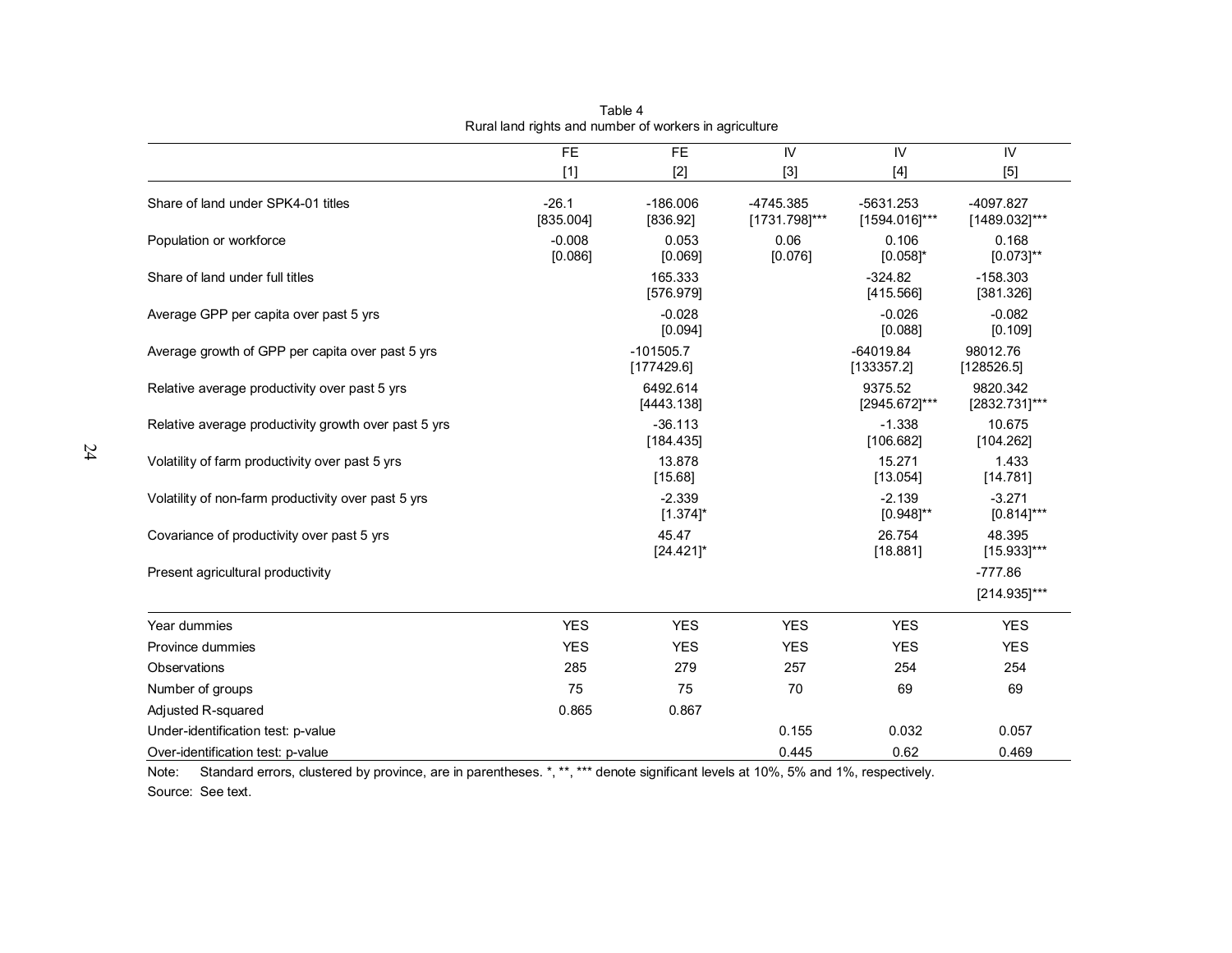|                                                      | $[1]$                   | $[2]$                       | $[3]$                     | $[4]$                       | $[5]$                      |
|------------------------------------------------------|-------------------------|-----------------------------|---------------------------|-----------------------------|----------------------------|
| Share of land under SPK4-01 titles                   | $-247.291$<br>[885.527] | $-662.519$<br>[891.406]     | $-5236.4$<br>[2111.507]** | $-4744.265$<br>[2148.648]** | $-3942.481$<br>[2073.822]* |
| Population or workforce                              | $-0.047$<br>[0.101]     | 0.296<br>[0.076]            | 0.049<br>[0.094]          | 0.0458<br>[0.061]           | 0.117<br>[0.073]           |
| Share of land under full titles                      |                         | $-118.925$<br>[687.976]     |                           | $-515.565$<br>[430.171]     | $-401.478$<br>[417.417]    |
| Average GPP per capita over past 5 yrs               |                         | $-0.142$<br>[0.107]         |                           | $-0.029$<br>[0.099]         | $-0.062$<br>[0.113]        |
| Average growth of GPP per capita over past 5 yrs     |                         | 16236.62<br>[186018.7]      |                           | 70892.54<br>[145718.8]      | 192518.3<br>[143721.6]     |
| Relative average productivity over past 5 yrs        |                         | 9416.535<br>[4333.181]**    |                           | 11502.95<br>$[3004.23]$ *** | 11781.01<br>[2917.242]***  |
| Relative average productivity growth over past 5 yrs |                         | 12.686<br>[197.975]         |                           | 65.003<br>[125.646]         | 70.267<br>[123.966]        |
| Volatility of farm productivity over past 5 yrs      |                         | 17.69<br>[14.804]           |                           | 15.796<br>[13.515]          | 3.253<br>[13.871]          |
| Volatility of non-farm productivity over past 5 yrs  |                         | $-3.175$<br>$[1.008]^{***}$ |                           | $-2.941$<br>[0.778]         | $-3.968$<br>$[0.902]$ ***  |
| Covariance of productivity over past 5 yrs           |                         | 39.615<br>$[22.295]$ *      |                           | 25.463<br>[17.707]          | 43.736<br>$[17.794]^{**}$  |
| Present agricultural productivity                    |                         |                             |                           |                             | $-639.59$<br>[187.534]***  |
| Year dummies                                         | <b>YES</b>              | <b>YES</b>                  | <b>YES</b>                | <b>YES</b>                  | <b>YES</b>                 |
| Province dummies                                     | <b>YES</b>              | <b>YES</b>                  | <b>YES</b>                | <b>YES</b>                  | <b>YES</b>                 |
| Observations                                         | 285                     | 279                         | 257                       | 254                         | 254                        |
| Number of groups                                     | 75                      | 75                          | 70                        | 69                          | 69                         |
| Adjusted R-squared                                   | 0.939                   | 0.944                       |                           |                             |                            |
| Under-identification test: p-value                   |                         |                             | 0.155                     | 0.032                       | 0.057                      |
| Over-identification test: p-value                    |                         |                             | 0.345                     | 0.394                       | 0.325                      |

Table 5 Rural land rights and agricultural population

Note: Standard errors, clustered by province, are in parentheses. \*, \*\*, \*\*\* denote significant levels at 10%, 5% and 1%, respectively. Source: See text.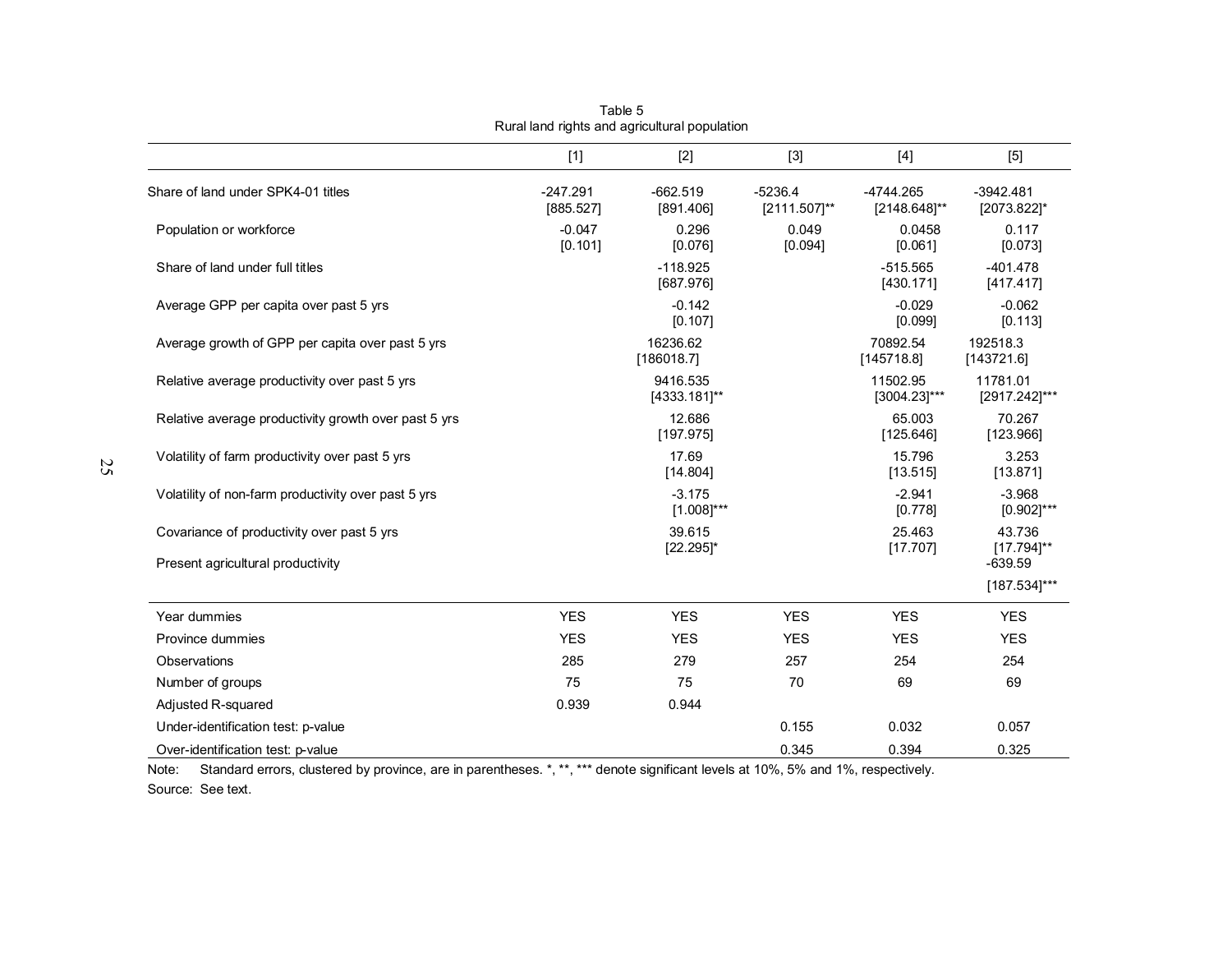It is also of importance to diagnostically check the second requirement for the instruments, i.e., the 'relevance' requirement. To this end, I use the rank test based on Kleibergen and Paap (2006), where under the null hypothesis the equation is underidentified and the instruments, jointly, are not correlated with the endogenous regressors. Under-identification tests with a consideration of intra-group correlation between disturbances reject the null hypothesis and hence imply that the instruments are correlated with the endogenous regressors.

# **7.1 Discussion of control variables**

First, to control for the effect of the workforce and population sizes, the provincial workforce or population is added. This is due to the assumption that agricultural workforce and population may rise or fall simply because of their overall size. In both Tables 4 and 5, size of the workforce and population are, as expected, positively associated with agricultural workforce and population, however only when the dependent variable is the number of agricultural workers (Table 4, column (4)) do we observe a statistically significant association.

There are many types of land titles in Thailand. To robustly investigate the effect of the tenure security which is proxied by the entitlement of partial land rights (SPK4-01 titles), the control for other types of landholdings is added to both (column 4). The various titles are categorized into groups: (i) titles with full security and transfer rights or full title deeds, (ii) partial titles (SPK4-01) which encompass full security but no transfer rights, and (iii) other certificates that offer no formal rights which would be universally recognized by state authorities. The influence of type (ii) title on structural transformation is the main interest of this paper. The share of landholdings under type (i) is added as a control. As the variables are measured as proportions, the share of land under type (iii) is omitted.

To help control for economy-wide improvements that could attract more capital investment into industry and hence pull workers away from agriculture Lewis (1954), as well as to account for the importance of the Engel effect, province-level income per capita and income per capita growth are included. But such contemporaneous variables may be subject to endogeneity problems. For instance, a decline in the importance of agriculture in itself may drive increases in the provincial-level income per capita, thus raising concern of reverse causality. To formally address this problem, instead of using present-day variables, I employ lagged variables of (i) the average province-level income per capita over the past five years and (ii) the average income per capita growth for the same period. Neither Table 4 nor 5 exhibit a statistically significant relationship between the economy-wide improvement either in terms of the level or growth and the diversification of labour from farm activities.

To control for the expected earning gap (wage or productivity) between farm and nonfarm sectors, which can act as a pull factor (Harris and Todaro 1970), the relative average productivity of non-agriculture to agriculture over the past five years, and relative average growth over the past five years are included. Nonetheless, while the relative average growth has no statistically significant effect, the relative average level of productivity (estimated relative wage) exerts a positive and statistically significant impact in both tables. This seems to go against the Harris–Todaro conjecture. However, this could be due to the fact that as the probability of getting an industrial job (another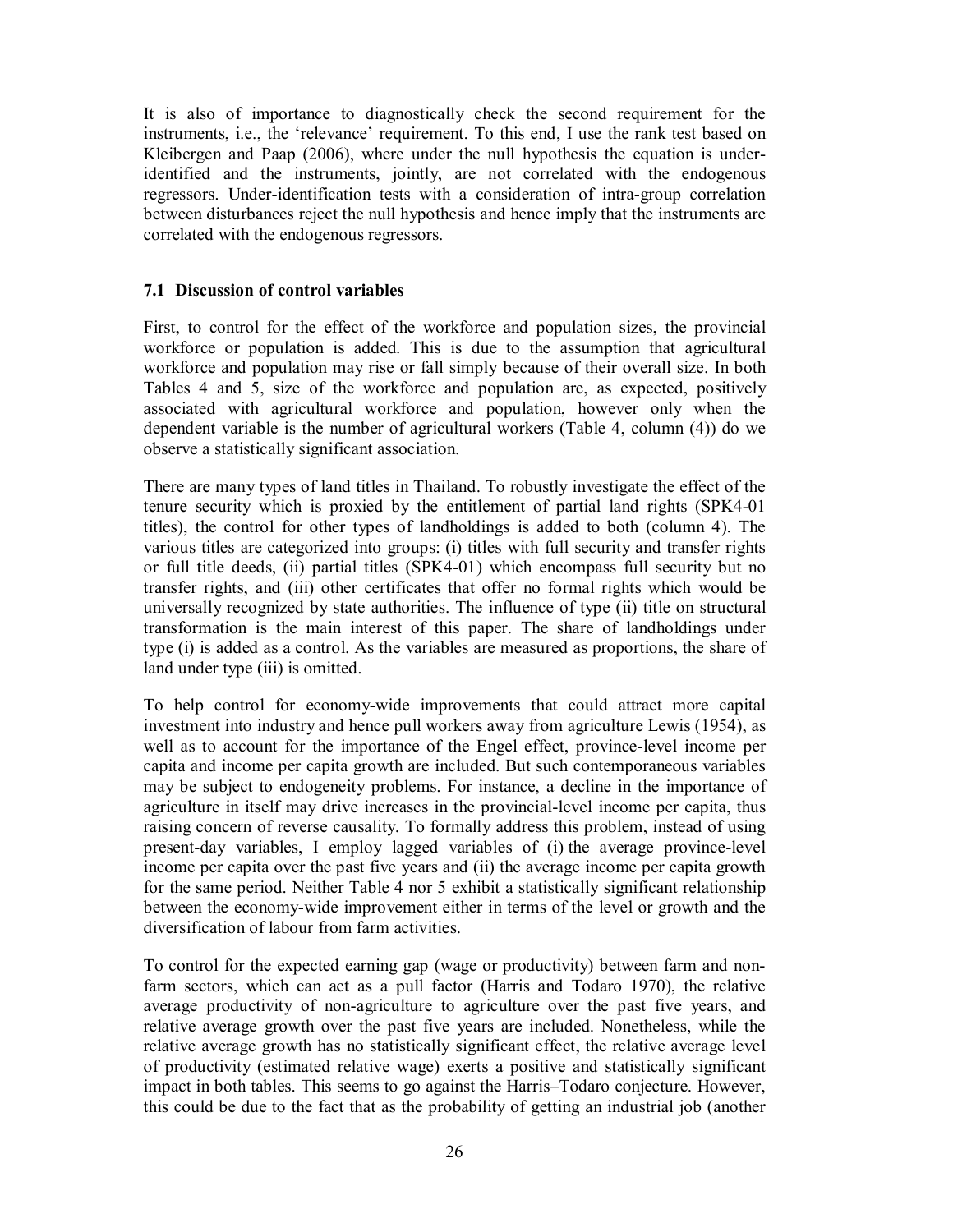main component of the expected earning) is not captured, the expected earning gap may not be accurately recorded by the measure of relative average level of productivity. In other words, the result could be driven by measurement error.

Lastly, following Poelhekke (2011), to control for the push factors resulting from adverse farm conditions, average volatility of both agricultural and non-agricultural productivity is constructed for the past five-year period, as is their average covariance for the same period. This should also enable to test whether migrants, as a means of minimizing income risks (Paulson 2003), are more likely to move to locations (occupations) that covary less with their hometowns or the locations to which they are sending remittances. Although average volatility in the agricultural sector does not exert any statistically significant effect, in the non-agricultural sector it has a negative and statistically significant relationship with the share of labour and population in agriculture. This seems rather puzzling, as the results imply that worker movement into the non-agricultural sector seems to be stronger in provinces where the sectors' productivity is more volatile. Nevertheless, one potential explanation could be that high volatility is a reflection of positive shocks in productivity over the past five-year period, which leaves large gaps and hence large volatility between the productivity of different years in that period. Such favourable shocks could potentially encourage workers to shift into non-agricultural sectors. The summary statistics of non-agricultural productivity in Table 6 support the above explanation to a certain extent by showing that there is an overall increase in non-agricultural productivity from 1996 to 2005.

|                                                                                                                | Summary statistics of non-agricultural productivity |          |          |          |  |
|----------------------------------------------------------------------------------------------------------------|-----------------------------------------------------|----------|----------|----------|--|
|                                                                                                                | 1996                                                | 1999     | 2002     | 2005     |  |
| Non-agricultural productivity                                                                                  | 52.426                                              | 60.109   | 48.335   | 64.233   |  |
|                                                                                                                | [39.602]                                            | [44.747] | [54.432] | [86.371] |  |
| Nan cerisultural productivity is provised by non-cerisultural wome. Ctondered deviations are in<br>$N = 4 - 1$ |                                                     |          |          |          |  |

Table 6 Summary statistics of non-agricultural productivity

Note: Non-agricultural productivity is proxied by non-agricultural wage. Standard deviations are in parentheses.

Source: See text.

#### **7.2 Mechanisms**

There are four main mechanisms through which an improvement in rural land security can affect structural transformation, as outlined in section 4. However, only the first mechanism––tenure security as a favourable push factor through farm productivity improvement––can be captured quantitatively. As a result, an attempt is made to identify this mechanism by adding a measure of contemporaneous province-level agricultural productivity to the regressions (column (5), Tables 4 and 5). In both tables (column 5), the estimated coefficients of agricultural productivity are negative and statistically significant, confirming the proposed theoretical model that as farm productivity improves, there is less need for agricultural labourers to satisfy the relatively inelastic demand for food. As a result, there is a release of labour from the agricultural to the non-agricultural sector. In addition, since the magnitude of the estimated coefficients of the share of land under SPK4-01 titles falls towards zero when the contemporaneous agricultural productivity is included, it is reasonable to conclude that this mechanism is one of the channels through which rural land right security can affect employment diversification from agriculture to non-agriculture. More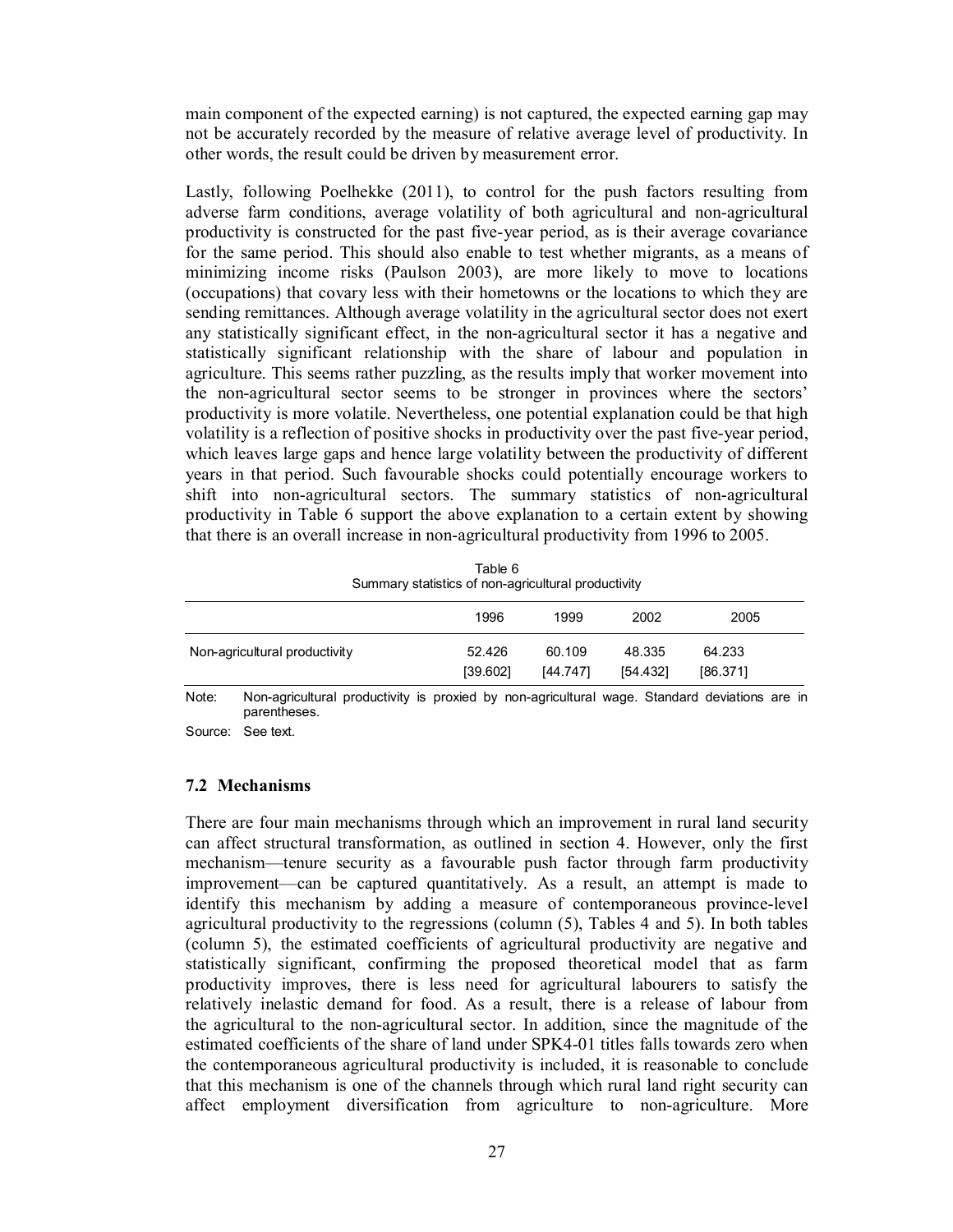specifically, the productivity channel accounts for 27 per cent of the overall tenure security effect in the case of a reduction in agricultural workforce, and 17 per cent in the case of a reduction in agricultural population.

Even with the inclusion of the quantifiable channel (contemporaneous agricultural productivity), the estimated coefficients of the share of SPK4-01 titles still remain negative and statistically significant in both tables. This suggests a role for the other channels or mechanisms mentioned in section 4. In particular, having controlled for the productivity-improvement channel, the estimated coefficient should capture the net effect of other mechanisms. Given that only the third mechanism––the reduction of the opportunity cost of off-farm employment––has a predicted negative impact of titling on agricultural employment and population, the results suggest that this mechanism must be particularly strong.

In addition, in column (5) of both tables, the estimated coefficients of the relative average productivity over the past five years and the volatility of non-farm productivity over the same period remain statistically significant. With the inclusion of contemporaneous farm productivity, the covariance of productivity in both sectors becomes statistically significant with a positive sign. This supports the income-risk minimization theory: in provinces with higher covariance there is a higher fraction of labour remaining in agriculture, and in provinces with lower covariance, reflecting a greater chance of income diversification between the two sectors, there is a larger diversification out of the farm sector.

# **8 Empirical results: rural land right security and the level of urbanization**

As mentioned in the introduction, the literature has long acknowledged the close link between off-farm labour diversification and urbanization. Such a link is also supported by the cross-country correlation of the two variables shown in Figure 2. This section, therefore, repeats the empirical analysis of the previous section, but employing a measure of urbanization as the dependent variable.

# **8.1 Province level**

It is of interest to investigate first whether the correlation observed in cross-country data also holds in this set of Thai data for the four periods under study. The link emphasized in the literature and the cross-country correlation seem to be supported by the result in column (1) of Table 7, where it is shown that there is a negative and statistically significant relationship between the agricultural labour force and urban population at the province level. However, this relationship does not take into account yearly time effects or any observed and unobserved provincial characteristics. When year dummies are included in column (2), the result observed in column (1) is still robust. But the relationship breaks down (column 3) when the province dummies are added. This implies that the relationship between the two variables no longer holds in a study in which the panel data used to control for possible province-specific characteristics driving the correlation between agricultural labour force and urban population observed in cross-sectional study. This suggests that time-invariant province-specific characteristics can spuriously drive the correlation observed in simple cross-sectional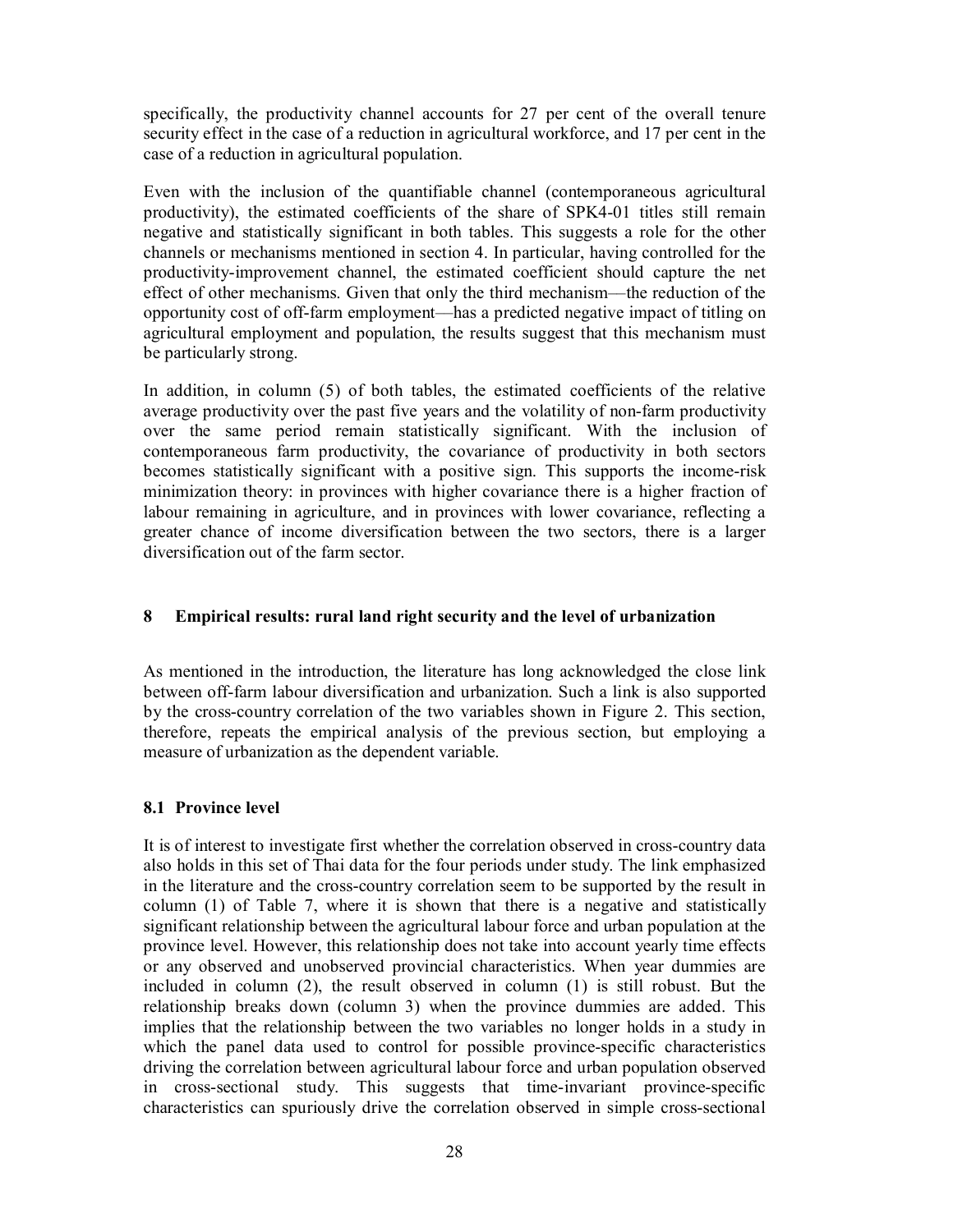data. However, it should also be borne in mind that what we observe in column (3) may be specific to Thailand for the period under study, or may be due to the fact that the urbanization information is based on official registrations that may diverge from actual places of residence. Table 8 presents the empirical results of the impact of an improvement in land right security on the level of overall urbanization.

| Urban population          | [1]                         |                           | [3]                   |
|---------------------------|-----------------------------|---------------------------|-----------------------|
| Agricultural labour force | $-0.4539$<br>$[0.0463]$ *** | $-0.49$<br>$[0.0479]$ *** | $-0.0038$<br>[0.0461] |
| Year dummies              | NO.                         | <b>YES</b>                | <b>YES</b>            |
| Province dummies          | NO.                         | NO.                       | <b>YES</b>            |
| Observations              | 285                         | 285                       | 285                   |
| Number of groups          | 75                          | 75                        | 75                    |
| Adjusted R-squared        | 0.251                       | 0.263                     | 0.998                 |

Table 7 Correlation between Thailand's urban population and agricultural labour force

Note: Standard errors, clustered by province, are in parentheses. The analysis covers the four periods of 1996, 1999, 2002 and 2005. \*, \*\*, \*\*\* denote significant levels at 10%, 5% and 1% respectively.

Source: See text.

If the association between the share of land under SPK4-01 entitlements and the level of urbanization is expected to follow the relationship between the share of land under SPK4-01 and the diversification of labour from agriculture, we should see positive and statistically significant coefficients on the share of SPK4-01 certified land (Table 8). Although positive correlations are observed throughout, with the exception of column (2), none of these exert a statistically significant relationship. This could be a reflection of what is observed in column (3) of Table 7. Although an improvement in the security of land rights has a significant impact on structural transformation, in the context of this study structural transformation diverges from urbanization and consequently there is no evidence of a similar effect from rural land right security to the level of urbanization, even though the expected direction of impact is present.

Additionally and alternatively, the statistically insignificant results could be a consequence of the quality of the urbanization data. Urbanization data are based on registry information, which can differ from the actual place of residence. As a result, variables representing total urbanization could potentially be only the lower bounds of Thailand's actual rural-urban migration during the period of study. This could well explain why the estimated coefficient on the share of land under SPK4-01 titles is not statistically significant.

Furthermore, it is possible that even though strengthening land right security encourages labour away from agriculture, these workers may be engaged in non-farm activities located in rural communities. In other words, the empirical evidence suggests diversification is to rural non-farm activities, instead of urban non-farm jobs. Furthermore, unlike what was observed in Tables 4 and 5, the contemporaneous agricultural productivity has no statistically significant effect on urbanization, even though the coefficients are of the right sign.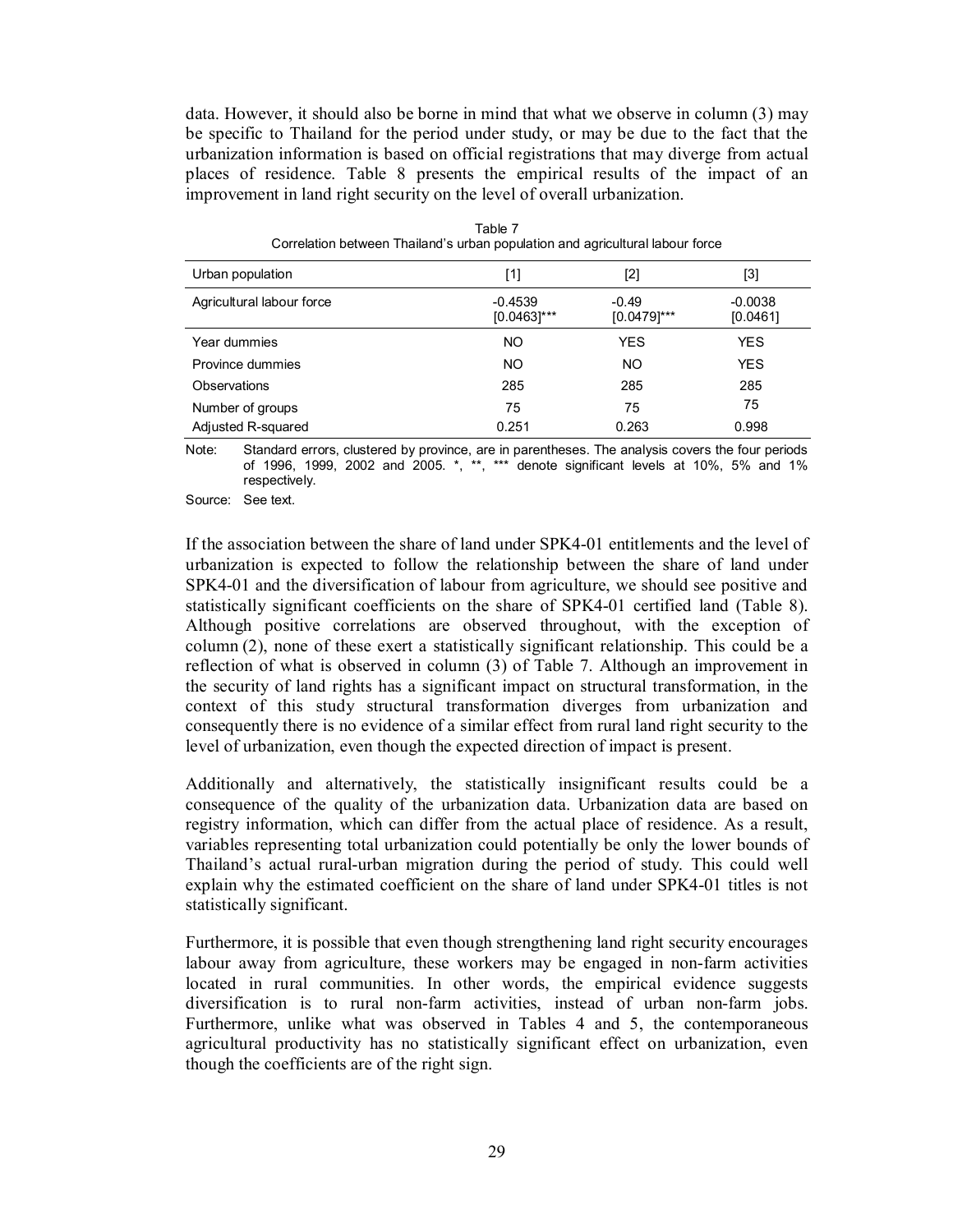|                                                                  | <b>FE</b>           | <b>FE</b>                  | IV                    | IV                         | IV                         | IV                           | IV                         |
|------------------------------------------------------------------|---------------------|----------------------------|-----------------------|----------------------------|----------------------------|------------------------------|----------------------------|
|                                                                  | $[1]$               | $[2]$                      | $[3]$                 |                            | [5]                        | [6]                          | $[7]$                      |
| Share of land under SPK4-01 titles                               | 99.956<br>[422.813] | $-143.078$<br>[477.546]    | 991.283<br>[1193.844] | 542.472<br>[955.542]       | 571.94<br>[954.973]        | 609.74<br>[966.895]          | 645.0825<br>[943.927]      |
| Population or workforce                                          | 0.014<br>[0.017]    | 0.013<br>[0.014]           | 0.01<br>[0.012]       | 0.008<br>[0.011]           | 0.008<br>[0.011]           | 0.008<br>[0.011]             | 0.01<br>[0.01]             |
| Share of land under full titles                                  |                     | $-467.666$<br>[407.407]    |                       | 71.879<br>[219.57]         | 22.52<br>[226.934]         | 37.399<br>[235.683]          | 21.703<br>[215.731]        |
| Average GPP per capita over past 5 yrs                           |                     | 0.052<br>[0.085]           |                       | 0.026<br>[0.063]           | 0.016<br>[0.066]           | 0.01<br>[0.066]              | $-0.002$<br>[0.061]        |
| Average growth of GPP per capita over past 5 yrs                 |                     | $-132152.5$<br>[70028.59]  |                       | $-165473.4$<br>[157433.4]  | $-119513.9$<br>[168021.3]  | $-142012.7$<br>[167435.8]    | $-132144.4$<br>[171443.6]  |
| Relative average productivity over past 5 yrs                    |                     | 155.177<br>[503.88]        |                       | $-361.971$<br>[623.286]    | $-316.647$<br>[619.805]    | $-304.057$<br>[628.741]      | $-479.745$<br>[609.734]    |
| Relative average productivity growth over past 5 yrs             |                     | 194.858<br>[243.831]       |                       | $-10.951$<br>[41.045]      | $-6.909$<br>[41.209]       | $-10.91$<br>[41.044]         | $-14.563$<br>[41.494]      |
| Volatility of farm productivity over past 5 yrs                  |                     | 20.833<br>[16.888]         |                       | 17.957<br>[13.409]         | 19.084<br>[12.629]         | 19.789<br>[12.531]           | 19.205<br>[12.57]          |
| Volatility of non-farm productivity over past 5 yrs              |                     | $-0.964$<br>$[0.517]^{**}$ |                       | $-0.829$<br>$[0.397]^{**}$ | $-1.068$<br>$[0.503]^{**}$ | $-1.019$<br>$[0.513]^{**}$   | $-1.055$<br>$[0.516]^{**}$ |
| Covariance of productivity over past 5 yrs                       |                     | 13.793<br>[12.324]         |                       | 18.073<br>[11.463]         | 22.855<br>$[13.054]^{**}$  | 22.345<br>$[13.225]$ *       | 23.574<br>$[13.323]$ *     |
| Present agricultural productivity                                |                     |                            |                       |                            | $-85.973$<br>[74.135]      | $-69.377$<br>[82.01]         | $-78.323$<br>[87.119]      |
| Investment in road system                                        |                     |                            |                       |                            |                            | 0.414<br>[0.345]<br>$-0.337$ | 0.128<br>[0.335]           |
| (Share of land under SPK4-01 titles)*(Investment in road system) |                     |                            |                       |                            |                            |                              | $[0.11]$ ***               |
| Year dummies                                                     | <b>YES</b>          | <b>YES</b>                 | <b>YES</b>            | <b>YES</b>                 | <b>YES</b>                 | <b>YES</b>                   | <b>YES</b>                 |
| Province dummies                                                 | <b>YES</b>          | <b>YES</b>                 | <b>YES</b>            | <b>YES</b>                 | <b>YES</b>                 | <b>YES</b>                   | <b>YES</b>                 |
| Observations                                                     | 284                 | 279                        | 257                   | 254                        | 254                        | 253                          | 253                        |
| Number of groups                                                 | 74                  | 74                         | 70                    | 69                         | 69                         | 69                           | 69                         |
| Adjusted R-squared                                               | 0.998               | 0.998                      |                       |                            |                            |                              |                            |
| Under-identification test: p-value                               |                     |                            | 0.1702                | 0.041                      | 0.048                      | 0.043                        | 0.061                      |
| Over-identification test: p-value                                |                     |                            | 0.7702                | 0.72                       | 0.762                      | 0.717                        | 0.75                       |

Table 8 Rural land rights and urban population

Note: Standard errors, clustered by province, are in parentheses. \*, \*\*, \*\*\* denote significant levels at 10%, 5% and 1%, respectively.

Source: See text.

30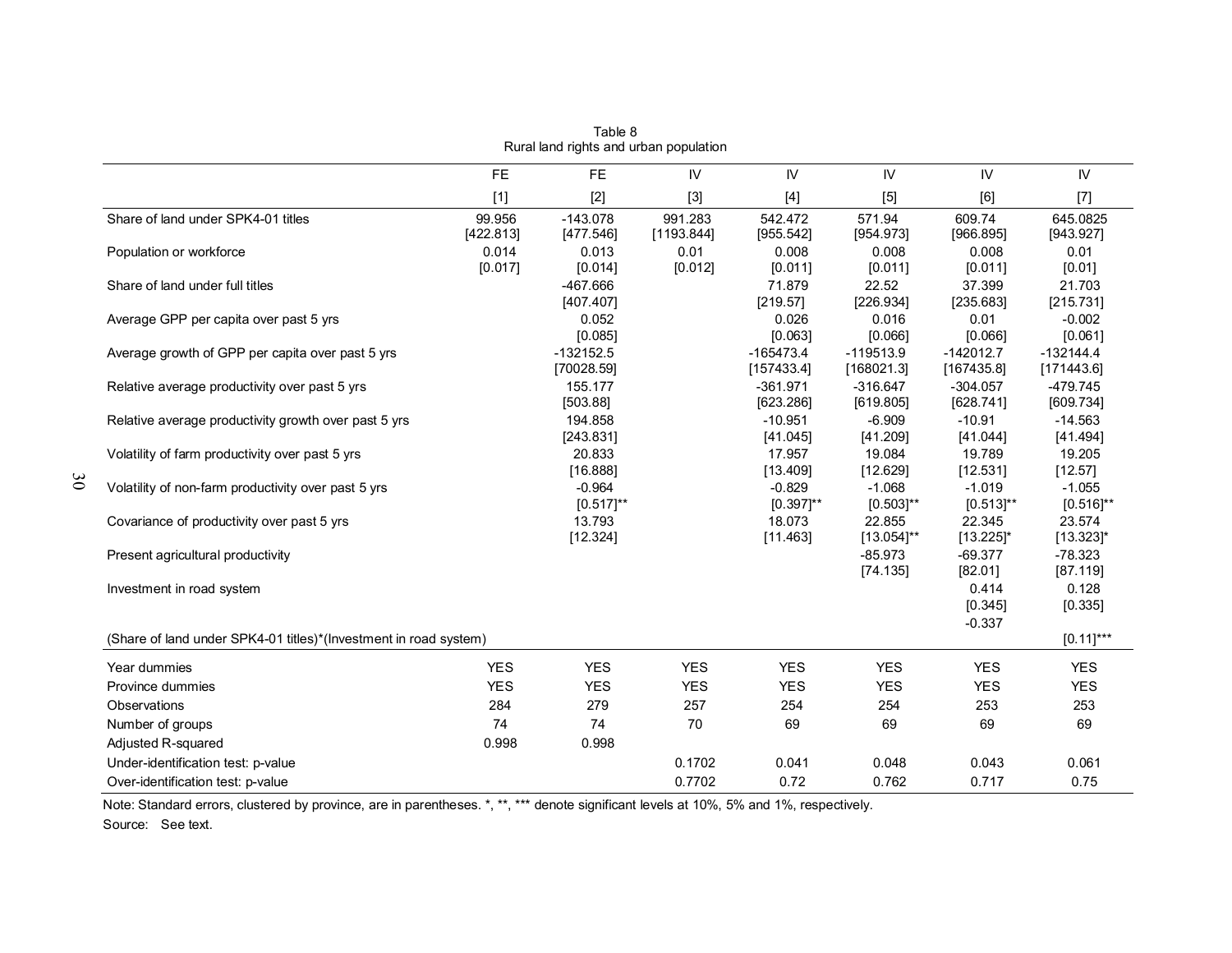|                                                                  | <b>FE</b>          | FE.                            | IV                | ${\sf IV}$                           | IV                               | IV                                   | IV                               |
|------------------------------------------------------------------|--------------------|--------------------------------|-------------------|--------------------------------------|----------------------------------|--------------------------------------|----------------------------------|
|                                                                  | $[1]$              | $[2]$                          | $[3]$             | $[4]$                                | [5]                              | [6]                                  | $[7]$                            |
| Share of land under SPK4-01 titles                               | 1.867              | $-78.415$                      | 345.435           | 125.432                              | 88.539                           | 85.715                               | 98.947                           |
| Population or workforce                                          | [141.606]<br>0.006 | [185.181]<br>0.004             | [210.96]<br>0.004 | [195.235]<br>0.004                   | [198.635]<br>0.004               | [197.878]<br>0.004                   | [191.011]<br>0.004               |
| Share of land under full titles                                  | [0.004]            | [0.003]<br>$-171.911$          | [0.003]           | $[0.002]^{**}$<br>$-9.28$            | $[0.002]^{**}$<br>$-18.902$      | $[0.002]^{**}$<br>$-18.566$          | $[0.002]^{**}$<br>$-15.842$      |
| Average GPP per capita over past 5 yrs                           |                    | [161.557]<br>$-0.011$<br>[0.3] |                   | [58.977]<br>0.003                    | [52.682]<br>$-0.0001$<br>[0.023] | [52.804]<br>$-0.0003$                | [52.026]<br>$-0.0003$<br>[0.023] |
| Average growth of GPP per capita over past 5 yrs                 |                    | $-12976.47$<br>[26176.3]       |                   | [0.019]<br>$-7045.586$<br>[12779.12] | $-4715.375$<br>[17419.3]         | [0.023]<br>$-4584.577$<br>[17457.58] | $-5430.732$<br>[17402.84]        |
| Relative average productivity over past 5 yrs                    |                    | 368.949<br>[494.23]            |                   | $-90.406$<br>[287.33]                | $-75.252$<br>[300.591]           | $-70.495$<br>[301.917]               | $-76.658$<br>[305.01]            |
| Relative average productivity growth over past 5 yrs             |                    | 133.498<br>[165.491]           |                   | 13.751<br>[75.76]                    | 9.941<br>[77.16]                 | 9.998<br>[77.204]                    | 11.511<br>[76.977]               |
| Volatility of farm productivity over past 5 yrs                  |                    | 15.517<br>[13.588]             |                   | 7.2024<br>[8.136]                    | 8.945<br>[7.836]                 | 8.515<br>[7.8421]                    | 8.519<br>[7.886]                 |
| Volatility of non-farm productivity over past 5 yrs              |                    | $-0.587$<br>[0.494]            |                   | $-0.252$<br>$[0.32]^{**}$            | $-0.319$<br>[0.318]              | $-0.321$<br>[0.431]                  | $-0.318$<br>[0.433]              |
| Covariance of productivity over past 5 yrs                       |                    | 11.403<br>[10.106]             |                   | 6.422<br>[6.367]                     | 7.76<br>[8.425]                  | 7.803<br>[8.421]                     | 7.1974<br>[8.451]                |
| Present agricultural productivity                                |                    |                                |                   |                                      | $-8.492$<br>[50.887]             | $-8.702$<br>[50.978]                 | $-0.009$<br>[0.077]              |
| Investment in road system                                        |                    |                                |                   |                                      |                                  | 0.012<br>[0.067]                     | 0.018<br>[0.017]                 |
| (Share of land under SPK4-01 titles)*(Investment in road system) |                    |                                |                   |                                      |                                  |                                      | $-8.622$<br>[50.93]              |
| Year dummies                                                     | <b>YES</b>         | <b>YES</b>                     | <b>YES</b>        | <b>YES</b>                           | <b>YES</b>                       | <b>YES</b>                           | <b>YES</b>                       |
| Province dummies                                                 | <b>YES</b>         | <b>YES</b>                     | <b>YES</b>        | <b>YES</b>                           | <b>YES</b>                       | <b>YES</b>                           | <b>YES</b>                       |
| Observations                                                     | 546                | 532                            | 508               | 498                                  | 498                              | 498                                  | 498                              |
| Number of groups                                                 | 165                | 160                            | 157               | 152                                  | 152                              | 152                                  | 152                              |
| Adjusted R-squared                                               | 0.998              | 0.998                          |                   |                                      |                                  |                                      |                                  |
| Under-identification test: p-value                               |                    |                                | 0,001             | 0                                    | 0                                | 0                                    | 0                                |
| Over-identification test: p-value                                |                    |                                | 0.735             | 0.78                                 | 0.758                            | 0.76                                 | 0.735                            |

Table 9 Rural land rights and municipality-level urban population

Note: Standard errors, clustered by province, are in parentheses. \*, \*\*, \*\*\* denote significant levels at 10%, 5% and 1%, respectively.

Source: See text.

31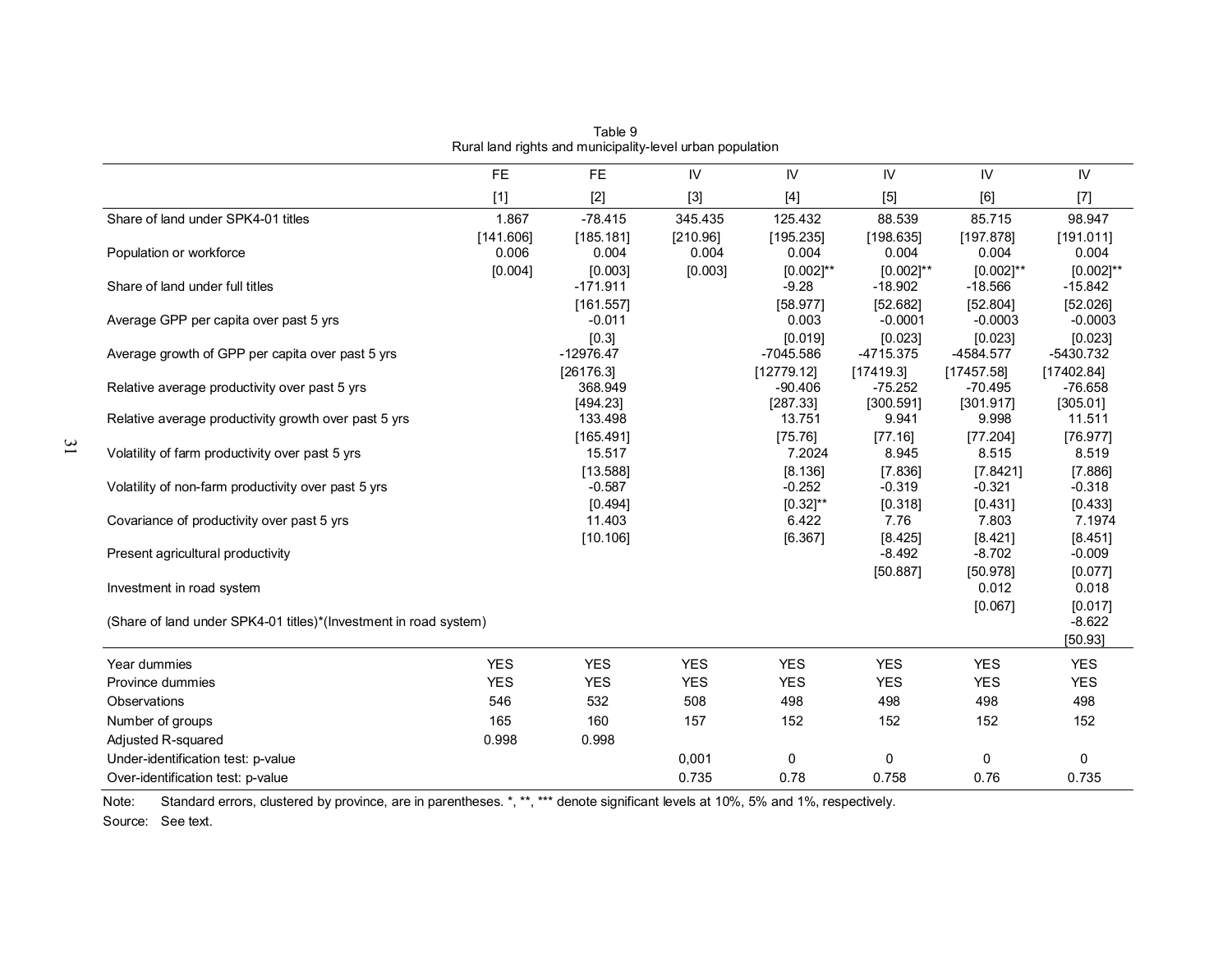On the other hand, the absence of evidence for urbanization and urban non-farm diversification as a result of improved security for land rights could be driven by other determinants of urban concentration that generally may not affect employment diversification. Although manufacturing and services are more efficacious when concentrated in cities, investment in inter-district infrastructure such as on road networks may decrease urbanization and urban concentration. For example, Henderson (2000)19 uses national road densities to capture the investment in interregional road system, and finds that a one standard deviation increase in road density reduces urban primacy by about 10 per cent of one standard deviation (Henderson 2000: 24). In particular, increases in road network density significantly depress urban concentration, with the effect rising with income. In addition, in their study of commute mode choices for households living in 114 urban areas in the United States in 1990, Bento et al. (2005) show that the higher the road density, the greater the probability of commuting by car.

Similarly, urbanization in Thailand could be affected by similar investments in infrastructure. To capture this, planned expenditures on road network development and reparation per square kilometre at the province level are used as a measure of infrastructure investment. But as Table 8 (column 6) indicates, there is no statistically significant association between investment in road density and urban population, or between the share of SPK4-01-certified land and urban population when investment in road density is controlled for. In other words, the share of land under SPK4-01 and the investment in road density, independently and individually, have no absolute or impact upon urbanization. However, the results in column (7) suggest that the effect of each depends significantly on the level of the other. The estimated coefficient of the interaction term implies that the increase in urbanization, resulting from the improvement in rural land right security, is significantly greater in provinces with poorer road infrastructure. In other words, rural land right security leads to urbanization and urban non-farm diversification only when it is relatively difficult to commute between districts, or more specifically, when the inter-district transport infrastructure within the province is relatively poor.

# **8.2 Municipality level: a robustness check**

-

The data from the Ministry of Interior Affairs are available at the sub-district level, or in the case of towns and cities, municipality level. This makes it possible to construct the measure of urbanization at the town and city level (municipality level) in addition to aggregate urbanization at the province level. The empirical results at the municipality level can help provide a robustness check for the results at the province level. Nevertheless, apart from the variables capturing urban population, we continue to measure all remaining variables at the province level because of data limitations. The subsequent empirical results are given in Table 9. The positive but statistically insignificant relationship between better land right security and urbanization observed at the province-level is still present at the municipality-level, albeit of different magnitude. There are differences in the direction and significance of the effects of other explanatory variables, but these are not large. In addition, it is worth noting that taking a finer unit of analysis, thus having a greater number of observations, improves the results of under-

<sup>19</sup> The study is based on a panel of 80-100 countries, every 5 years from 1960 to 1995.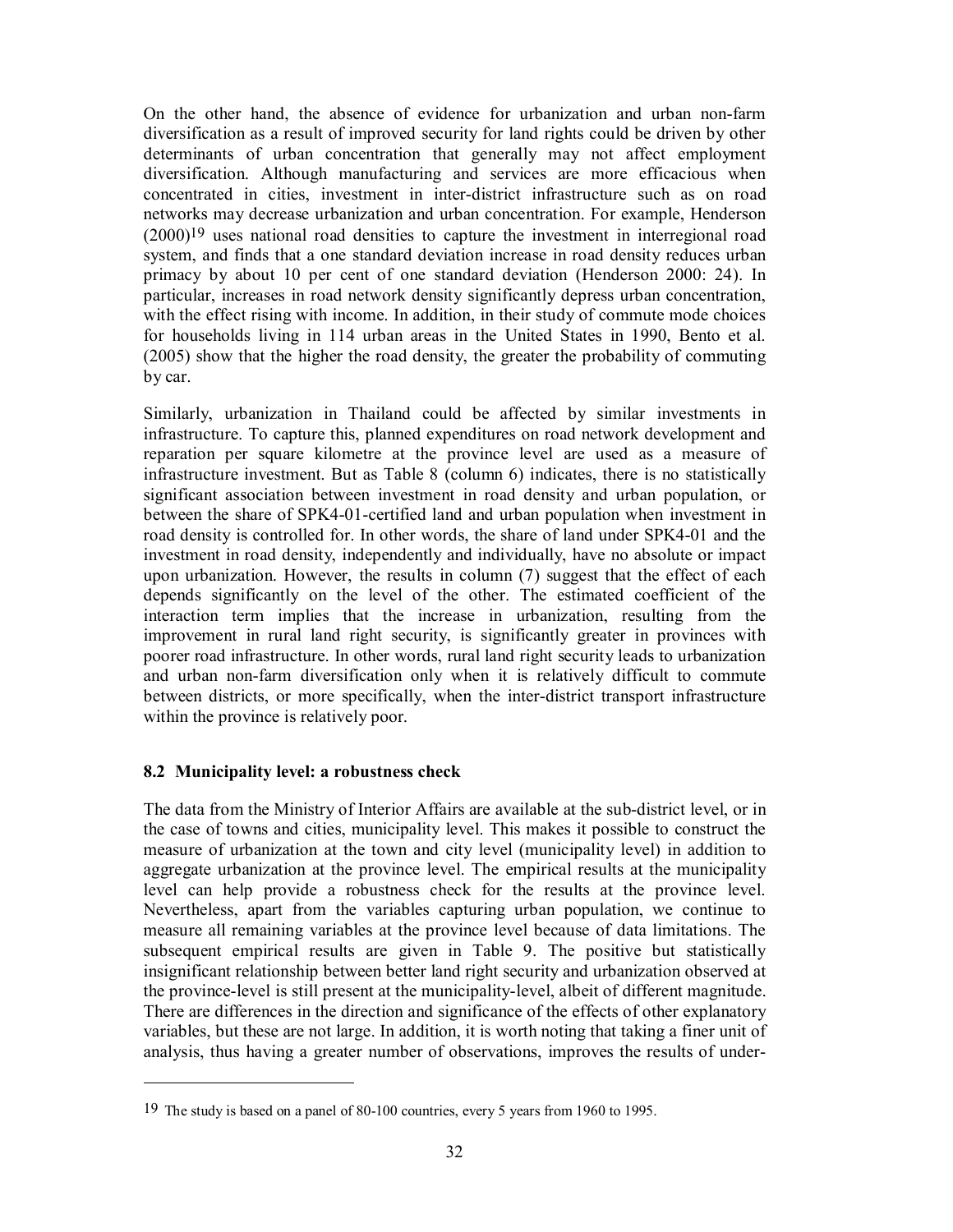identification and over-identification tests substantially. However, the statistically significant estimated coefficient of the interaction term between the share of land under SPK4-01 titles and road network investments observed at the province level is no longer robust at the municipality level. This could potentially be driven by the fact that as road network investment is measured at the province level, it may not accurately represent the transport infrastructure of a smaller unit such as the municipality.

## **9 Conclusion and caveats**

This paper contributes to both structural transformation and the rural land rights literature by theoretically and empirically investigating whether land tenure security influences the allocation of labour between agricultural and non-agricultural activities. It is noted that security of rural land tenure has a sizeable impact on the changing structure of the economy in terms of labour use. Using the data from Thailand and based on the IV strategy, on average 21 per cent of provincial agricultural workers diversify away from farming into non-farming activities due to an improvement in rural land security, of which approximately 27 per cent can be explained through the effect of a more productive agricultural sector itself.

This paper also contributes to the literature on urbanization, which is usually linked to the off-farm diversification of labour. With the use of a Thai panel dataset and instrumental variable strategy, a breakdown in the relationship between structural transformation and urbanization is observed. While better land right security encourages the movement of labour into the non-agricultural sector, it has no statistically significant impact on the movement of populations into urban centres. This suggests diversification to rural non-farm activities rather than urban non-farm jobs. Nevertheless, care should be taken in the interpretation of these results, as construction of the urbanization data used here is based on information from the official registry which may not be an accurate indication of actual place of residence. The results can, however, be seen as the lower bounds of such impacts.

Although security of rural land rights, independently and individually, has no statistically significant effect on the level of urbanization, it is noted that its impact on urbanization depends significantly on the transport network investments within a province. In particular, rural land right security significantly increases urbanization more in provinces with poorer road infrastructure. In other words, when the inter-district transport infrastructure within a province is relatively poor, making commuting between rural and urban areas costly, strengthening rural land right security can lead not only to non-farm labour diversification, but also to urbanization.

Nonetheless, the unit of study in this paper is the provincial level which enables information on the reallocation of labour to be collected only within the province but not across provinces, thus these measures could bias the effect of improved rural land rights on structural transformation downward and urbanization towards zero. In other words, there may be an under-estimation of the impact of rural land right security on the off-farm diversification of labour and on urbanization. This, however, implies that the results of this paper (particularly in section 6) are empirically strong, since the effects are both large in magnitude and statistically significant despite the potential downward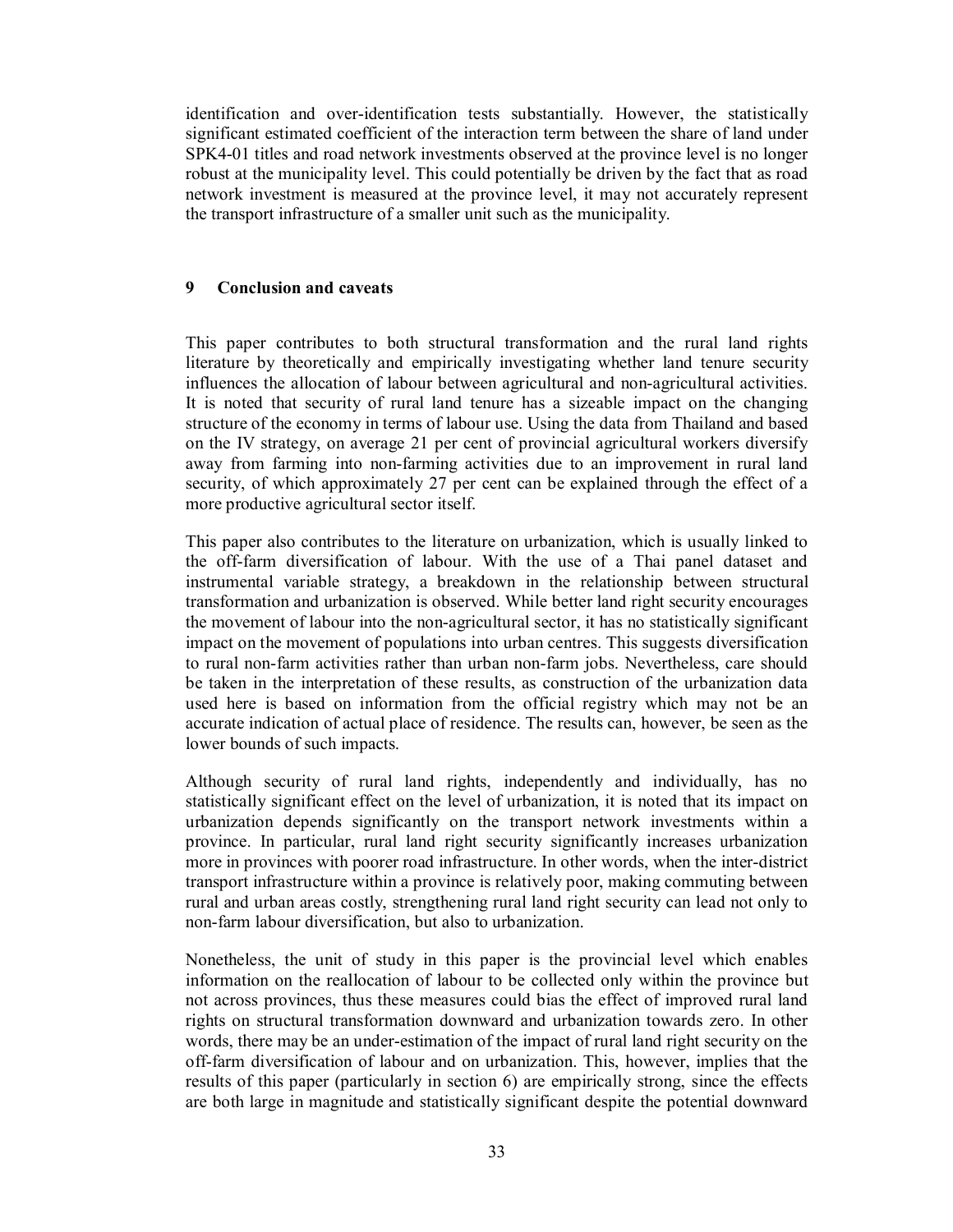bias. To provide a simple robustness check to determine whether labour structural transformation also occurred across provinces, the decline in agricultural employment is compared to a possible decline in provincial population: the correlation coefficient between the two variables is only -0.004 and is statistically insignificant. Similarly, the correlation coefficient between the urbanization counterparts is -0.03 and statistically insignificant. This implies that at the provincial level, neither a change in agricultural employment nor urban population matches a change in population. Since the change in provincial population could be caused by cross-provincial population movement (which is not directly observed in this dataset) such as cross-provincial labour structural transformation and cross-provincial urbanization, the absence of the correlation observed above enables us to deduce that there is not enough evidence to conclude that there is labour structural transformation or urbanization across provinces

In summary, both the theoretical conjectures and the empirical results in this paper (particularly in section 7) confirm and highlight the importance of rural land right security. Insecurity of tenure, in addition to dampening agricultural performance, could potentially impede economic transformation towards manufacturing and services. Policies that seek to strengthen agricultural land right security, even without transfer rights, can have a sizeable impact in a country that would go beyond the boundary of agricultural sector itself.

#### **References**

- Ade, A., and E. Glaeser (1995). 'Trade and Circuses: Explaining Urban Giants'. *The Quarterly Journal of Economics*, 110(1): 195–227.
- Au, C-C., and J. Henderson (2006). 'How Migration Restricts Limit Agglomeration and Productivity in China'. *Journal of Development Economics*, 80(2): 350–88.
- Barrios, S., L. Bertinelli, and E. Strobl (2006). 'Climatic Change and Rural-Urban Migration: The Case of Sub-Saharan Africa'. *Journal of Urban Economics*, 60: 357- 371.
- Becker, C. M., and A. R. Morrison (1988). 'The Determinants of Urban Population Growth in Sub-Saharan Africa'. *Economic Development and Cultural Change*, 36(2): 259-278.
- Bento, A. M., M. L. Cropper, A. M. Mobarak, and K. Vinha (2005). 'The Effects of Urban Spatial Structure on Travel Demand in the United States'. *The Review of Economics and Statistics*, 87(3): 466-478.
- Brueckner, J. K. (1990). 'Analysing Third World Urbanization: A Model with Empirical Evidence'. *Economic Development and Cultural Change*, 38(3): 587-610.
- Brueckner, J. K., and Y. Zenou (1999). 'Harris-Todaro Models with a Land Market'. *Regional Science and Urban Economics*, 29: 317-339.
- Chankrajang, T. (2011. 'Partial Land Rights and Agricultural Outcomes: Evidence from Thailand'. Cambridge: Department of Land Economy, University of Cambridge. Mimeo. Available at: ditorialexpress.com/cgi-bin/conference/download.cgi?db\_name  $=$ res2011&paper id=897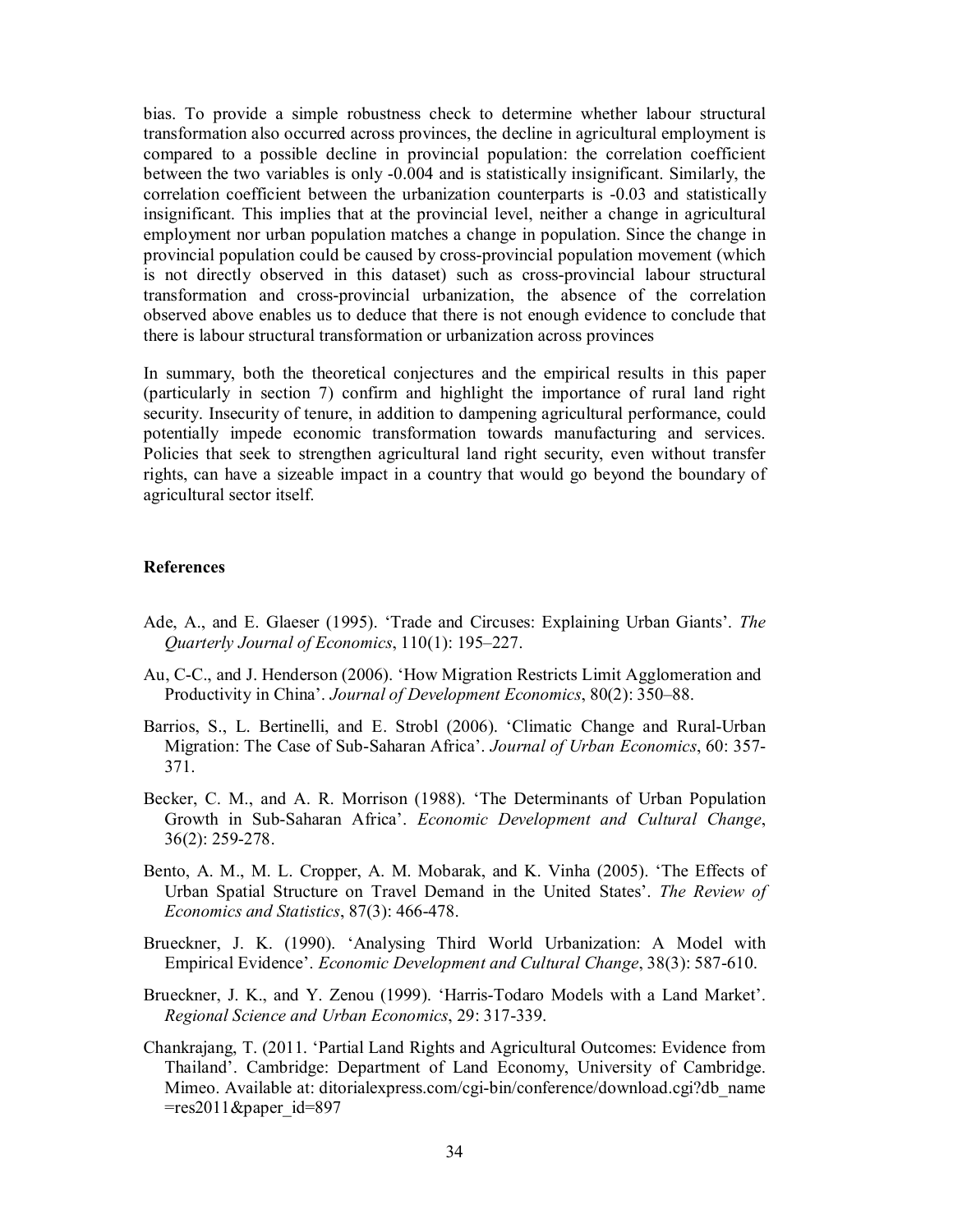- Chirapanda, S. (2006). 'National Report on Agrarian Reform and Rural Development in Thailand'. Prepared by Agricultural Land Reform Office, Ministry of Agriculture and Cooperatives, Thailand, for the International Conference on Agrarian Reform and Rural Development, Brazil.
- Da Mata, D., U. Deichmann, J. V. Henderson, S. V. Lall, and H. G. Wang (2007). 'Determinants of City Growth in Brazil'. *Journal of Urban Economics*, 62(2): 252- 272.
- Davis, J. C., and J. V. Henderson (2003). 'Evidence on the Political Economy of the Urbanization Process'. *Journal of Urban Economics*, 53: 98-125.
- Deng, X., J. Huang, S. Rozelle, and E. Uchida (2008). 'Growth, Population and Industrialization and Urban Land Expansion of China'. *Journal of Urban Economics*, 63(1): 96-115.
- Duarte, M., and D. Restuccia (2010). 'The Role of the Structural Transformation in Aggregate Productivity'. *The Quarterly Journal of Economics*, 125(1): 129-173.
- Emran, M. S., and F. Shilpi (2010). 'General Equilibrium Effects of Land Market Restrictions on Labour Market: Evidence from Wages in Sri Lanka'. WB Policy Research Working Paper 5461. Washington, DC: World Bank.
- Fafchamps, M., and F. Shilpi (2009). 'Determinants of the Choice of Migration Destination'. CEPR Discussion Paper 7407. London: Centre for Economic Policy Research.
- Fay, M., and C. Opal (2000). 'Urbanization without Growth: A Not so Uncommon Phenomenon'. WB Working Paper 2412. Washington, DC: World Bank.
- Field, E. (2007). 'Entitled to Work: Urban Property Rights and the Labour Supply in Peru'. *Quarterly Journal of Economics*, 122(4): 1561–602.
- Fields, G. S. (1975) 'Rural-Urban Migration, Urban Unemployment and Underemployment and Job-Search Activity in LDCs'. *Journal of Development Economics*, 2(2): 165–87.
- Henderson, V. (2000). 'The Effects of Urban Concentration on Economic Growth'. NBER Working Paper 7503. Cambridge, MA: National Bureau of Economic Research
- Giles, J. (2006). 'Is Life More Risky in the Open? Household Risk-Coping and the Opening of China's Labour Market'. *Journal of Development Economics*, 81: 25–60.
- Gollin, D., S. Parente, and R. Rogerson (2002). 'The Role of Agriculture in Development'. *American Economic Review Papers and Proceedings*, 92(2): 160–4.
- Grogger, J., and G. H. Hanson (2011). 'Income Maximization and the Selection and Sorting of International Migrants'. *Journal of Development Economics*, 95(1): 42– 57.
- Gugler, J., and W. S. Flanagan (1978). *Urbanization and Social Change in West Africa*. Cambridge, MA: Cambridge University Press.
- Harris, J. R., and M. Todaro (1970). 'Migration, Unemployment and Development: A Two-Sector Analysis'. *American Economic Review*, 60(1): 126–42.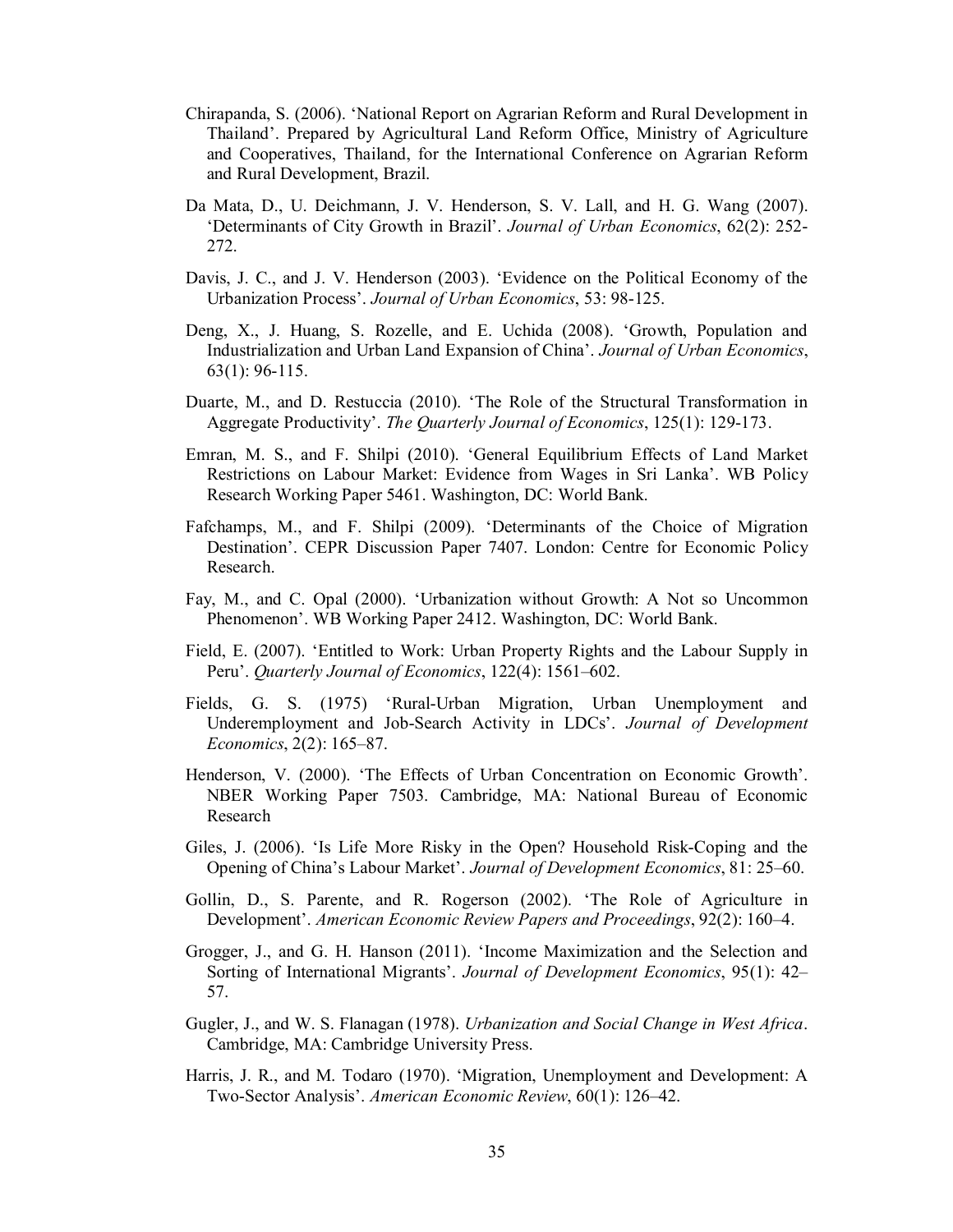- Hayashi, F., and E. C. Prescott (2008). 'The Depressing Effect of Agricultural Institutions on the Pre-war Japanese Economy'. *Journal of Political Economy*, 116(4): 573–632.
- Henderson, V. (2000). 'The Effects of Urban Concentration on Economic Growth'. NBER Working Paper 7503. Cambridge, MA: National Bureau of Economic Research.
- Hirsch, P. (1990. 'Forests, Forest Reserve, and Forest Land in Thailand'. *The Geographical Journal*, 156(2): 166–74.
- Hirsch, P. (1995). 'Thailand and the New Geopolitics of Southeast Asia: Resource and Environmental Issues'. In J. Rigg (ed.), *Counting the Costs: Economic Growth and Environmental Change in Thailand*. Singapore: Institute of Southeast Asia Studies, 235–59.
- Iyer, L., X. Meng, and N. Qian (2009). 'Unbundling Property Rights: The Impact of Urban Housing Reforms on Labour Mobility and Savings in China'. Mimeo.
- Kleibergen, F., and R. Paap (2006). 'Generalized Reduced Rank Tests Using the Singular Value Decomposition'. *Journal of Econometrics*, 133(1): 97–126.
- Lewis, W. A. (1954). 'Economic Development with Unlimited Supplies of Labour'. *Manchester School of Economic and Social Studies*, 22(2): 139–91.
- Michaels, G., F. Rauch, and S. J. Redding (2008). 'Urbanization and Structural Transformation'. Available at: www.papers.ssrn.com/sol3/papers.cfm? abstract\_id= 1281691
- Mullan, K., P. Grosjean, and A. Kontoleon (2010). 'Land Tenure Arrangements and Rural-Urban Migration in China'. *World Development*, 39(1): 123–33.
- Nurkse, R. (1953). *Problems of Capital Formation in Underdeveloped Countries*. New York: Oxford University Press.
- Paulson, A. (2003). 'Insurance Motives for Migration: Evidence from Thailand'. Evanston, IL: Kellogg School of Management, Northwestern University. Unpublished manuscript.
- Phongpaichit, P. (1995). 'The Army's Land Redistribution Programme in Forest Reserves: Case Study of the Active Exclusion of Poor Villagers in Northeast Thailand'. Bangkok: Faculty of Economics, Chulalongkorn University.
- Poelhekke, S. (2011). 'Urban Growth and Uninsured Rural Risk: Booming Towns in Bust Times'. *Journal of Development Economics*, 96(2): 461–75.
- Ridmontri, C. (1997). 'The Pros and Cons of the Bill'. *Bangkok Post*, 19 June.
- Rose, E. (2001). 'Ex-Ante and Ex-Post Labour Supply Response to Risk in a Low-Income Area'. *Journal of Development Economics.* 64(2): 371–88.
- Rostow, W. W. (1960). *The Stages of Economic Growth: A Non-Communist Manifesto*. Cambridge: Cambridge University Press.
- Rozelle, S., L. Guo, M. Shen, A. Hughart, and J. Giles (1999). 'Leaving China's Farm: Survey Results of New Paths and Remaining Hurdles to Rural Migration'. *The China Quarterly*, 158: 367–93.